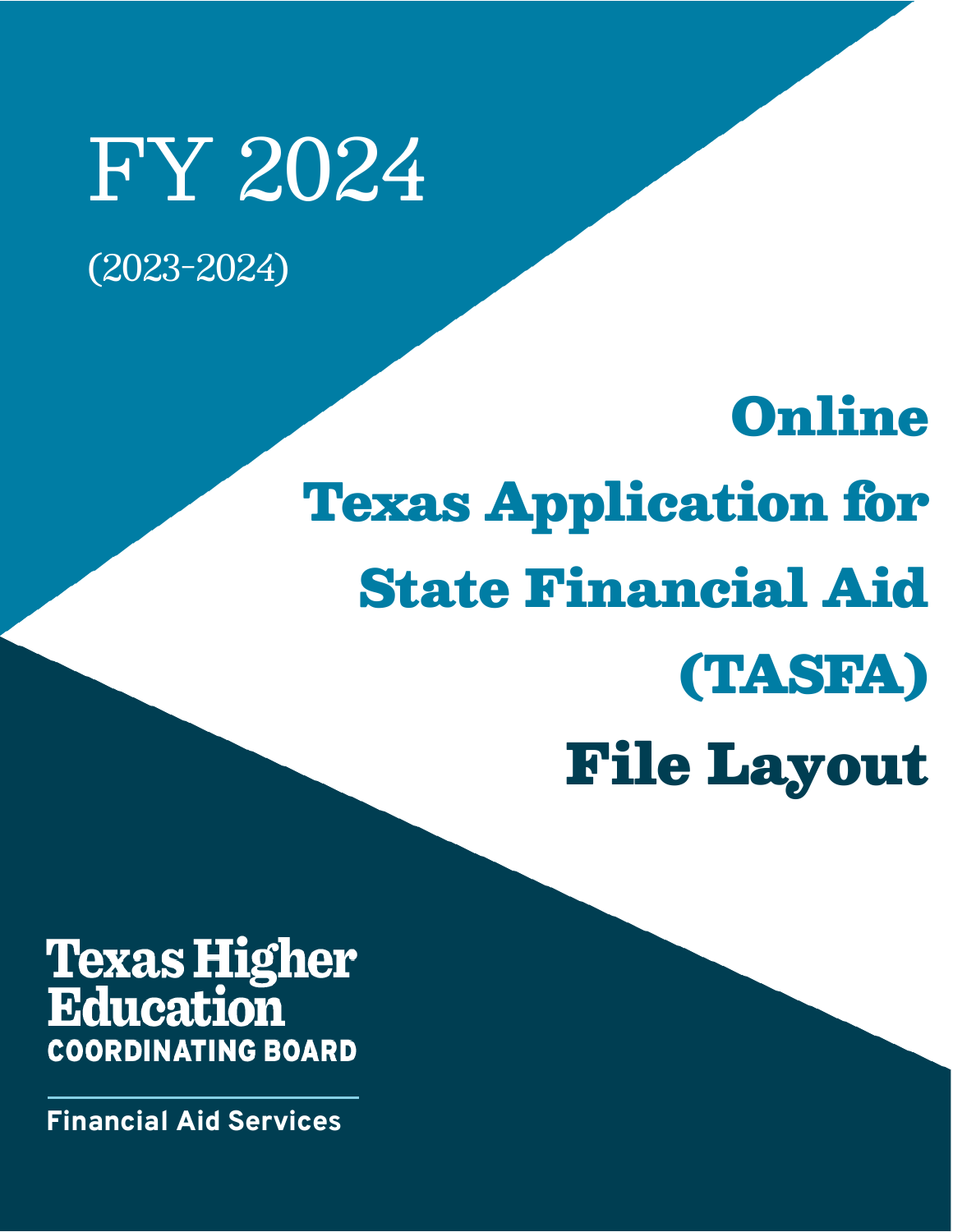## **Table of Contents**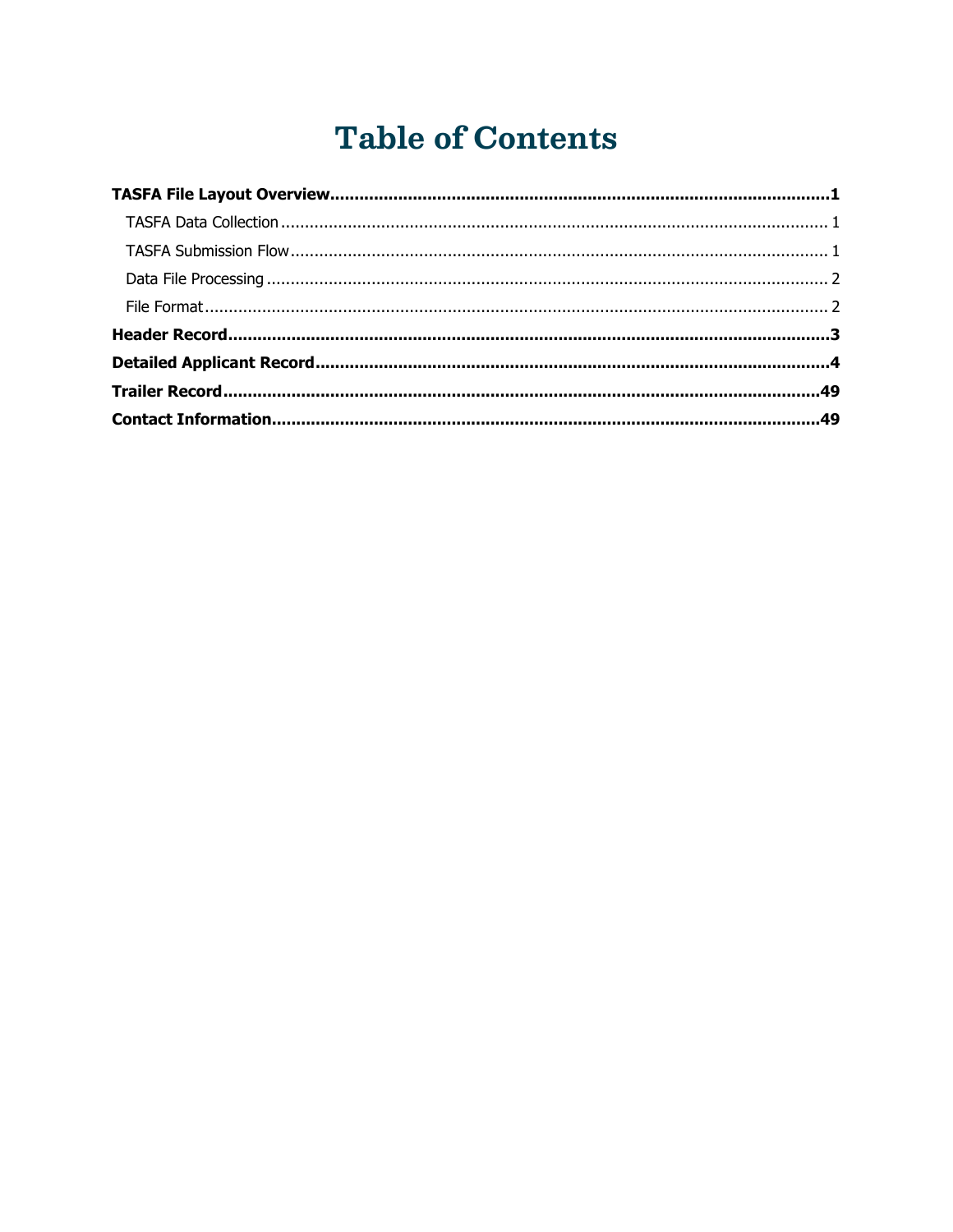### **TASFA File Layout Overview**

<span id="page-2-0"></span>Beginning with the financial aid application cycle for academic year 2023-2024 and thereafter, the TASFA will be linked through ApplyTexas (both paper and electronic versions).

All institutions participating in state financial aid programs **must** accept the data generated by the completion of this online TASFA. Institutions may accept the paper TASFA from applicants who do not have access to the necessary technology to complete the online TASFA. Please note that institutions can require an applicant to submit additional information to accompany the data received on the TASFA (see [Texas Administrative Code, Section 22.6\)](https://texreg.sos.state.tx.us/public/readtac$ext.TacPage?sl=R&app=9&p_dir=&p_rloc=&p_tloc=&p_ploc=&pg=1&p_tac=&ti=19&pt=1&ch=22&rl=6).

#### <span id="page-2-1"></span>**TASFA Data Collection**

To collect the data for the online TASFA, an applicant will create their account through a dedicated TASFA landing page which will be linked through ApplyTexas. Once they log into their account and access the main **Application** page, they will enter data in the following tabs:

- Instructions (informational only)
- **Student**
- Dependency
- Parent (if applicable)
- College
- Signature

#### **Additional Information:**

- The data collected on the TASFA will not be validated by the Texas Higher Education Coordinating Board (THECB) against external databases.
- Applicants will not have the ability to upload or submit documentation using the online TASFA and will need to send corresponding paperwork to the institutions directly.
- Once submitted, the application is locked, and corrections cannot be made. An applicant can add more colleges for submission.
- Each institution will use the data provided by the THECB to calculate an expected family contribution (EFC).
- The THECB will only send applications to the institution that have been signed and submitted; partially completed applications will not be provided.

#### <span id="page-2-2"></span>**TASFA Submission Flow**

Click on the infographic be[low to review the TASFA Submission Workflow.](https://reportcenter.highered.texas.gov/agency-publication/miscellaneous/tasfa-fy-2024-flow-chart/)

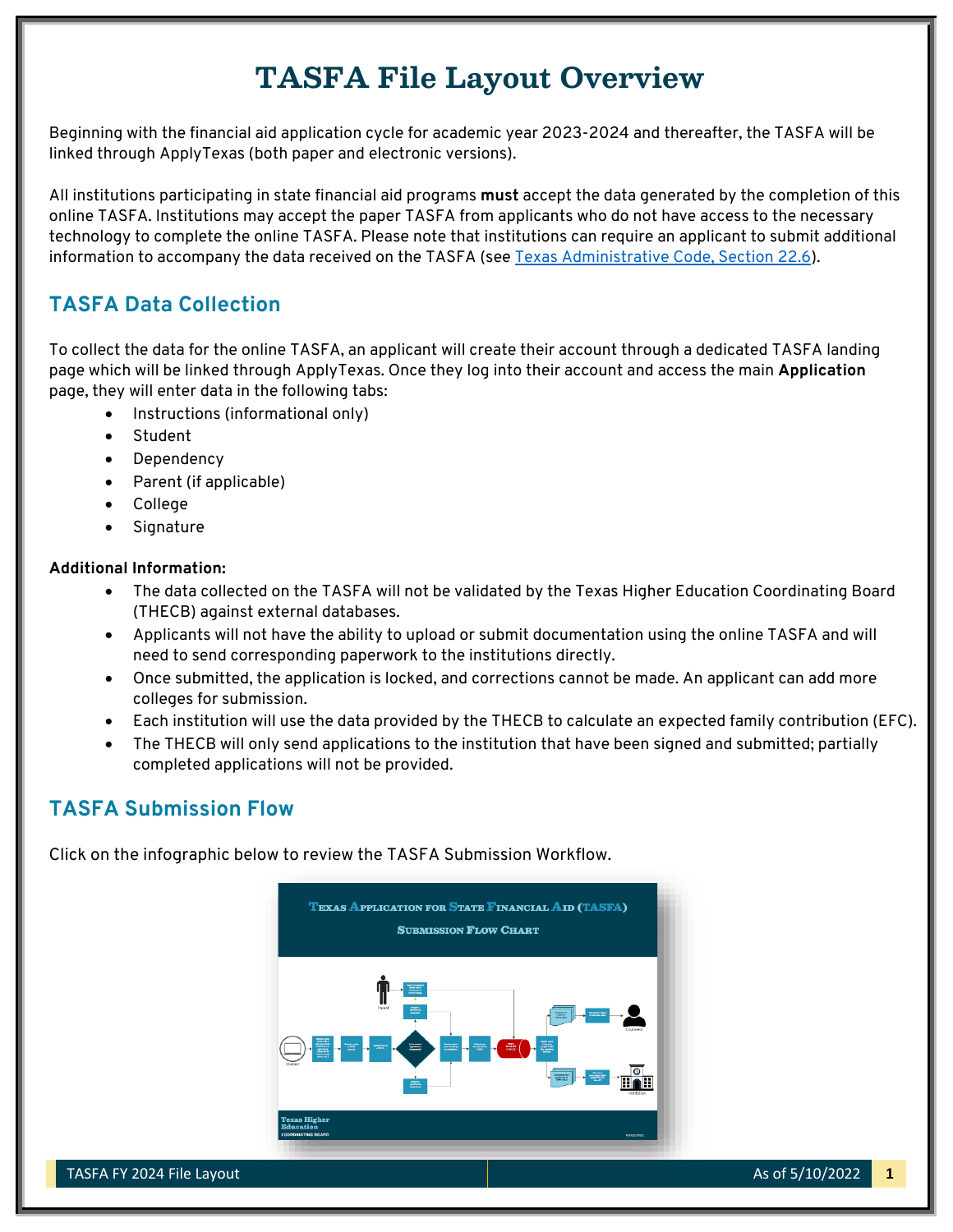#### <span id="page-3-0"></span>**Data File Processing**

TASFA files will be sent daily through a secure file transfer protocol (SFTP) using the THECB's online portal, [MOVEit DMZ,](https://dsv.thecb.state.tx.us/) to the institution's dedicated **TASFA\_Output** folder. In addition, a comprehensive report containing the award year, applicant name, email and submission date will be sent to institutions to help confirm submission status.

| Find:                                | $\mathsf Q$ | Drop files to upload.             |         |                      |   |                |  |  |  |
|--------------------------------------|-------------|-----------------------------------|---------|----------------------|---|----------------|--|--|--|
| $\vee$ Name                          | C           | Size/Contents                     | Creator | Created              | 圡 | <b>Actions</b> |  |  |  |
| <sup>1</sup> Parent Folder           |             |                                   |         |                      |   |                |  |  |  |
| NetPriceCalc                         |             |                                   |         | 3/4/2021 9:51:16 AM  |   |                |  |  |  |
| Grant_Output<br>O.                   |             | $4$ <sup>0</sup> $1$ <sup>0</sup> |         | 5/3/2016 7:18:28 PM  |   |                |  |  |  |
| FADS_Output                          |             | 361                               |         | 5/3/2016 7:18:11 PM  |   |                |  |  |  |
| Loans_Output<br>n                    |             | 2246                              |         | 4/29/2016 2:49:41 PM |   |                |  |  |  |
| TASFA_Output                         |             | 361                               |         | 10/1/2022 9:00:00 PM |   |                |  |  |  |
| <b>Selected File/Folder Actions:</b> |             |                                   |         |                      |   |                |  |  |  |
| Delete<br>Download                   |             |                                   |         |                      |   |                |  |  |  |
| Enter destination folder<br>Copy     | Move        | <b>Advanced Copy/Move Options</b> |         |                      |   |                |  |  |  |
|                                      |             |                                   |         |                      |   |                |  |  |  |
|                                      |             |                                   |         |                      |   |                |  |  |  |

#### <span id="page-3-1"></span>**File Format**

The TASFA data file will be sent to institutions of higher education in a **Fixed**‐**Length** (also known as Fixed-Width) text format.

Below are the alignment standards for the following position types:

- **Numeric Positions** are right justified.
	- $\circ$  If the total positions are not needed for the numeric entry, leading zeros will be included in the file. *Example:*
		- Field allows 9 numbers to be entered
		- Amount entered by user: \$1,000
		- File will include: 000001000
- **Alphanumeric Positions** are left justified.
- **Blank Positions** are left justified.
	- o If a field is skipped because it is **Optional** or conditional, blank spaces will be included in the file to account for the applicable positions.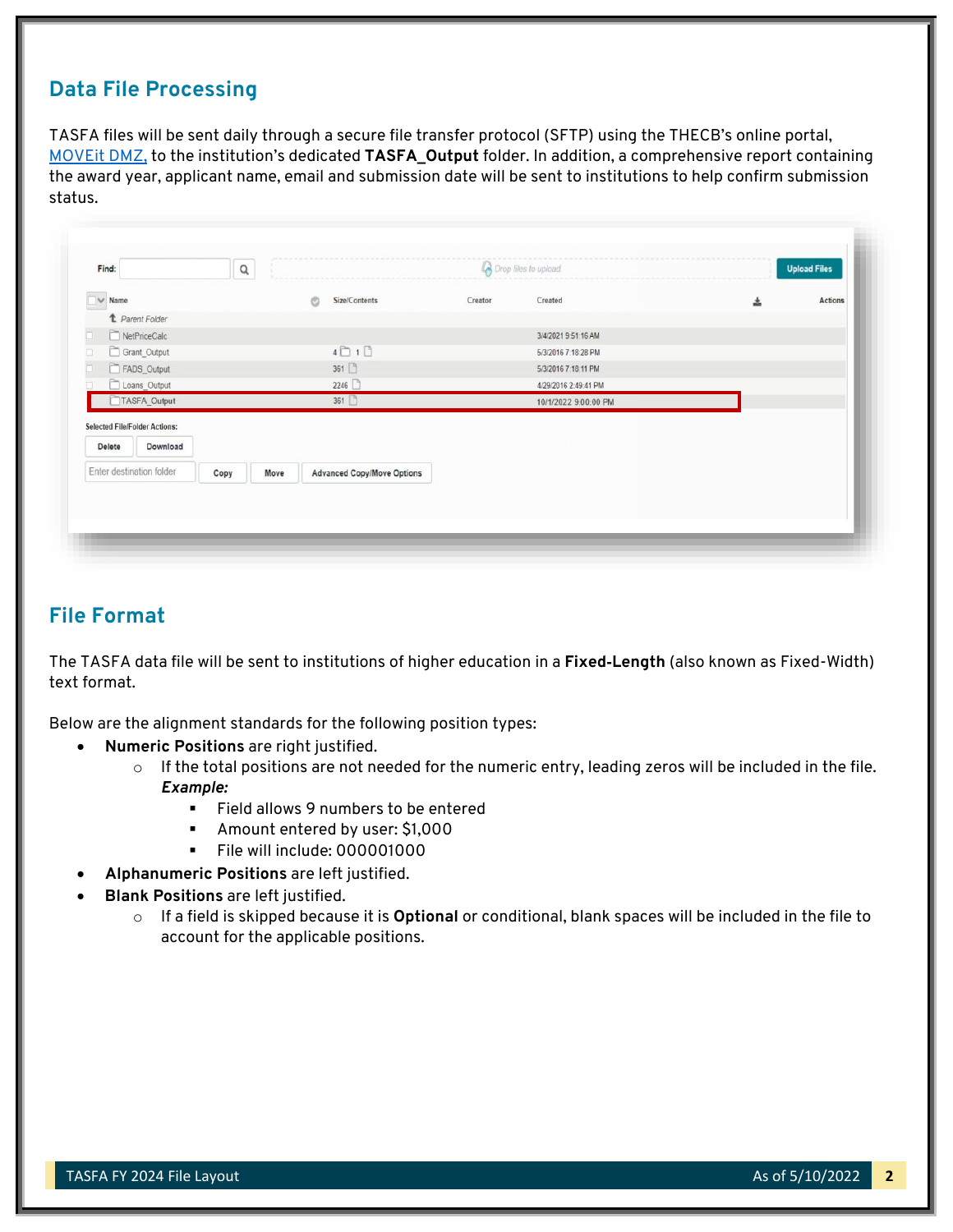#### **Header Record**

The **Header Record** contains information to identify the type of data in the file.

<span id="page-4-0"></span>

| <b>Data Element</b>             | <b>Start</b> | <b>End</b> | Length | <b>Field Description</b>                                                                                               | <b>Justified</b> |
|---------------------------------|--------------|------------|--------|------------------------------------------------------------------------------------------------------------------------|------------------|
| <b>TASFA File Name</b>          |              | 5          | 5      | "TASFA" included.                                                                                                      | Left             |
| Academic Year of<br>Application | 6            | 13         | 8      | Both years without space or punctuation<br>included: (CCYYCCYY)<br>Example: 20232024                                   | Right            |
| Institution's FICE Code         | 14           | 19         | 6      | Leading zeros included.                                                                                                | Right            |
| <b>Submission Date</b>          | 20           | 27         | 8      | Month, Day, Year in format: MMDDYYYY                                                                                   | Right            |
| <b>Applicant Record Count</b>   | 28           | 32         | 5      | The number of applicant records in the file.<br>Will not include header or trailer records.<br>Leading zeros included. | Right            |
| Length of Applicant Record      | 33           | 35         | 3      | Length of applicant record will equal 995.                                                                             | Right            |

**Header Record Example:** TASFA202320240099991015202200001995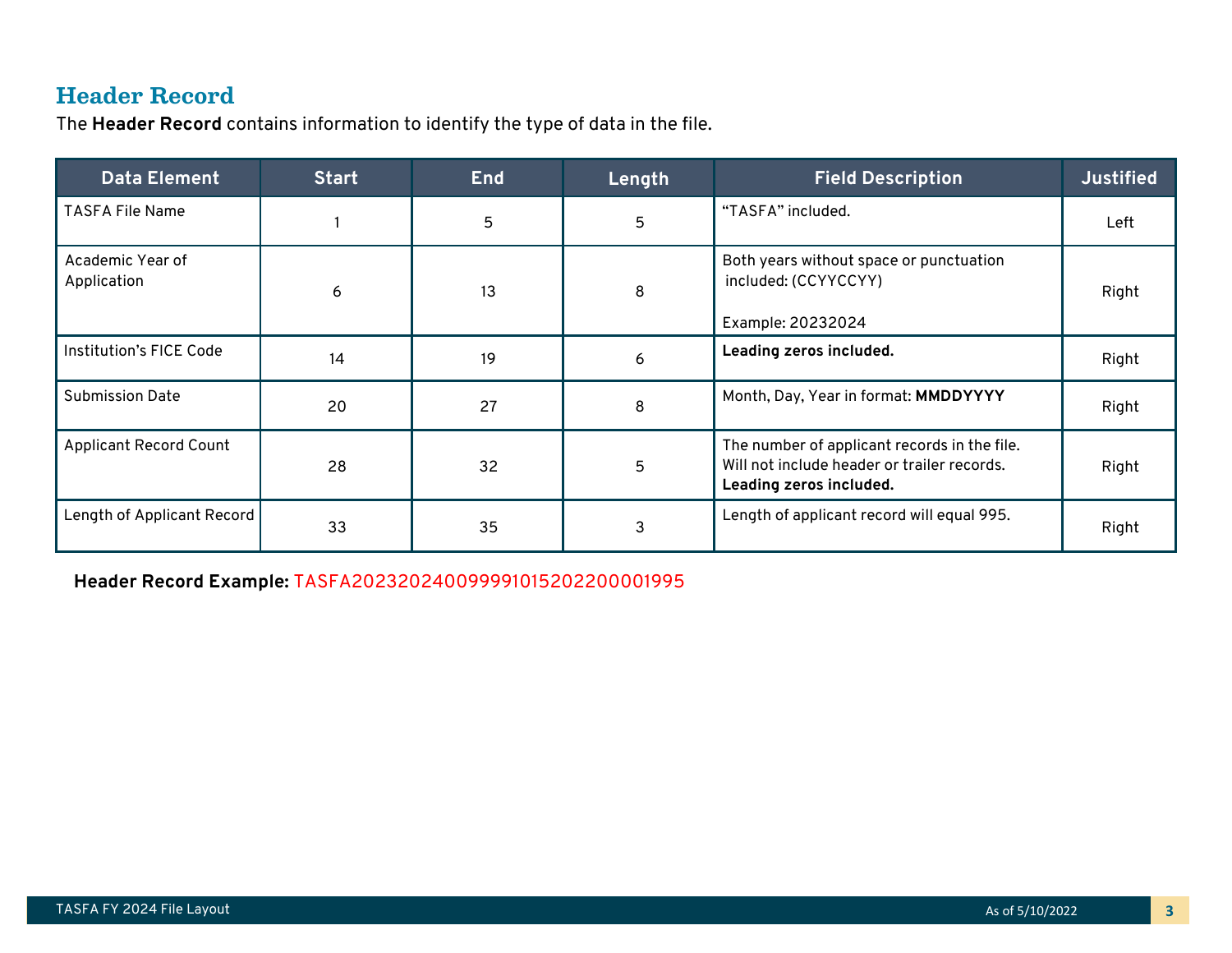### **Detailed Applicant Record**

<span id="page-5-0"></span>

| Field # | <b>TASFA#</b>  | <b>Start</b> | <b>End</b> | Length       | <b>Field Name</b>                                            | <b>Valid Content</b>                                                                                                                   | <b>Justified</b> | <b>Skip Logic</b>                                                                                                  |
|---------|----------------|--------------|------------|--------------|--------------------------------------------------------------|----------------------------------------------------------------------------------------------------------------------------------------|------------------|--------------------------------------------------------------------------------------------------------------------|
| 1.      |                | $\mathbf{1}$ | 30         | 30           | <b>STUDENT LAST NAME</b>                                     | o Numbers 0 to 9<br>o Uppercase letters A to Z<br>o Blank space(s)<br>$\circ$ . (period)<br>o'(apostrophe)<br>$\circ$ - (hyphen)       | Left             | Required                                                                                                           |
| 2.      | $\overline{2}$ | 31           | 50         | 20           | STUDENT FIRST NAME                                           | o Numbers 0 to 9<br>$\circ$ Uppercase letters A to Z<br>o Blank space(s)<br>$\circ$ . (period)<br>o'(apostrophe)<br>$\circ$ - (hyphen) | Left             | Required                                                                                                           |
| 3.      | 3              | 51           | 51         | $\mathbf{1}$ | <b>STUDENT MIDDLE</b><br><b>INITIAL</b>                      | o Uppercase letters A to Z;<br>or<br>$\circ$ Blank                                                                                     | Left             | <b>Optional</b>                                                                                                    |
| 4.      | 4              | 52           | 59         | 8            | <b>STUDENT DATE OF</b><br><b>BIRTH</b>                       | MMDDYYYY                                                                                                                               | Right            | Required                                                                                                           |
| 5.      | 5              | 60           | 60         | $\mathbf{1}$ | STUDENT SOCIAL SSN,<br>ITIN, DACA OR N/A<br><b>SELECTION</b> | $1 = SSN$<br>$2 = ITIN$<br>$3 = DACA$<br>$4 = N/A$                                                                                     | Right            | Required                                                                                                           |
| 6.      | 5              | 61           | 69         | 9            | STUDENT SSN, ITIN,<br>DACA OR N/A<br><b>NUMBER</b>           | $\circ$ 001010001 to<br>999999999; or<br>o Blank spaces                                                                                | Right            | <b>Conditional Field</b><br>If user selects the N/A radio<br>$\circ$<br>button, the number field is<br>greyed out. |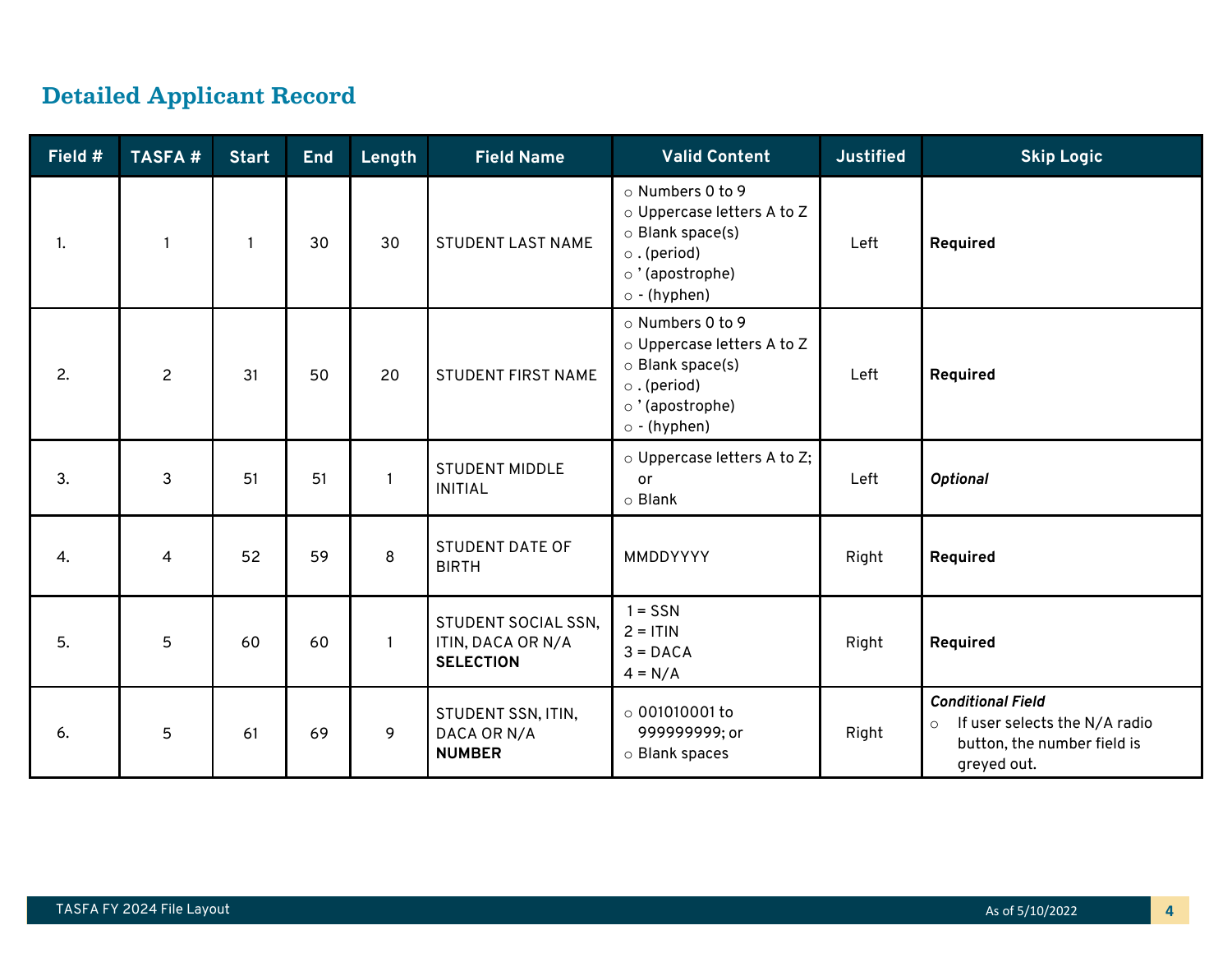| Field # | <b>TASFA#</b>  | <b>Start</b> | <b>End</b> | Length         | <b>Field Name</b>                                                | <b>Valid Content</b>                                                                                                                                                            | <b>Justified</b> | <b>Skip Logic</b>                                                                                                                       |
|---------|----------------|--------------|------------|----------------|------------------------------------------------------------------|---------------------------------------------------------------------------------------------------------------------------------------------------------------------------------|------------------|-----------------------------------------------------------------------------------------------------------------------------------------|
|         |                |              |            |                |                                                                  |                                                                                                                                                                                 |                  | If SSN, ITIN or DACA option is<br>$\circ$<br>chosen, user must enter exactly<br>9 digits.<br>Field is required if displayed.<br>$\circ$ |
| 7.      | 6              | 70           | 104        | 35             | STUDENT PERMANENT<br><b>MAILING ADDRESS</b><br>NUMBER AND STREET | o Numbers 0 to 9<br>o Uppercase letters A to Z<br>$\circ$ . (period)<br>o'(apostrophe)<br>$\circ$ - (hyphen)<br>o Blank space(s)                                                | Left             | Required                                                                                                                                |
| 8.      | $\overline{7}$ | 105          | 129        | 25             | <b>CITY</b>                                                      | o Uppercase letters A to Z<br>$\circ$ . (period)<br>o'(apostrophe)<br>$\circ$ - (hyphen)<br>$\circ$ , (comma)<br>$\circ$ & (ampersand)<br>$\circ$ / (slash)<br>o Blank space(s) | Left             | Required                                                                                                                                |
| 9.      | 8              | 130          | 131        | $\overline{2}$ | <b>STATE</b>                                                     | Two-letter state code                                                                                                                                                           | Left             | Required                                                                                                                                |
| 10.     | 9              | 132          | 136        | 5              | <b>ZIP CODE</b>                                                  | Must be numeric                                                                                                                                                                 | Right            | Required                                                                                                                                |
| 11.     | 10             | 137          | 146        | 10             | <b>STUDENT PHONE</b><br><b>NUMBER</b>                            | 0000000000 to<br>9999999999                                                                                                                                                     | Right            | Required                                                                                                                                |
| 12.     | 11             | 147          | 246        | 100            | <b>STUDENT EMAIL</b><br><b>ADDRESS</b>                           | o Length cannot be<br>more than 50<br>characters.                                                                                                                               | Left             | Required<br>This field is pre-populated from<br>TASFA account setup page.                                                               |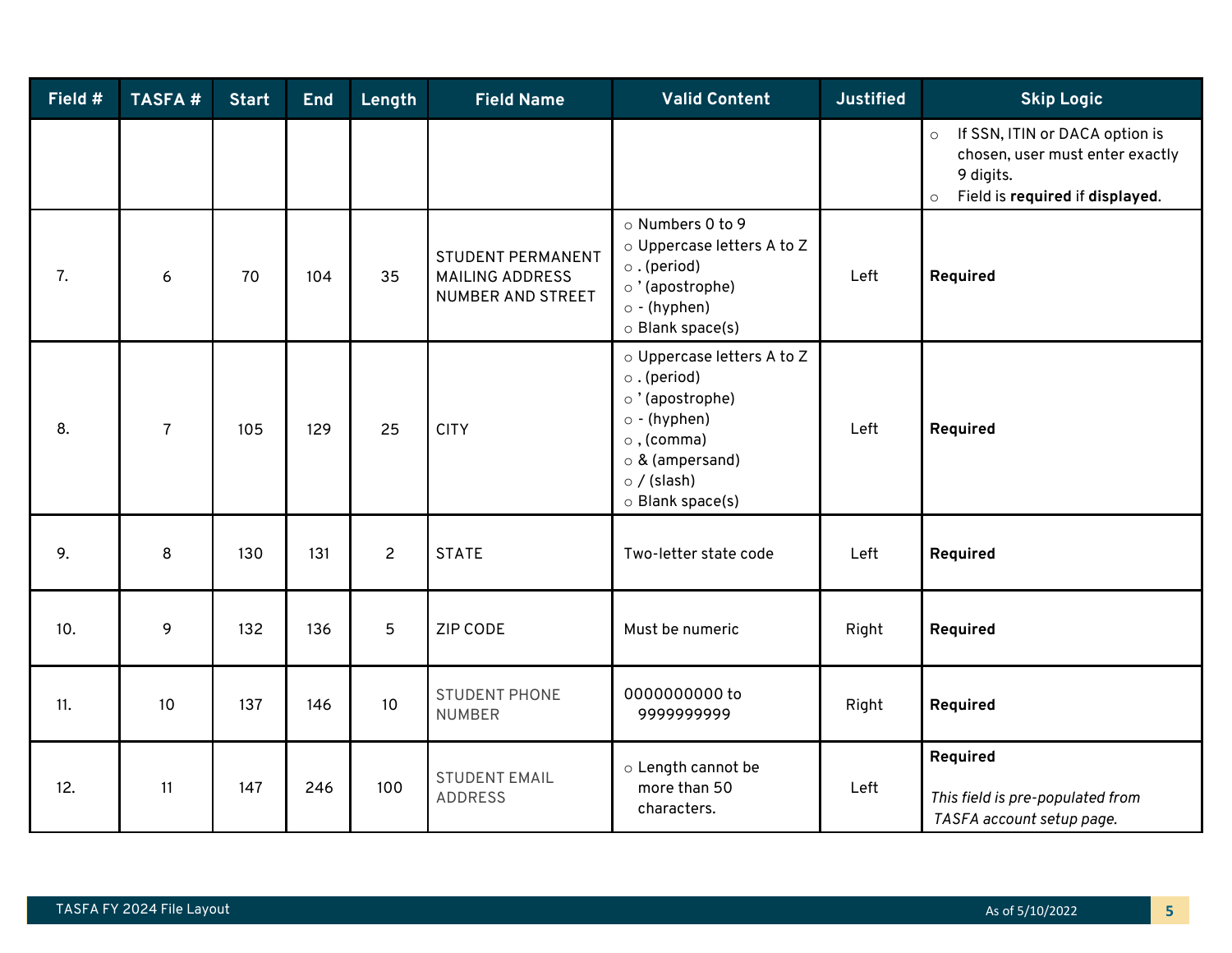| Field # | <b>TASFA#</b> | <b>Start</b> | <b>End</b> | Length       | <b>Field Name</b>                                                | <b>Valid Content</b>                                                                                                                                                                                                                                                                                                                                                                                   | <b>Justified</b> | <b>Skip Logic</b>                                                                                                                                                                                                                                       |
|---------|---------------|--------------|------------|--------------|------------------------------------------------------------------|--------------------------------------------------------------------------------------------------------------------------------------------------------------------------------------------------------------------------------------------------------------------------------------------------------------------------------------------------------------------------------------------------------|------------------|---------------------------------------------------------------------------------------------------------------------------------------------------------------------------------------------------------------------------------------------------------|
|         |               |              |            |              |                                                                  | o Email must have a<br>username followed by<br>@ (the at sign),<br>followed by the domain<br>name with a domain<br>suffix.<br>o There should only be<br>one @ sign.<br>o First character must<br>not be a blank or a<br>space<br>o Hyphen, underscore,<br>and period cannot be<br>first, last, or adjacent<br>to a period.<br>o Period (.) cannot be<br>first, last, or adjacent<br>to another period. |                  |                                                                                                                                                                                                                                                         |
| 13.     | 12            | 247          | 247        | $\mathbf{1}$ | <b>STUDENT HIGH</b><br><b>SCHOOL COMPLETION</b><br><b>STATUS</b> | 1 = High School Diploma<br>2 = High School<br><b>Equivalency Certificate</b><br>(i.e., GED, HiSET, etc.)<br>$3 =$ Homeschooled<br>$4 =$ None of the above                                                                                                                                                                                                                                              | Right            | Required<br>If option "High School Diploma"<br>$\circ$<br>or "High School Equivalency<br>Certificate" is selected, question<br>13 is displayed.<br>If option "Homeschooled" or<br>$\circ$<br>"None of the above" is selected,<br>question 13 is hidden. |
| 14.     | 13            | 248          | 297        | 50           | HIGH SCHOOL NAME                                                 | o Numbers 0 to 9<br>o Uppercase letters A to Z<br>$\circ$ . (period)<br>o'(apostrophe)<br>$\circ$ - (hyphen)<br>$\circ$ # (number)<br>$\circ$ & (ampersand)                                                                                                                                                                                                                                            | Left             | <b>Conditional Field</b><br>If option "High School Diploma"<br>$\circ$<br>is selected in question 12,<br>question 13 "Did you attend high<br>school within the state of<br>Texas?" is displayed.                                                        |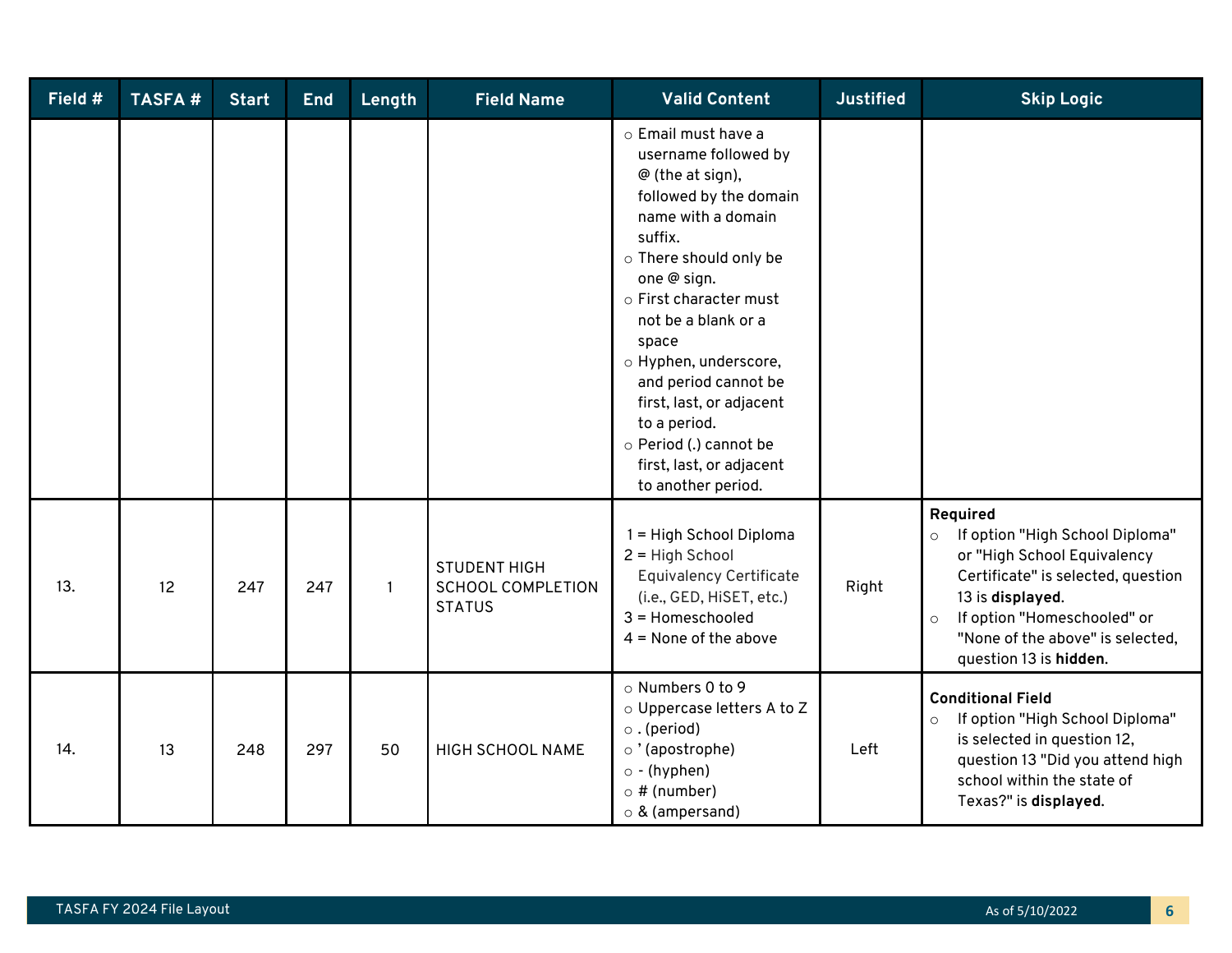| Field # | <b>TASFA#</b> | <b>Start</b> | <b>End</b> | Length | <b>Field Name</b>       | <b>Valid Content</b>                                                                                                                                                                              | <b>Justified</b> | <b>Skip Logic</b>                                                                                                                                                                                                                                                                                                                                                                                                                                                                                                                                                                                                                                                                                                                                                       |
|---------|---------------|--------------|------------|--------|-------------------------|---------------------------------------------------------------------------------------------------------------------------------------------------------------------------------------------------|------------------|-------------------------------------------------------------------------------------------------------------------------------------------------------------------------------------------------------------------------------------------------------------------------------------------------------------------------------------------------------------------------------------------------------------------------------------------------------------------------------------------------------------------------------------------------------------------------------------------------------------------------------------------------------------------------------------------------------------------------------------------------------------------------|
|         |               |              |            |        |                         | $\circ$ / (slash)<br>$\circ$ , (comma)<br>$\circ$ : (colon)<br>$\circ$ Space(s)<br>o Blank spaces                                                                                                 |                  | If option "Yes" is selected on<br>$\circ$<br>question 13, search window is<br>displayed to search for High<br>school by School name, City or<br>High School code.<br>If the user cannot locate their<br>$\circ$<br>school, user can select the check<br>box "My high school is not listed"<br>If option "No" is selected on<br>$\circ$<br>question 13, that the user did not<br>attend a high in Texas", fields will<br>display to manually enter their<br>high school details.<br>If option " High School<br>$\circ$<br>Equivalency Certificate" is<br>selected in question 12, user is<br>required to enter the state for<br>the field.<br>If option "Homeschooled" or<br>$\circ$<br>"None of the above" is selected,<br>question 13, 13a, 13b and 13c are<br>hidden. |
| 15.     | 13            | 298          | 322        | 25     | <b>HIGH SCHOOL CITY</b> | o Uppercase letters A to Z<br>$\circ$ Space(s)<br>$\circ$ . (period)<br>o'(apostrophe)<br>$\circ$ - (hyphen)<br>$\circ$ & (ampersand)<br>$\circ$ / (slash)<br>$\circ$ , (comma)<br>o Blank spaces | Left             | <b>Conditional Field</b><br>If the user selected their high<br>$\circ$<br>school from the menu, the city<br>will be prepopulated.<br>If the user cannot find their high<br>$\circ$<br>school or went to high school<br>outside of Texas, the city field<br>will be displayed and must be<br>manually entered.<br>If the field is displayed, it is<br>$\circ$<br>required.                                                                                                                                                                                                                                                                                                                                                                                               |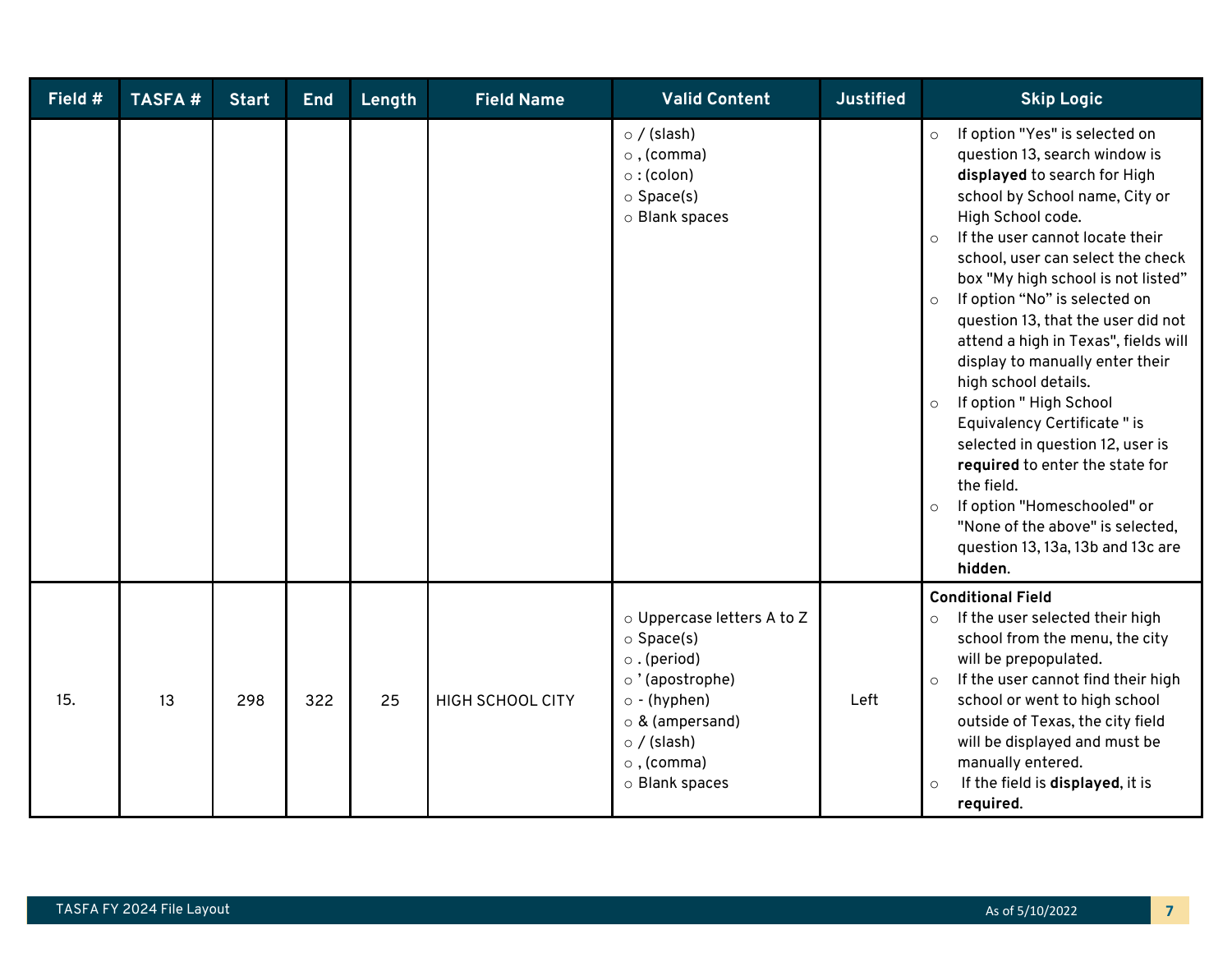| Field # | <b>TASFA#</b> | <b>Start</b> | <b>End</b> | Length          | <b>Field Name</b>                                | <b>Valid Content</b>                                                  | <b>Justified</b> | <b>Skip Logic</b>                                                                                                                                                                                                                                                                                                                                                                                                                                                                                 |
|---------|---------------|--------------|------------|-----------------|--------------------------------------------------|-----------------------------------------------------------------------|------------------|---------------------------------------------------------------------------------------------------------------------------------------------------------------------------------------------------------------------------------------------------------------------------------------------------------------------------------------------------------------------------------------------------------------------------------------------------------------------------------------------------|
| 16.     | 13            | 323          | 324        | $\overline{2}$  | <b>HIGH SCHOOL STATE</b>                         | o Uppercase letters A to Z<br>o Valid two-letter or<br>o Blank spaces | Left             | <b>Conditional Field</b><br>If the user selected their high<br>$\circ$<br>school from the menu, the state<br>will be prepopulated.<br>If the user cannot find their<br>$\circ$<br>school or went to school outside<br>of Texas, the state field will<br>display to be manually entered.<br>If the user received a high school<br>$\circ$<br>equivalency certificate, then the<br>state field would display to be<br>manually entered.<br>If the field is displayed, it is<br>$\circ$<br>required. |
| 17.     | 13            | 325          | 336        | 12 <sup>°</sup> | HIGH SCHOOL CODE                                 | ○ Numbers 0 to 9 or<br>o Blank spaces                                 | Left             | <b>Conditional Field</b><br>If the user selected their high<br>$\circ$<br>school from the menu, the school<br>code will be prepopulated.<br>If the school code is not<br>$\circ$<br>prepopulated, it will be hidden.<br>The field will have blank spaces<br>and not be available for manual<br>entry (to avoid user error).                                                                                                                                                                       |
| 18.     | 14            | 337          | 337        |                 | <b>STUDENT FIRST</b><br><b>BACHELOR'S DEGREE</b> | $1 = Yes$<br>$2 = No$                                                 | Right            | Required                                                                                                                                                                                                                                                                                                                                                                                                                                                                                          |
| 19.     | 15            | 338          | 338        | $\mathbf{1}$    | <b>STUDENT BORN MALE</b><br>OR FEMALE            | $F =$ Female<br>$M = Male$                                            | Left             | Required                                                                                                                                                                                                                                                                                                                                                                                                                                                                                          |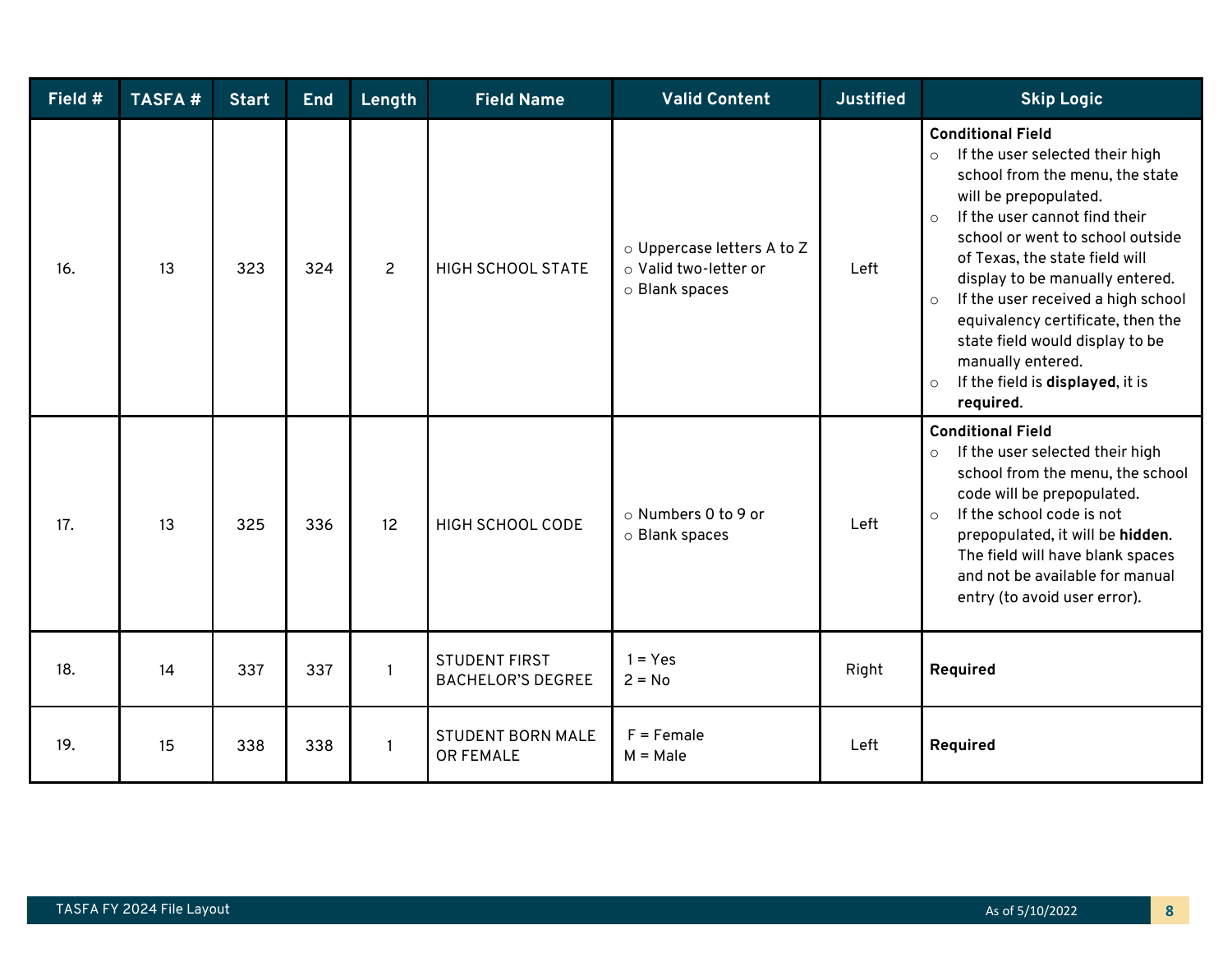| Field # | <b>TASFA#</b> | <b>Start</b> | <b>End</b> | Length       | <b>Field Name</b>                                                                                             | <b>Valid Content</b>                                                                                                                                                                                                                                                                 | <b>Justified</b> | <b>Skip Logic</b>                                                                                                                                                                                                                                                                                                                                                                                       |
|---------|---------------|--------------|------------|--------------|---------------------------------------------------------------------------------------------------------------|--------------------------------------------------------------------------------------------------------------------------------------------------------------------------------------------------------------------------------------------------------------------------------------|------------------|---------------------------------------------------------------------------------------------------------------------------------------------------------------------------------------------------------------------------------------------------------------------------------------------------------------------------------------------------------------------------------------------------------|
| 20.     | 16            | 339          | 339        | $\mathbf{1}$ | <b>STUDENT CURRENT</b><br><b>SELECTIVE SERVICE</b><br><b>REGISTRATION</b><br><b>STATUS</b>                    | $1 = 1$ am under the age of<br>18 and not currently<br>required to register.<br>$2 = I$ am REGISTERED<br>with the Selective<br>Service.<br>$3 = 1$ am EXEMPT from<br><b>Selective Service</b><br>registration.<br>$4 = 1$ am NOT<br><b>REGISTERED</b> with the<br>Selective Service. | Right            | <b>Conditional Field</b><br>Field is required if displayed.<br>$\circ$<br>If Female is selected in question<br>$\circ$<br>15, the selective service question<br>is hidden.<br>If Male is selected in question 15,<br>$\circ$<br>the field is displayed and<br>required.                                                                                                                                 |
| 21.     | 17            | 340          | 340        | $\mathbf{1}$ | <b>STUDENT MARITAL</b><br><b>STATUS</b>                                                                       | $1 =$ Single<br>$2 =$ Married/remarried<br>$3 =$ Separated<br>$4 = Divored$ or widowed                                                                                                                                                                                               | Right            | Required                                                                                                                                                                                                                                                                                                                                                                                                |
| 22.     | 18            | 341          | 346        | 6            | <b>MONTH AND YEAR</b><br>STUDENT MARRIED,<br>REMARRIED,<br>SEPARATED,<br><b>DIVORCED OR</b><br><b>WIDOWED</b> | <b>MMYYYY</b>                                                                                                                                                                                                                                                                        | Right            | <b>Conditional Field</b><br>If "single" is selected in question<br>$\circ$<br>17, questions 18, 19, and 21 are<br>hidden.<br>If "Divorced or Widowed" or<br>$\circ$<br>"Separated" is selected in<br>question 17, question 18 is<br>displayed but question 19 and 21<br>are hidden.<br>If "Married" or "Remarried" is<br>$\circ$<br>selected in question 17, questions<br>18, 19, and 21 are displayed. |
| 23.     | 19            | 347          | 347        | $\mathbf{1}$ | SPOUSE SSN, ITIN,<br>DACA OR N/A<br><b>SELECTION</b>                                                          | $1 =$ SSN<br>$2 = ITIN$<br>$3 = DACA$<br>$4 = N/A$                                                                                                                                                                                                                                   | Right            | <b>Conditional Field</b><br>If the applicant selects N/A, the<br>$\circ$<br>number field is greyed out and<br>not required.                                                                                                                                                                                                                                                                             |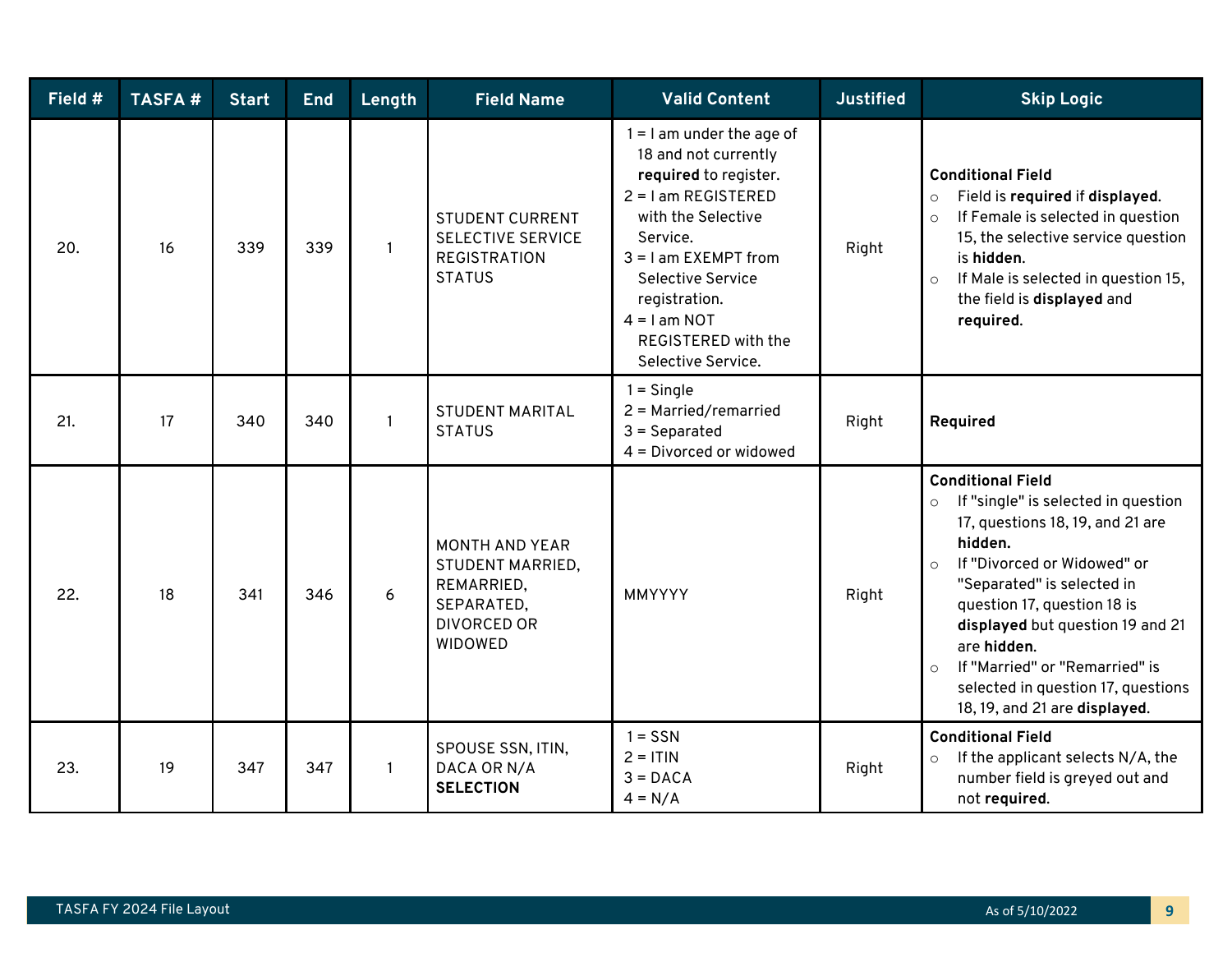| Field # | <b>TASFA#</b> | <b>Start</b> | <b>End</b> | Length         | <b>Field Name</b>                                 | <b>Valid Content</b>                                    | <b>Justified</b> | <b>Skip Logic</b>                                                                                                                                                                                                                                                                                                                                                                                                                                                                                    |
|---------|---------------|--------------|------------|----------------|---------------------------------------------------|---------------------------------------------------------|------------------|------------------------------------------------------------------------------------------------------------------------------------------------------------------------------------------------------------------------------------------------------------------------------------------------------------------------------------------------------------------------------------------------------------------------------------------------------------------------------------------------------|
|         |               |              |            |                |                                                   |                                                         |                  | If "single" is selected in question<br>$\circ$<br>17, questions 18, 19, and 21 are<br>hidden.<br>If "Divorced or Widowed" or<br>$\circ$<br>"Separated" is selected in<br>question 17, question 18 is<br>displayed but question 19 and 21<br>are hidden.<br>If "Married" or "Remarried" is<br>$\circ$<br>selected in question 17, questions<br>18, 19, and 21 are displayed.                                                                                                                          |
| 24.     | 19            | 348          | 356        | 9              | SPOUSE SSN, ITIN,<br>DACA OR N/A<br><b>NUMBER</b> | $\circ$ 001010001 to<br>999999999; or<br>o Blank spaces | Right            | <b>Conditional Field</b><br>If the applicant selects N/A, the<br>$\circ$<br>number field is greyed out and<br>not required.<br>If "single" is selected in question<br>$\circ$<br>17, questions 18 and 19 are<br>hidden.<br>If "Divorced or Widowed" or<br>$\circ$<br>"Separated" is selected in<br>question 17, question 18 is<br>displayed but question 19 and 21<br>are hidden.<br>If "Married" or "Remarried" is<br>$\circ$<br>selected in question 17, questions<br>18, 19 and 21 are displayed. |
| 25.     | 20            | 357          | 363        | $\overline{7}$ | <b>STUDENT EARNINGS</b><br>2021                   | 0000000 to 9999999                                      | Right            | Required                                                                                                                                                                                                                                                                                                                                                                                                                                                                                             |
| 26.     | 21            | 364          | 370        | $\overline{7}$ | <b>SPOUSE EARNINGS</b><br>2021                    | 0000000 to 9999999                                      | Right            | <b>Conditional Field</b>                                                                                                                                                                                                                                                                                                                                                                                                                                                                             |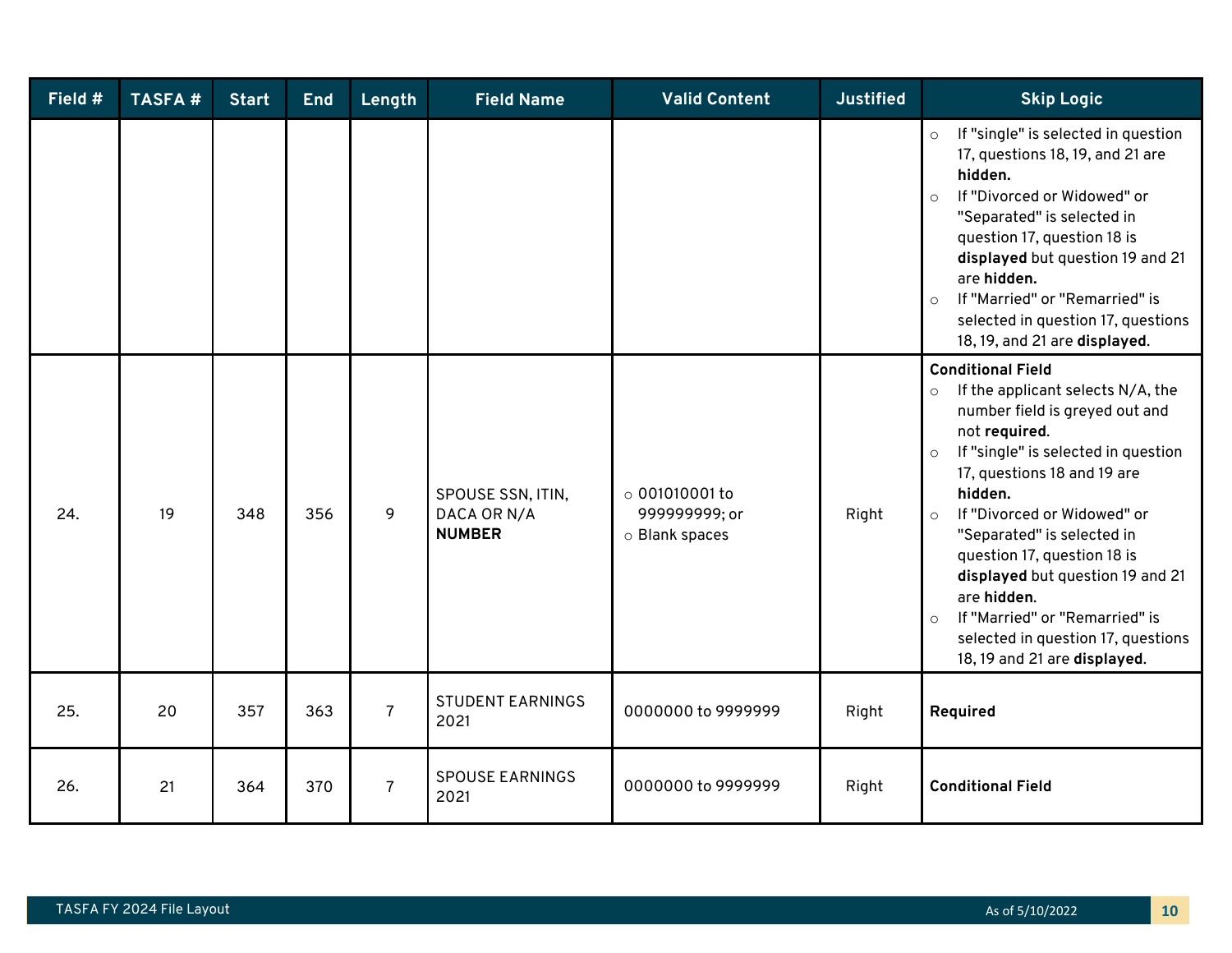| Field # | <b>TASFA#</b> | <b>Start</b> | <b>End</b> | Length       | <b>Field Name</b>                                | <b>Valid Content</b>                                                                                                                                                          | <b>Justified</b> | <b>Skip Logic</b>                                                                                                                                                                                                                                                                                                                                                      |
|---------|---------------|--------------|------------|--------------|--------------------------------------------------|-------------------------------------------------------------------------------------------------------------------------------------------------------------------------------|------------------|------------------------------------------------------------------------------------------------------------------------------------------------------------------------------------------------------------------------------------------------------------------------------------------------------------------------------------------------------------------------|
|         |               |              |            |              |                                                  |                                                                                                                                                                               |                  | If "single" is selected in question<br>$\circ$<br>17, questions 18 and 19 are<br>hidden.<br>If "Divorced or Widowed" or<br>$\circ$<br>"Separated" is selected in<br>question 17, question 18 is<br>displayed but question 19 and 21<br>are hidden.<br>If "Married" or "Remarried" is<br>$\Omega$<br>selected in question 17, questions<br>18, 19 and 21 are displayed. |
| 27.     | 22            | 371          | 371        | $\mathbf{1}$ | <b>STUDENT IRS INCOME</b><br>TAX RETURN FOR 2021 | $1 =$ Already completed<br>$2 =$ Will file<br>$3$ = Not going to file                                                                                                         | Right            | Required<br>If option "Already completed" or<br>$\circ$<br>"Will file" on question 22 is<br>selected, questions 23 - 27 are<br>displayed.<br>If option "Not going to file" on<br>$\circ$<br>question 22 is selected,<br>questions 23 - 27 are hidden.                                                                                                                  |
| 28.     | 23            | 372          | 372        | $\mathbf{1}$ | <b>INCOME TAX RETURN</b><br><b>TYPE</b>          | $1 = IRS 1040$<br>2 = Foreign tax return,<br>IRS 1040NR or 1040NR-<br>EZ<br>$3 = A$ tax return from<br>Puerto Rico, a U.S.<br>territory, or Freely<br><b>Associated State</b> | Right            | <b>Conditional Field</b><br>If option "Already completed" or<br>$\circ$<br>"Will file" on question 22 is<br>selected, questions 23 - 27 are<br>displayed.<br>If option "Not going to file" on<br>$\circ$<br>question 22 is selected,<br>questions 23 - 27 are hidden.                                                                                                  |
| 29.     | 24            | 373          | 373        | $\mathbf{1}$ | <b>STUDENT TAX FILING</b><br><b>STATUS</b>       | $1 =$ Single<br>$2 =$ Head of household<br>$3$ = Married - filed joint<br>return                                                                                              | Right            | <b>Conditional Field</b><br>If option "Already completed" or<br>$\circ$<br>"Will file" from question 22 is<br>selected, questions 23 - 27 are<br>displayed.                                                                                                                                                                                                            |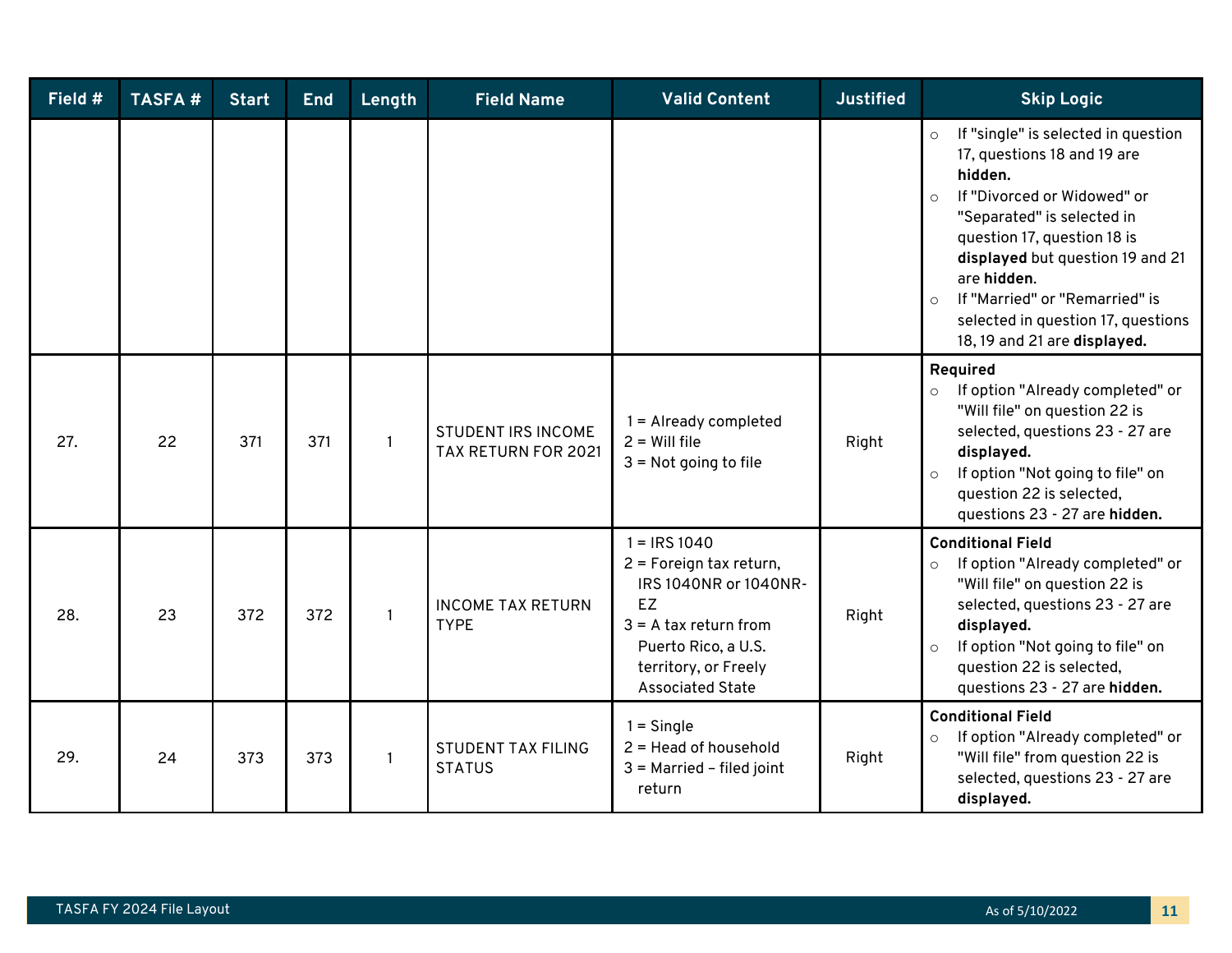| Field # | <b>TASFA#</b> | <b>Start</b> | <b>End</b> | Length         | <b>Field Name</b>                                       | <b>Valid Content</b>                                                                       | <b>Justified</b> | <b>Skip Logic</b>                                                                                                                                                                                                                                                       |
|---------|---------------|--------------|------------|----------------|---------------------------------------------------------|--------------------------------------------------------------------------------------------|------------------|-------------------------------------------------------------------------------------------------------------------------------------------------------------------------------------------------------------------------------------------------------------------------|
|         |               |              |            |                |                                                         | $4$ = Married - filed<br>separate return<br>$5 =$ Qualifying widow(er)<br>$6 = Don't know$ |                  | If option "Not going to file" on<br>$\circ$<br>question 22 is selected,<br>questions 23 - 27 are hidden.                                                                                                                                                                |
| 30.     | 25            | 374          | 374        | $\mathbf{1}$   | <b>SCHEDULE 1 WITH</b><br><b>FILED TAX RETURN</b>       | $1 = Yes$<br>$2 = No$<br>$3 = Don't know$                                                  | Right            | <b>Conditional Field</b><br>If option "Already completed" or<br>$\circ$<br>"Will file" from question 22 is<br>selected, questions 23 - 27 are<br>displayed.<br>If option "Not going to file" on<br>$\circ$<br>question 22 is selected,<br>questions 23 - 27 are hidden. |
| 31.     | 26            | 375          | 381        | $\overline{7}$ | STUDENT (AND<br>SPOUSE) ADJUSTED<br><b>GROSS INCOME</b> | -9999999 to 9999999                                                                        | Right            | <b>Conditional Field</b><br>If option "Already completed" or<br>$\circ$<br>"Will file" from question 22 is<br>selected, questions 23 - 27 are<br>displayed.<br>If option "Not going to file" on<br>$\circ$<br>question 22 is selected,<br>questions 23 - 27 are hidden. |
| 32.     | 27            | 382          | 388        | $\overline{7}$ | STUDENT (AND<br><b>SPOUSE) INCOME TAX</b>               | 0000000 to 9999999                                                                         | Right            | <b>Conditional Field</b><br>If option "Already completed" or<br>$\circ$<br>"Will file" from question 22 is<br>selected, questions 23 - 27 are<br>displayed.<br>If option "Not going to file" on<br>$\circ$<br>question 22 is selected,<br>questions 23 - 27 are hidden. |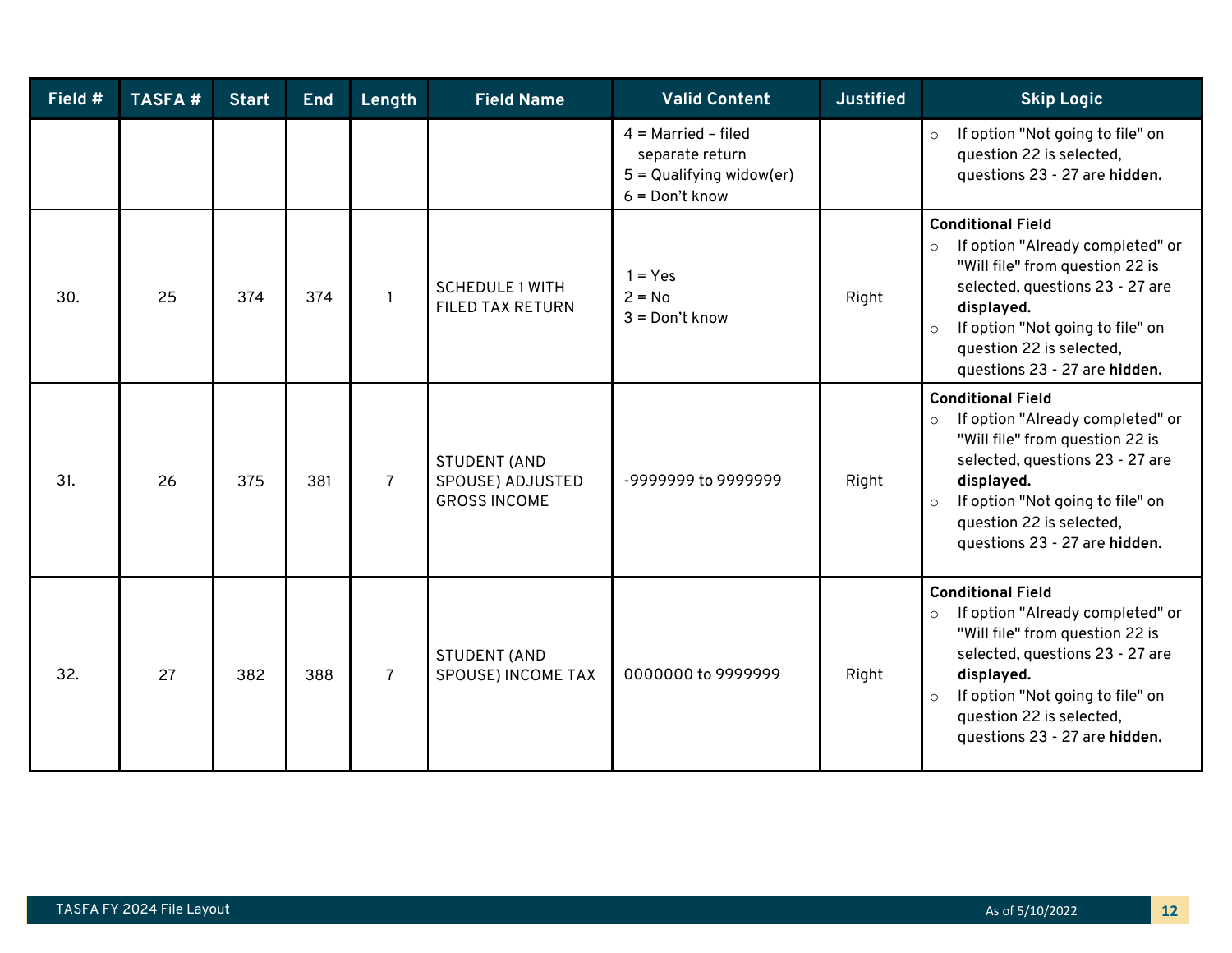| Field # | <b>TASFA#</b>   | <b>Start</b> | <b>End</b> | Length         | <b>Field Name</b>                                                                                                                                                          | <b>Valid Content</b>                      | <b>Justified</b> | <b>Skip Logic</b> |
|---------|-----------------|--------------|------------|----------------|----------------------------------------------------------------------------------------------------------------------------------------------------------------------------|-------------------------------------------|------------------|-------------------|
| 33.     | 28              | 389          | 389        | $\mathbf{1}$   | STUDENT DISLOCATED<br><b>WORKER STATUS</b>                                                                                                                                 | $1 = Yes$<br>$2 = No$<br>$3 = Don't know$ | Right            | Required          |
| 34.     | 29              | 390          | 396        | $\overline{7}$ | <b>STUDENT (AND</b><br>SPOUSE) TOTAL<br><b>CURRENT BALANCE OF</b><br>CASH, SAVINGS, AND<br><b>CHECKING ACCOUNTS</b>                                                        | 0000000 to 9999999                        | Right            | Required          |
| 35.     | 30              | 397          | 403        | $\overline{7}$ | <b>STUDENT (AND</b><br>SPOUSE)<br><b>INVESTMENTS,</b><br><b>INCLUDING REAL</b><br><b>ESTATE</b>                                                                            | 0000000 to 9999999                        | Right            | Required          |
| 36.     | 31              | 404          | 410        | $\overline{7}$ | <b>STUDENT (AND</b><br>SPOUSE) CURRENT<br><b>BUSINESSES AND/OR</b><br><b>INVESTMENT FARMS</b>                                                                              | 0000000 to 9999999                        | Right            | Required          |
| 37.     | 32a             | 411          | 417        | $\overline{7}$ | <b>EDUCATION CREDITS</b><br>(AMERICAN<br><b>OPPORTUNITY TAX</b><br><b>CREDIT AND LIFETIME</b><br><b>LEARNING TAX</b><br>CREDIT) FROM IRS<br>FORM 1040 SCHEDULE<br>3-LINE 3 | 0000000 to 9999999                        | Right            | Required          |
| 38.     | 32 <sub>b</sub> | 418          | 424        | $\overline{7}$ | CHILD SUPPORT PAID<br><b>BECAUSE OF DIVORCE</b><br>OR SEPARATION OR AS<br>A RESULT OF A LEGAL<br>REQUIREMENT                                                               | 0000000 to 9999999                        | Right            | Required          |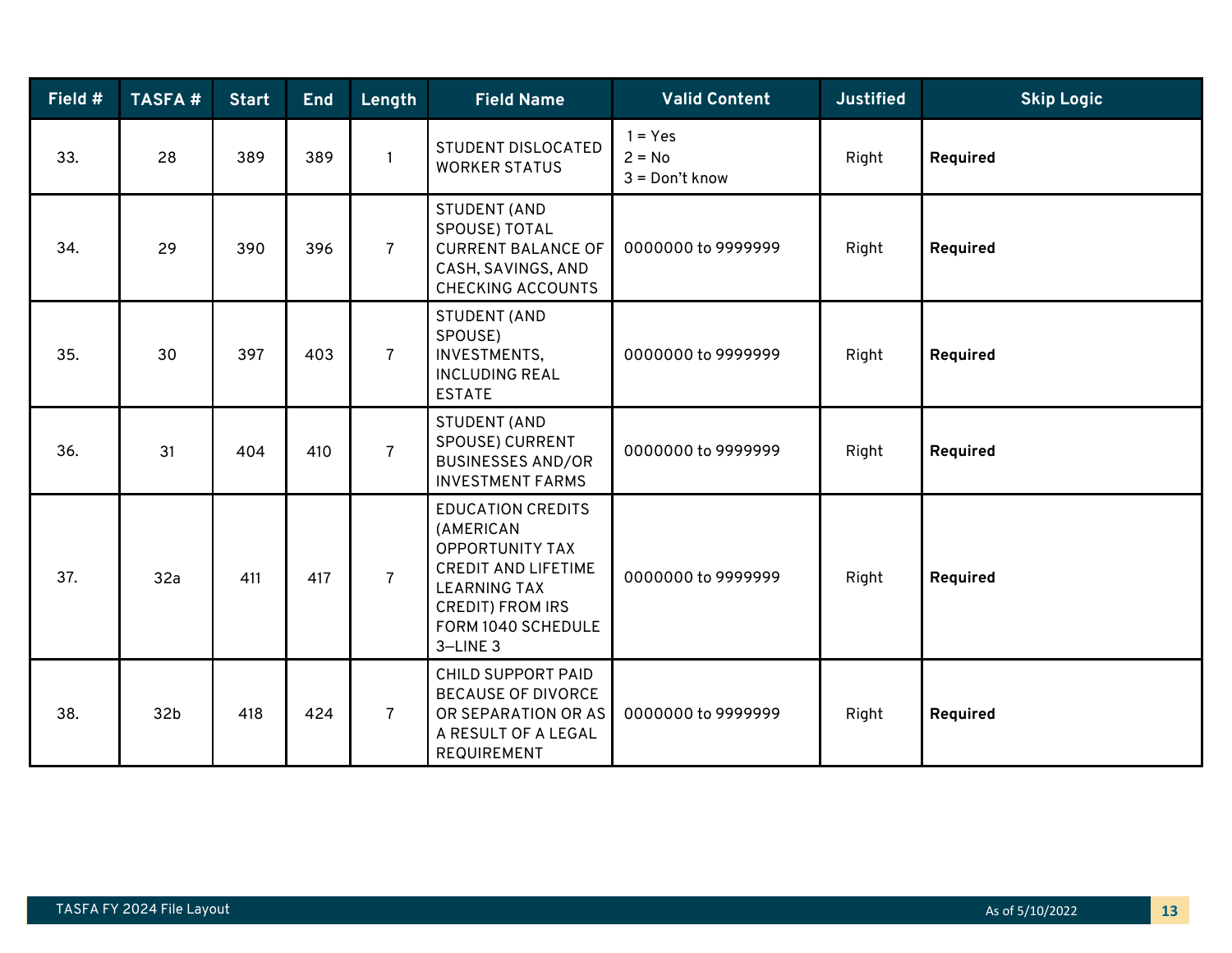| Field # | <b>TASFA#</b>   | <b>Start</b> | <b>End</b> | Length         | <b>Field Name</b>                                                                                                                                                                                                                   | <b>Valid Content</b> | <b>Justified</b> | <b>Skip Logic</b> |
|---------|-----------------|--------------|------------|----------------|-------------------------------------------------------------------------------------------------------------------------------------------------------------------------------------------------------------------------------------|----------------------|------------------|-------------------|
| 39.     | 32c             | 425          | 431        | 7 <sup>1</sup> | <b>TAXABLE EARNINGS</b><br>FROM NEED-BASED<br><b>EMPLOYMENT</b><br>PROGRAMS, SUCH AS<br><b>FEDERAL WORK-</b><br><b>STUDY AND NEED-</b><br><b>BASED EMPLOYMENT</b><br>PORTIONS OF<br><b>FELLOWSHIPS AND</b><br><b>ASSISTANTSHIPS</b> | 0000000 to 9999999   | Right            | Required          |
| 40.     | 32d             | 432          | 438        | 7 <sup>1</sup> | <b>TAXABLE COLLEGE</b><br><b>GRANT AND</b><br><b>SCHOLARSHIP AID</b><br>REPORTED TO THE IRS<br><b>AS INCOME</b>                                                                                                                     | 0000000 to 9999999   | Right            | Required          |
| 41.     | 32e             | 439          | 445        | $\overline{7}$ | <b>COMBAT PAY OR</b><br>SPECIAL COMBAT PAY                                                                                                                                                                                          | 0000000 to 9999999   | Right            | Required          |
| 42.     | 32f             | 446          | 452        | $\overline{7}$ | <b>EARNINGS FROM</b><br><b>WORK UNDER A</b><br>COOPERATIVE<br><b>EDUCATION PROGRAM</b><br>OFFERED BY A<br>COLLEGE                                                                                                                   | 0000000 to 9999999   | Right            | Required          |
| 43.     | 33a             | 453          | 459        | $\overline{7}$ | PAYMENTS TO TAX-<br><b>DEFERRED PENSION</b><br>AND RETIREMENT<br><b>SAVINGS PLANS</b>                                                                                                                                               | 0000000 to 9999999   | Right            | Required          |
| 44.     | 33 <sub>b</sub> | 460          | 466        | 7 <sup>1</sup> | IRA DEDUCTIONS AND<br>PAYMENTS TO SELF-<br>EMPLOYED SEP,<br>SIMPLE, KEOGH AND<br>OTHER QUALIFIED                                                                                                                                    | 0000000 to 9999999   | Right            | Required          |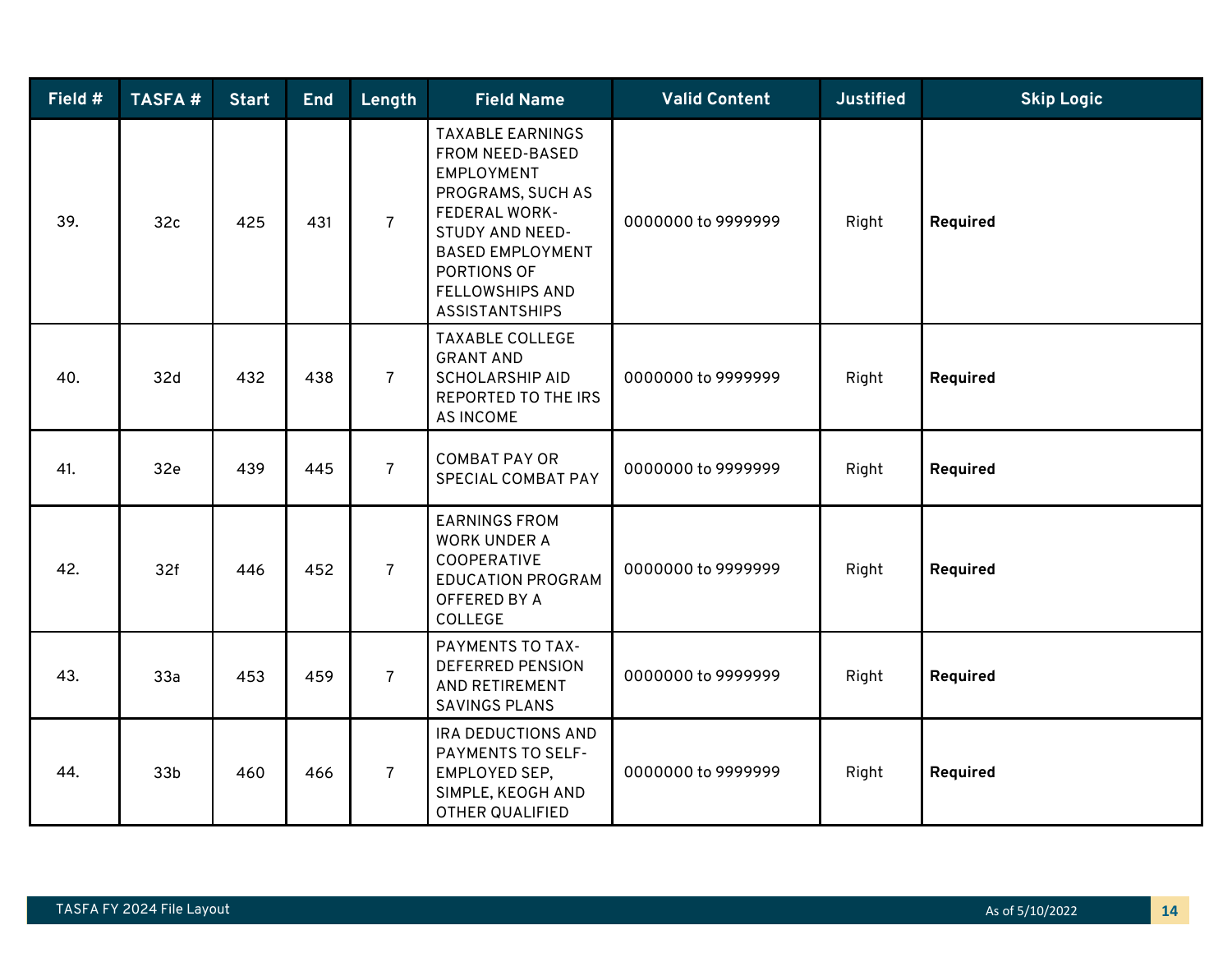| Field # | <b>TASFA#</b>   | <b>Start</b> | <b>End</b> | Length         | <b>Field Name</b>                                                                                                                                                                                     | <b>Valid Content</b> | <b>Justified</b> | <b>Skip Logic</b> |
|---------|-----------------|--------------|------------|----------------|-------------------------------------------------------------------------------------------------------------------------------------------------------------------------------------------------------|----------------------|------------------|-------------------|
|         |                 |              |            |                | PLANS FROM IRS FORM<br>1040 SCHEDULE 1-<br>TOTAL OF LINES 16 +<br>20                                                                                                                                  |                      |                  |                   |
| 45.     | 33 <sub>c</sub> | 467          | 473        | 7 <sup>1</sup> | <b>CHILD SUPPORT</b><br>RECEIVED FOR ANY OF<br><b>STUDENT'S CHILDREN</b>                                                                                                                              | 0000000 to 9999999   | Right            | Required          |
| 46.     | 33d             | 474          | 480        | 7 <sup>1</sup> | TAX EXEMPT INTEREST<br><b>INCOME FROM IRS</b><br>FORM 1040-LINE 2A                                                                                                                                    | 0000000 to 9999999   | Right            | Required          |
| 47.     | 33e             | 481          | 487        | 7 <sup>1</sup> | UNTAXED PORTIONS<br>OF IRA DISTRIBUTIONS<br><b>AND PENSIONS</b><br>FROM IRS FORM 1040-<br>(LINES 4A + 5A) MINUS<br>$(LINES AB + 5B)$                                                                  | 0000000 to 9999999   | Right            | Required          |
| 48.     | 33f             | 488          | 494        | 7 <sup>1</sup> | HOUSING, FOOD AND<br><b>OTHER LIVING</b><br>ALLOWANCES PAID TO<br><b>MEMBERS OF THE</b><br>MILITARY, CLERGY<br><b>AND OTHERS</b><br>(INCLUDING CASH<br>PAYMENTS AND CASH<br><b>VALUE OF BENEFITS)</b> | 0000000 to 9999999   | Right            | Required          |
| 49.     | 33q             | 495          | 501        | 7 <sup>1</sup> | <b>VETERANS</b><br>NONEDUCATION<br><b>BENEFITS, SUCH AS</b><br>DISABILITY, DEATH<br>PENSION, OR<br><b>DEPENDENCY &amp;</b><br><b>INDEMNITY</b>                                                        | 0000000 to 9999999   | Right            | Required          |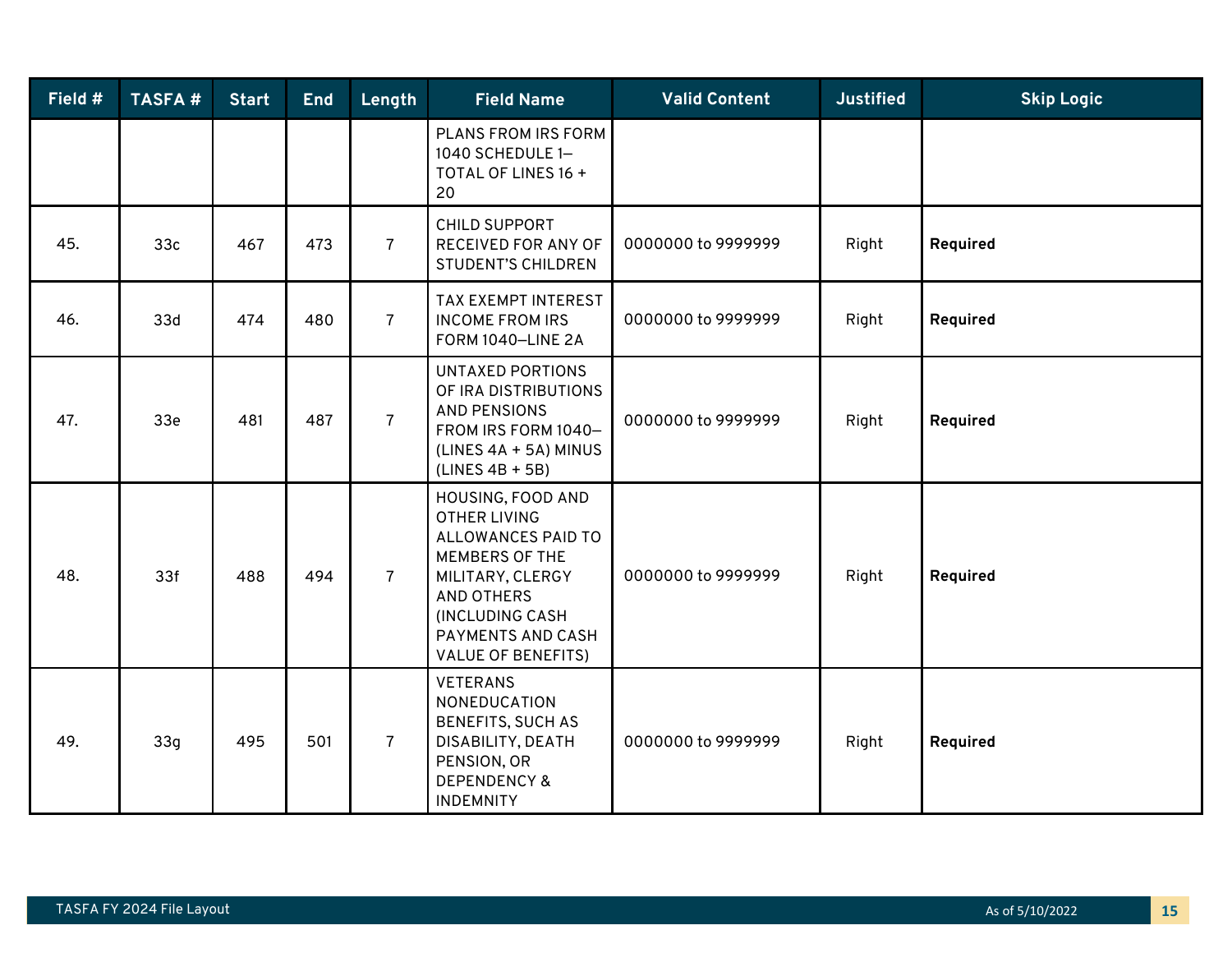| Field # | <b>TASFA#</b> | <b>Start</b> | <b>End</b> | Length         | <b>Field Name</b>                                                                                                                                             | <b>Valid Content</b>                                | <b>Justified</b> | <b>Skip Logic</b> |
|---------|---------------|--------------|------------|----------------|---------------------------------------------------------------------------------------------------------------------------------------------------------------|-----------------------------------------------------|------------------|-------------------|
|         |               |              |            |                | <b>COMPENSATION (DIC)</b><br>AND/OR VA<br><b>EDUCATIONAL WORK-</b><br><b>STUDY ALLOWANCES</b>                                                                 |                                                     |                  |                   |
| 50.     | 33h           | 502          | 508        | $\overline{7}$ | <b>OTHER UNTAXED</b><br><b>INCOME NOT</b><br>REPORTED, SUCH AS<br>WORKERS'<br>COMPENSATION,<br>DISABILITY BENEFITS,<br><b>UNTAXED FOREIGN</b><br>INCOME, ETC. | 0000000 to 9999999                                  | Right            | Required          |
| 51.     | 33i           | 509          | 515        | $\overline{7}$ | MONEY RECEIVED, OR<br>PAID ON STUDENT<br>BEHALF (E.G., BILLS)                                                                                                 | 0000000 to 9999999                                  | Right            | Required          |
| 52.     | 34            | 516          | 516        | $\mathbf{1}$   | <b>MEDICAID OR</b><br>SUPPLEMENTAL<br><b>SECURITY INCOME</b><br>(SSI)                                                                                         | $1 = Yes$<br>$2 = No$<br>$3$ = Prefer not to answer | Right            | Required          |
| 53.     | 35            | 517          | 517        | $\mathbf{1}$   | SUPPLEMENTAL<br><b>NUTRITION</b><br><b>ASSISTANCE</b><br>PROGRAM (SNAP)                                                                                       | $1 = Yes$<br>$2 = No$<br>$3$ = Prefer not to answer | Right            | Required          |
| 54.     | 36            | 518          | 518        | $\mathbf{1}$   | FREE OR REDUCED-<br>PRICE SCHOOL LUNCH                                                                                                                        | $1 = Yes$<br>$2 = No$<br>$3$ = Prefer not to answer | Right            | Required          |
| 55.     | 37            | 519          | 519        | $\mathbf{1}$   | <b>TEMPORARY</b><br><b>ASSISTANCE FOR</b><br><b>NEEDY FAMILIES</b><br>(TANF)                                                                                  | $1 = Yes$<br>$2 = No$<br>$3$ = Prefer not to answer | Right            | Required          |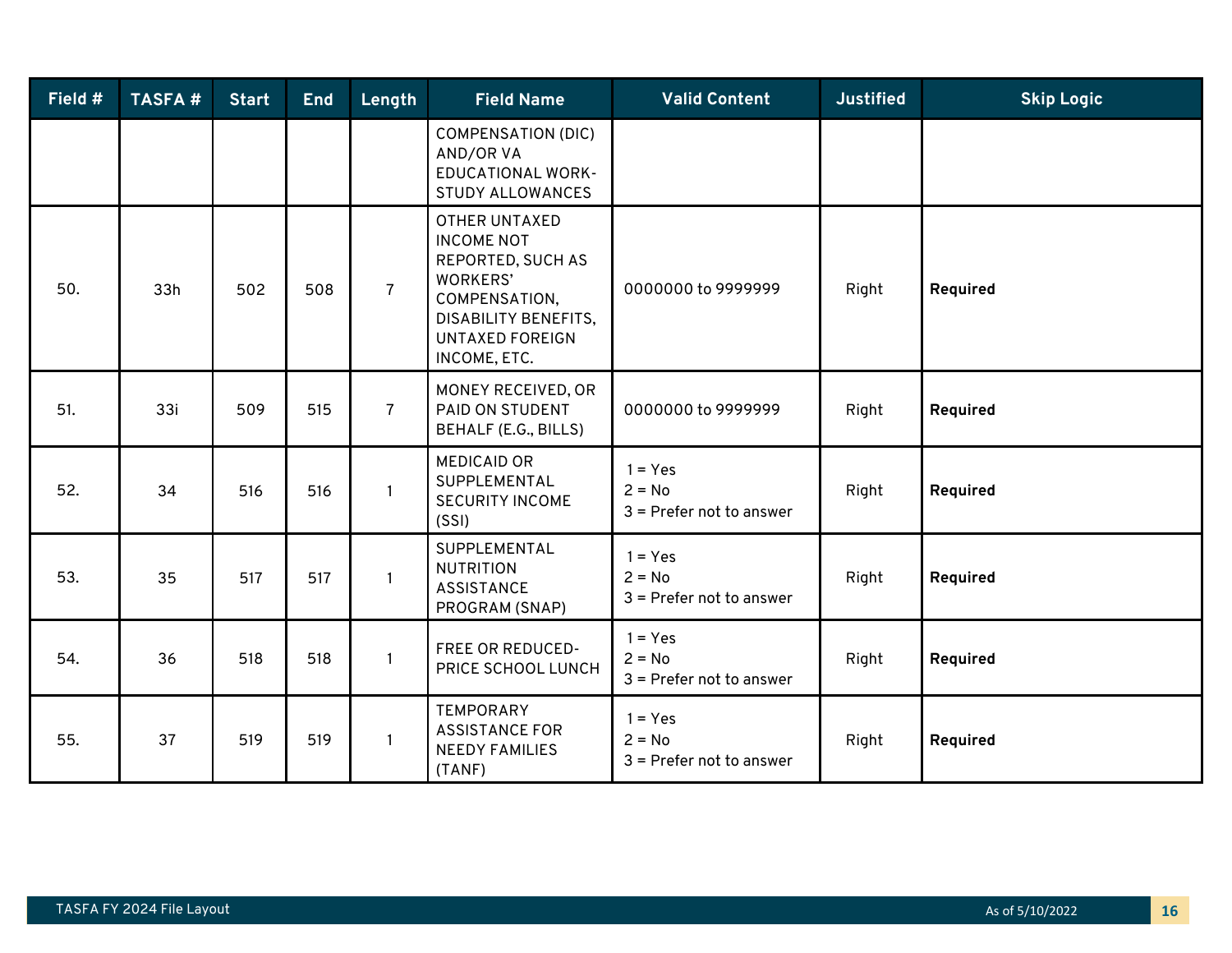| Field # | <b>TASFA#</b> | <b>Start</b> | <b>End</b> | Length         | <b>Field Name</b>                                                                                                                                     | <b>Valid Content</b>                                | <b>Justified</b> | <b>Skip Logic</b>                                                                                                                                            |
|---------|---------------|--------------|------------|----------------|-------------------------------------------------------------------------------------------------------------------------------------------------------|-----------------------------------------------------|------------------|--------------------------------------------------------------------------------------------------------------------------------------------------------------|
| 56.     | 38            | 520          | 520        | $\mathbf{1}$   | <b>SPECIAL</b><br>SUPPLEMENTAL<br><b>NUTRITION PROGRAM</b><br>FOR WOMEN, INFANTS,<br>AND CHILDREN (WIC)                                               | $1 = Yes$<br>$2 = No$<br>$3$ = Prefer not to answer | Right            | Required                                                                                                                                                     |
| 57.     | 39            | 521          | 522        | $\overline{2}$ | # PEOPLE IN STUDENT<br>HOUSEHOLD                                                                                                                      | 00 to 99                                            | Right            | Required                                                                                                                                                     |
| 58.     | 40            | 523          | 523        | $\mathbf{1}$   | # PEOPLE IN STUDENT<br>HOUSEHOLD WHO WILL<br><b>BE COLLEGE</b><br><b>STUDENTS BETWEEN</b><br>JULY 1, 2023 AND<br>JUNE 30, 2024                        | $0$ to $9$                                          | Right            | Required                                                                                                                                                     |
| 59.     | 41            | 524          | 524        | $\mathbf{1}$   | <b>STUDENT BORN</b><br><b>BEFORE JANUARY 1,</b><br>2000                                                                                               | $1 = Yes$<br>$2 = No$                               | Right            | Prepopulated from question 4 (DOB<br>information). This field will be<br>automatically marked "yes", if DOB is<br>before January 1, 2000.                    |
| 60.     | 42            | 525          | 525        | $\mathbf{1}$   | <b>STUDENT MARRIED</b>                                                                                                                                | $1 = Yes$<br>$2 = No$                               | Right            | Prepopulated from question 17<br>(marriage information). This field will<br>be automatically marked "yes" if<br>question $17 =$ "married" or<br>"separated." |
| 61.     | 43            | 526          | 526        | $\mathbf{1}$   | <b>STUDENT WORKING ON</b><br>A MASTER'S OR<br><b>DOCTORATE</b><br>PROGRAM (SUCH AS<br>AN MA, MBA, MD, JD,<br>PHD, EDD, GRADUATE<br>CERTIFICATE, ETC.) | $1 = Yes$<br>$2 = No$                               | Right            | Required                                                                                                                                                     |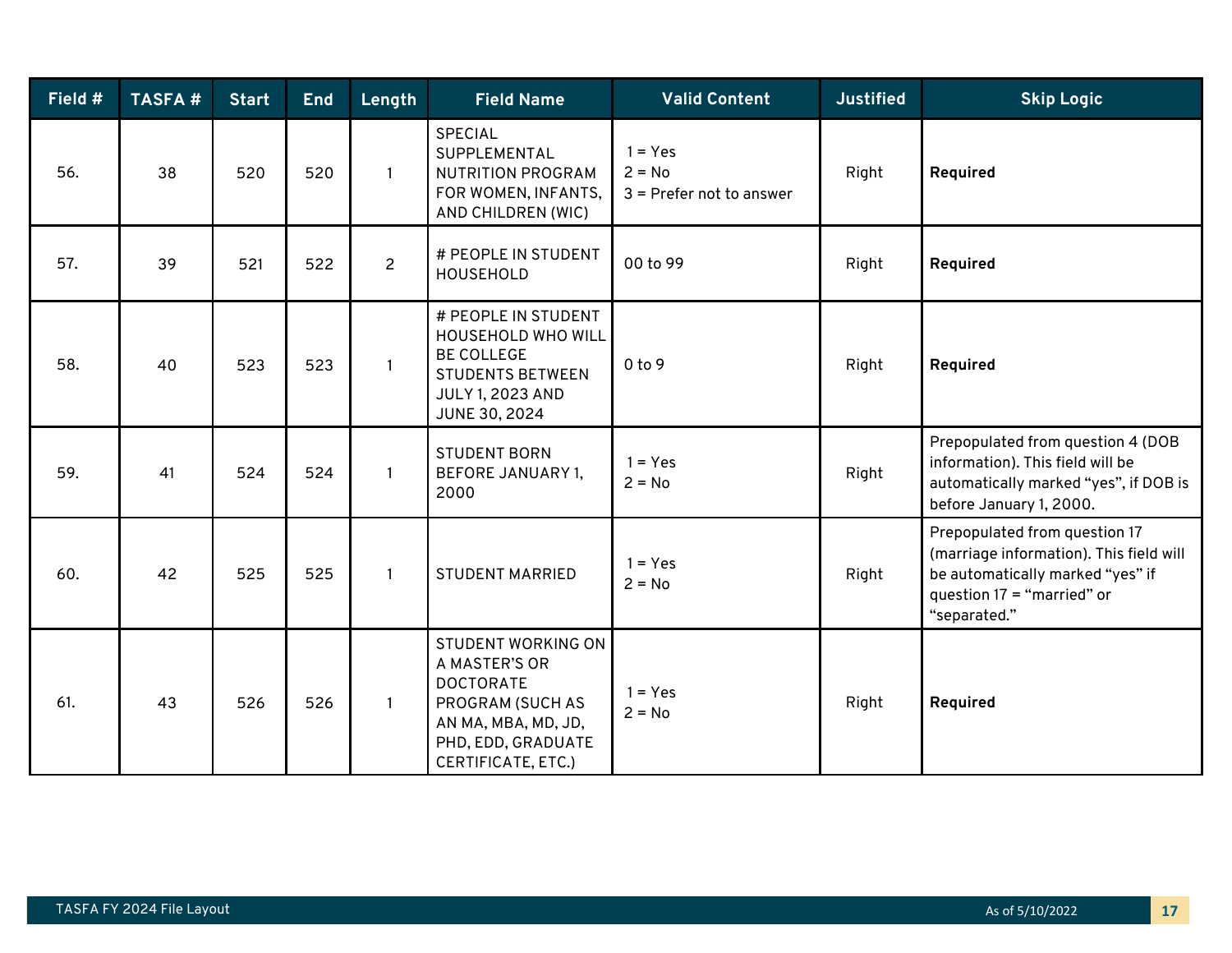| Field $#$ | <b>TASFA#</b> | <b>Start</b> | <b>End</b> | Length       | <b>Field Name</b>                                                                                                                                                | <b>Valid Content</b>  | <b>Justified</b> | <b>Skip Logic</b> |
|-----------|---------------|--------------|------------|--------------|------------------------------------------------------------------------------------------------------------------------------------------------------------------|-----------------------|------------------|-------------------|
| 62.       | 44            | 527          | 527        | $\mathbf{1}$ | STUDENT SERVING ON<br><b>ACTIVE DUTY IN THE</b><br><b>U.S. ARMED FORCES</b><br>FOR PURPOSES OTHER<br><b>THAN TRAINING</b>                                        | $1 = Yes$<br>$2 = No$ | Right            | Required          |
| 63.       | 45            | 528          | 528        | $\mathbf{1}$ | STUDENT A VETERAN<br>OF THE U.S. ARMED<br><b>FORCES</b>                                                                                                          | $1 = Yes$<br>$2 = No$ | Right            | Required          |
| 64.       | 46            | 529          | 529        | $\mathbf{1}$ | <b>STUDENT HAS OR WILL</b><br>HAVE CHILDREN WHO<br><b>WILL RECEIVE MORE</b><br>THAN HALF OF THEIR<br><b>SUPPORT BETWEEN</b><br>JULY 1, 2023 AND<br>JUNE 30, 2024 | $1 = Yes$<br>$2 = No$ | Right            | Required          |
| 65.       | 47            | 530          | 530        | $\mathbf{1}$ | <b>STUDENT HAS</b><br><b>DEPENDENTS WHO</b><br><b>RECEIVE MORE THAN</b><br><b>HALF OF THEIR</b><br><b>SUPPORT NOW AND</b><br>THROUGH JUNE 30,<br>2024            | $1 = Yes$<br>$2 = No$ | Right            | Required          |
| 66.       | 48            | 531          | 531        | 1            | <b>STUDENT IN FOSTER</b><br><b>CARE OR A</b><br>DEPENDENT OR WARD<br>OF THE COURT                                                                                | $1 = Yes$<br>$2 = No$ | Right            | Required          |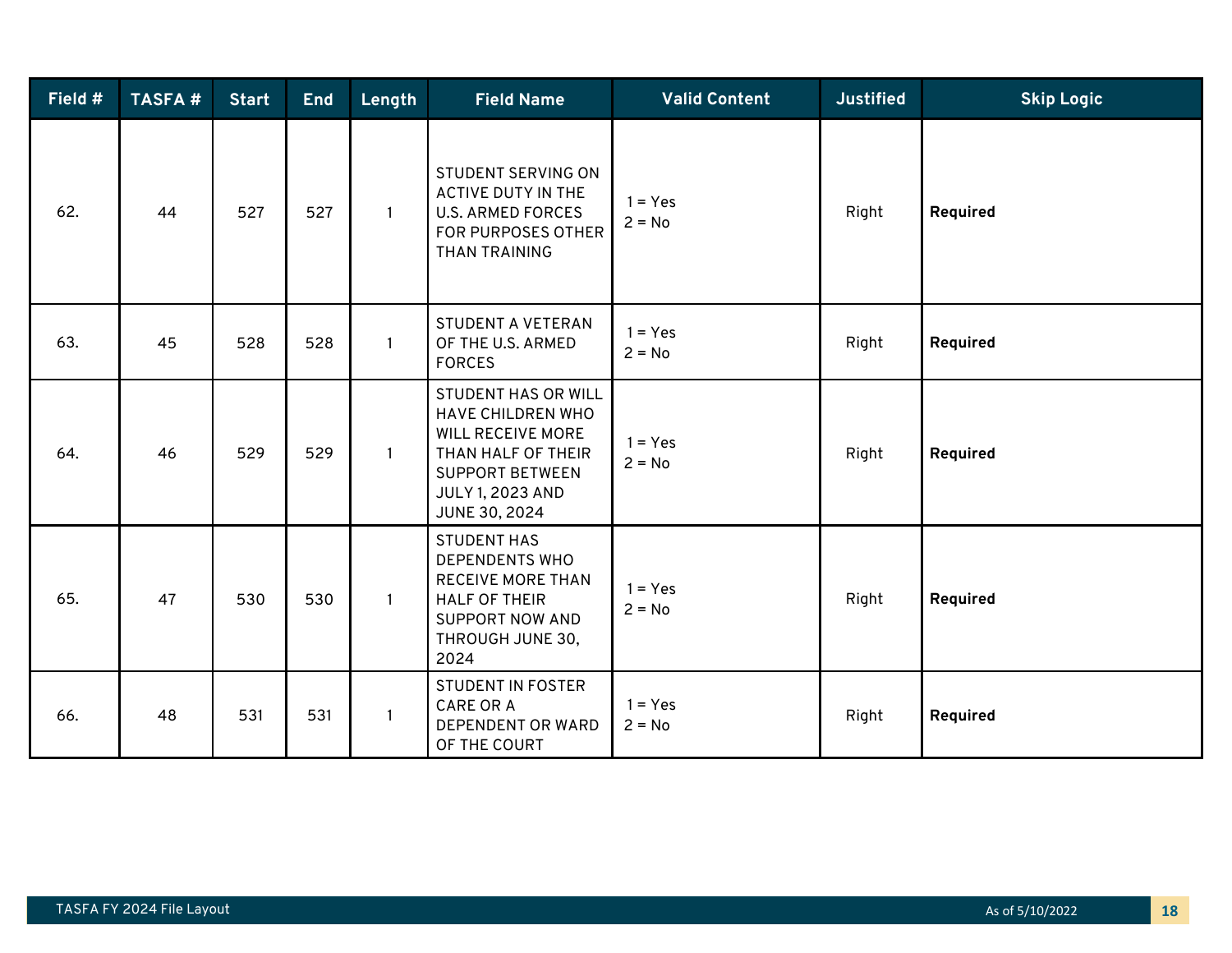| Field # | <b>TASFA#</b> | <b>Start</b> | <b>End</b> | Length       | <b>Field Name</b>                                                                                                                                                                                                                                              | <b>Valid Content</b>  | <b>Justified</b> | <b>Skip Logic</b> |
|---------|---------------|--------------|------------|--------------|----------------------------------------------------------------------------------------------------------------------------------------------------------------------------------------------------------------------------------------------------------------|-----------------------|------------------|-------------------|
| 67.     | 49            | 532          | 532        | $\mathbf{1}$ | <b>STUDENT IS AN</b><br><b>EMANCIPATED MINOR</b>                                                                                                                                                                                                               | $1 = Yes$<br>$2 = No$ | Right            | Required          |
| 68.     | 50            | 533          | 533        | $\mathbf{1}$ | <b>STUDENT HAS</b><br><b>SOMEONE WHO HAS</b><br>LEGAL GUARDIANSHIP<br><b>OVER THEM</b>                                                                                                                                                                         | $1 = Yes$<br>$2 = No$ | Right            | Required          |
| 69.     | 51            | 534          | 534        | $\mathbf{1}$ | <b>HOMELESS LIAISON</b><br>DETERMINED STUDENT<br>AS UNACCOMPANIED<br>YOUTH WHO WAS<br><b>HOMELESS</b>                                                                                                                                                          | $1 = Yes$<br>$2 = No$ | Right            | Required          |
| 70.     | 52            | 535          | 535        | $\mathbf{1}$ | <b>DIRECTOR OF AN</b><br><b>EMERGENCY SHELTER</b><br>OR TRANSITIONAL<br><b>HOUSING PROGRAM</b><br>FUNDED BY THE U.S.<br>DEPARTMENT OF<br><b>HOUSING AND URBAN</b><br>DEVELOPMENT<br>DETERMINED STUDENT<br>AS UNACCOMPANIED<br>YOUTH WHO WAS<br><b>HOMELESS</b> | $1 = Yes$<br>$2 = No$ | Right            | Required          |
| 71.     | 53            | 536          | 536        | $\mathbf{1}$ | <b>DIRECTOR OF A</b><br><b>RUNAWAY OR</b><br><b>HOMELESS YOUTH</b><br><b>BASIC CENTER OR</b><br><b>TRANSITIONAL LIVING</b><br>PROGRAM<br>DETERMINED STUDENT<br>AS UNACCOMPANIED<br>YOUTH WHO WAS                                                               | $1 = Yes$<br>$2 = No$ | Right            | Required          |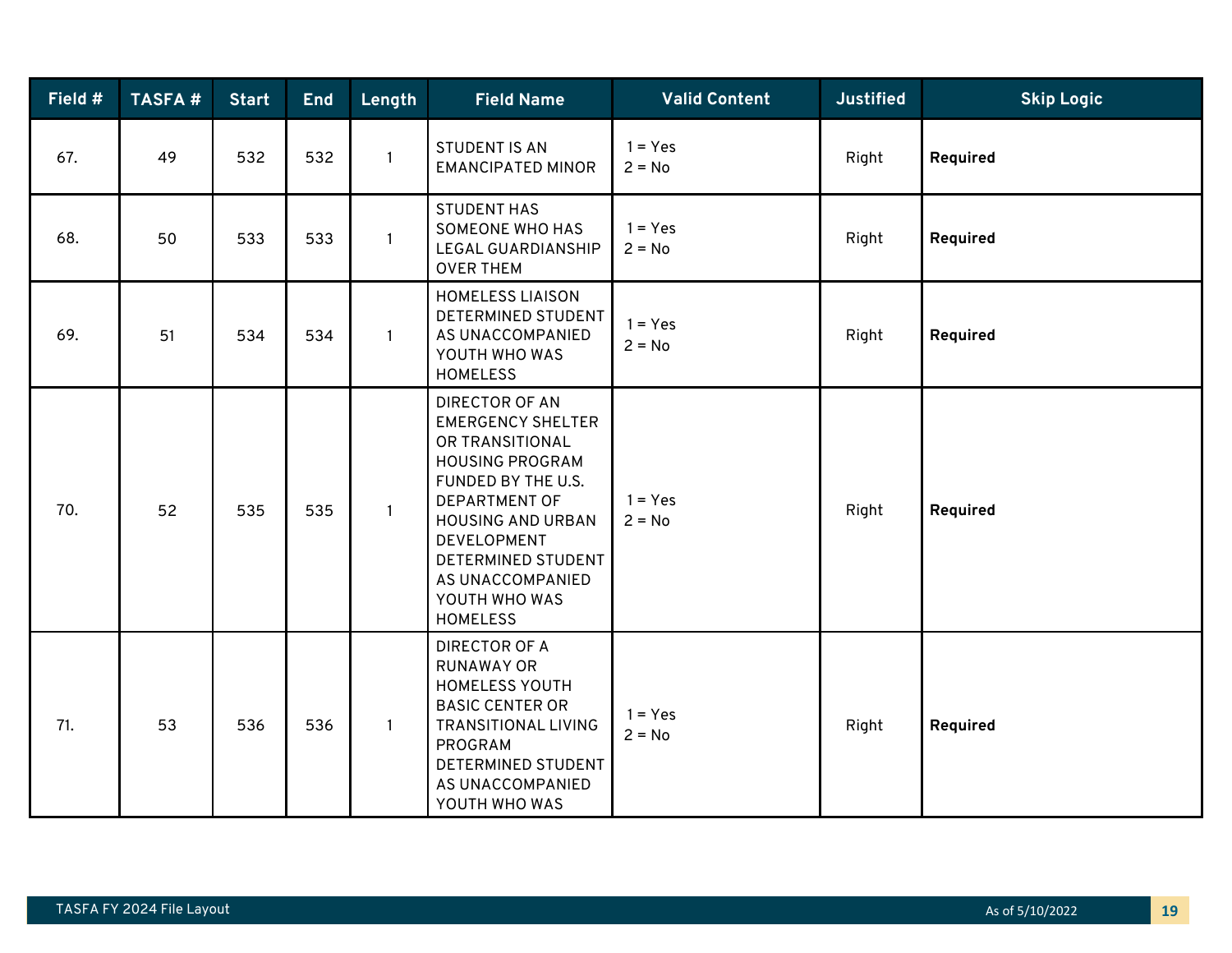| Field # | <b>TASFA#</b> | <b>Start</b> | <b>End</b> | Length | <b>Field Name</b>                                                                                                                    | <b>Valid Content</b>                                                                                                                         | <b>Justified</b> | <b>Skip Logic</b>                                                                                                                                                                                                                                                                                                                                                                                                                                                               |
|---------|---------------|--------------|------------|--------|--------------------------------------------------------------------------------------------------------------------------------------|----------------------------------------------------------------------------------------------------------------------------------------------|------------------|---------------------------------------------------------------------------------------------------------------------------------------------------------------------------------------------------------------------------------------------------------------------------------------------------------------------------------------------------------------------------------------------------------------------------------------------------------------------------------|
|         |               |              |            |        | <b>HOMELESS OR WERE</b><br>SELF-SUPPORTING<br>AND AT RISK OF BEING<br><b>HOMELESS</b>                                                |                                                                                                                                              |                  |                                                                                                                                                                                                                                                                                                                                                                                                                                                                                 |
| 72.     | 54            | 537          | 537        | 1      | <b>MARITAL STATUS OF</b><br><b>STUDENT LEGAL</b><br><b>PARENTS</b>                                                                   | 1 = Married/remarried<br>$2$ = Never married<br>3 = Divorced/separated<br>$4 = Widowed$<br>5 = Unmarried and both<br>parents living together | Right            | <b>Conditional Field</b><br>If the user answered "Yes" to any<br>$\circ$<br>of the questions in the<br>dependency section (questions<br>41-53), parental information<br>section (questions 54-83h) is<br>hidden and user proceeds to the<br>"College" tab.<br>If the user answered "No" to all<br>$\circ$<br>of the questions in the<br>dependency section (questions<br>41-53), parent section is<br>displayed (questions 54-83h).<br>Field is required if it is<br>displayed. |
| 73.     | 55            | 538          | 543        | 6      | <b>MONTH AND YEAR</b><br><b>STUDENT PARENTS</b><br>WERE MARRIED,<br>REMARRIED,<br>SEPARATED,<br><b>DIVORCED OR</b><br><b>WIDOWED</b> | <b>MMYYYY</b>                                                                                                                                | Right            | <b>Conditional Field</b><br>If the user answered "Yes" to any<br>$\circ$<br>of the questions in the<br>dependency section (questions<br>41-53), parental information<br>section (questions 54-83h) is<br>hidden and user proceeds to the<br>"College" tab.<br>If the user answered "No" to all<br>$\circ$<br>of the questions in the<br>dependency section (questions                                                                                                           |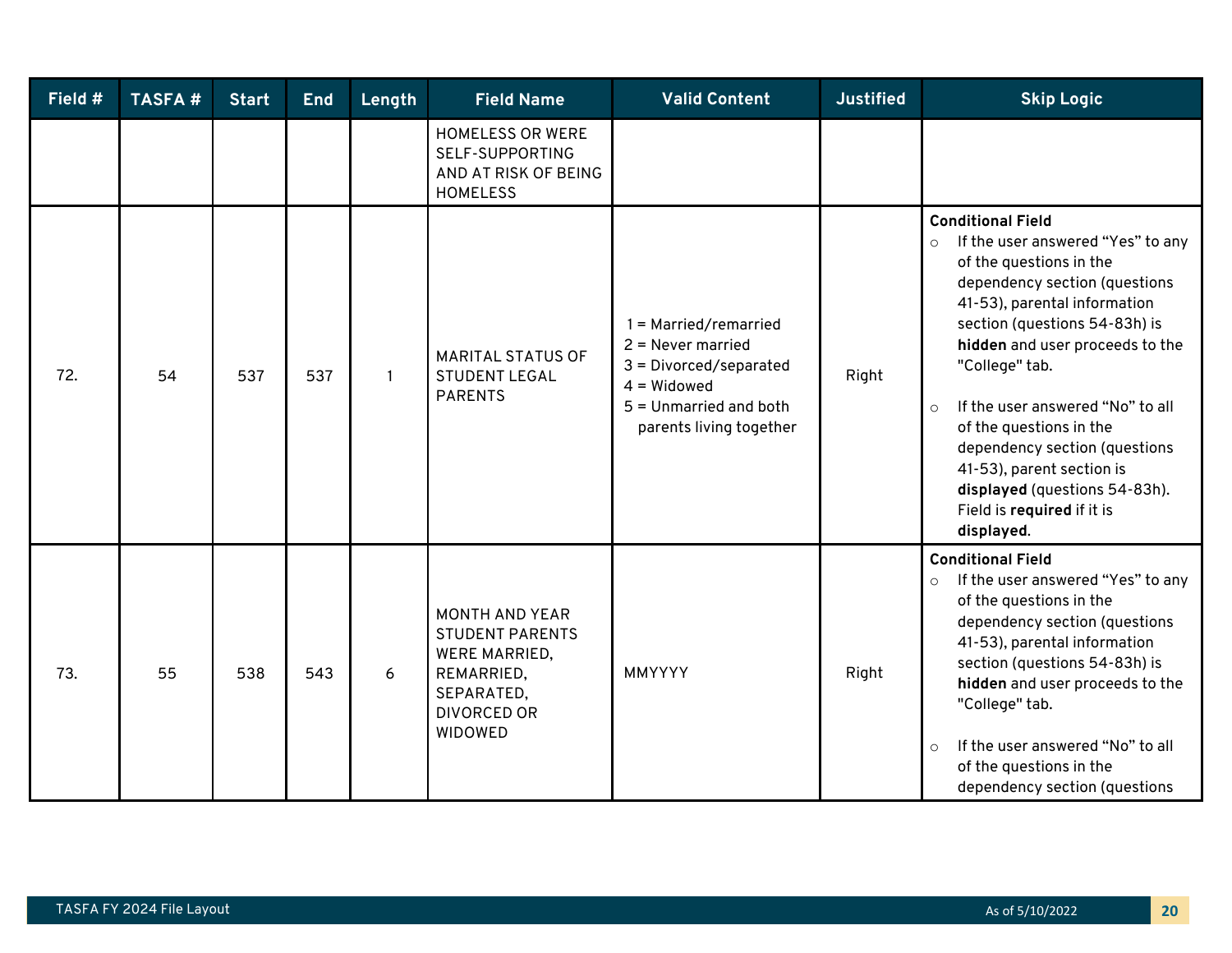| Field # | <b>TASFA#</b> | <b>Start</b> | <b>End</b> | Length | <b>Field Name</b>   | <b>Valid Content</b>                                                                                                             | <b>Justified</b> | <b>Skip Logic</b>                                                                                                                                                                                                                                                                                                                                                                                                                                                               |
|---------|---------------|--------------|------------|--------|---------------------|----------------------------------------------------------------------------------------------------------------------------------|------------------|---------------------------------------------------------------------------------------------------------------------------------------------------------------------------------------------------------------------------------------------------------------------------------------------------------------------------------------------------------------------------------------------------------------------------------------------------------------------------------|
|         |               |              |            |        |                     |                                                                                                                                  |                  | 41-53), parent section is<br>displayed (questions 54-83h).<br>Field is displayed and required if<br>$\circ$<br>marital status in question 54 is<br>"married, remarried, separated,<br>divorced or widowed."<br>Field is hidden if the parent is<br>$\circ$<br>"never married" or "Unmarried<br>and both parents living together"<br>in question 54.                                                                                                                             |
| 74.     | 56            | 544          | 573        | 30     | PARENT 1 LAST NAME  | o Numbers 0 to 9<br>o Uppercase letters A to Z<br>$\circ$ Space(s)<br>$\circ$ . (period)<br>o'(apostrophe)<br>$\circ$ - (hyphen) | Left             | <b>Conditional Field</b><br>If the user answered "Yes" to any<br>$\circ$<br>of the questions in the<br>dependency section (questions<br>41-53), parental information<br>section (questions 54-83h) is<br>hidden and user proceeds to the<br>"College" tab.<br>If the user answered "No" to all<br>$\circ$<br>of the questions in the<br>dependency section (questions<br>41-53), parent section is<br>displayed (questions 54-83h).<br>Field is required if it is<br>displayed. |
| 75.     | 57            | 574          | 593        | 20     | PARENT 1 FIRST NAME | o Numbers 0 to 9<br>o Uppercase letters A to Z<br>$\circ$ Space(s)<br>$\circ$ . (period)                                         | Left             | <b>Conditional Field</b><br>If the user answered "Yes" to any<br>$\circ$<br>of the questions in the<br>dependency section (questions                                                                                                                                                                                                                                                                                                                                            |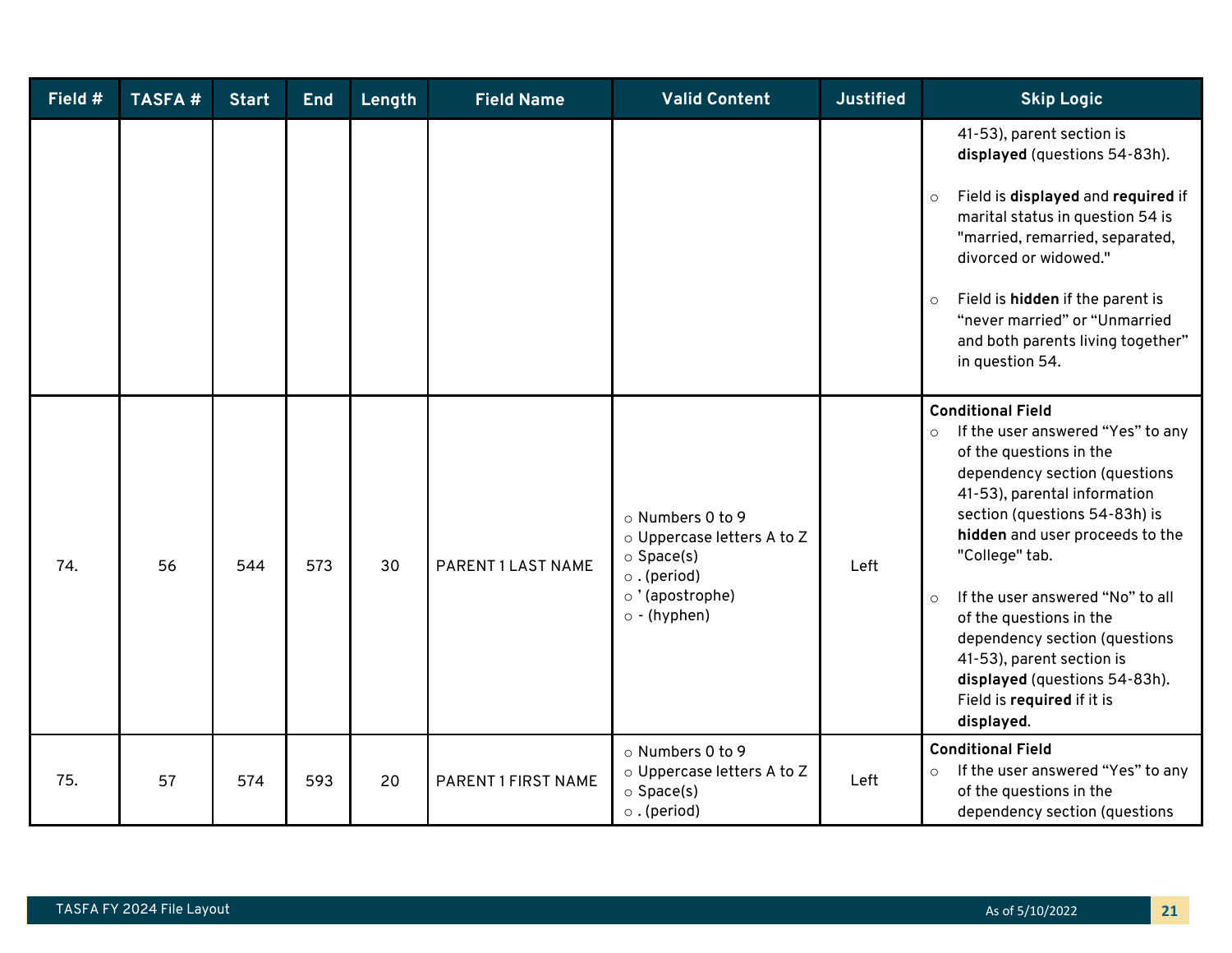| Field # | <b>TASFA#</b> | <b>Start</b> | <b>End</b> | Length | <b>Field Name</b>                                       | <b>Valid Content</b>                               | <b>Justified</b> | <b>Skip Logic</b>                                                                                                                                                                                                                                                                                                                                                                                                                                                               |
|---------|---------------|--------------|------------|--------|---------------------------------------------------------|----------------------------------------------------|------------------|---------------------------------------------------------------------------------------------------------------------------------------------------------------------------------------------------------------------------------------------------------------------------------------------------------------------------------------------------------------------------------------------------------------------------------------------------------------------------------|
|         |               |              |            |        |                                                         | o'(apostrophe)<br>$\circ$ - (hyphen)               |                  | 41-53), parental information<br>section (questions 54-83h) is<br>hidden and user proceeds to the<br>"College" tab.<br>If the user answered "No" to all<br>$\circ$<br>of the questions in the<br>dependency section (questions<br>41-53), parent section is<br>displayed (questions 54-83h).<br>Field is required if it is<br>displayed.                                                                                                                                         |
| 76.     | 58            | 594          | 601        | 8      | PARENT 1 DATE OF<br><b>BIRTH</b>                        | MMDDYYYY                                           | Right            | <b>Conditional Field</b><br>If the user answered "Yes" to any<br>$\circ$<br>of the questions in the<br>dependency section (questions<br>41-53), parental information<br>section (questions 54-83h) is<br>hidden and user proceeds to the<br>"College" tab.<br>If the user answered "No" to all<br>$\circ$<br>of the questions in the<br>dependency section (questions<br>41-53), parent section is<br>displayed (questions 54-83h).<br>Field is required if it is<br>displayed. |
| 77.     | 59            | 602          | 602        |        | PARENT 1: SSN, ITIN,<br>DACA OR N/A<br><b>SELECTION</b> | $1 =$ SSN<br>$2 = ITIN$<br>$3 = DACA$<br>$4 = N/A$ | Right            | <b>Conditional Field</b><br>If the user answered "Yes" to any<br>$\circ$<br>of the questions in the<br>dependency section (questions<br>41-53), parental information                                                                                                                                                                                                                                                                                                            |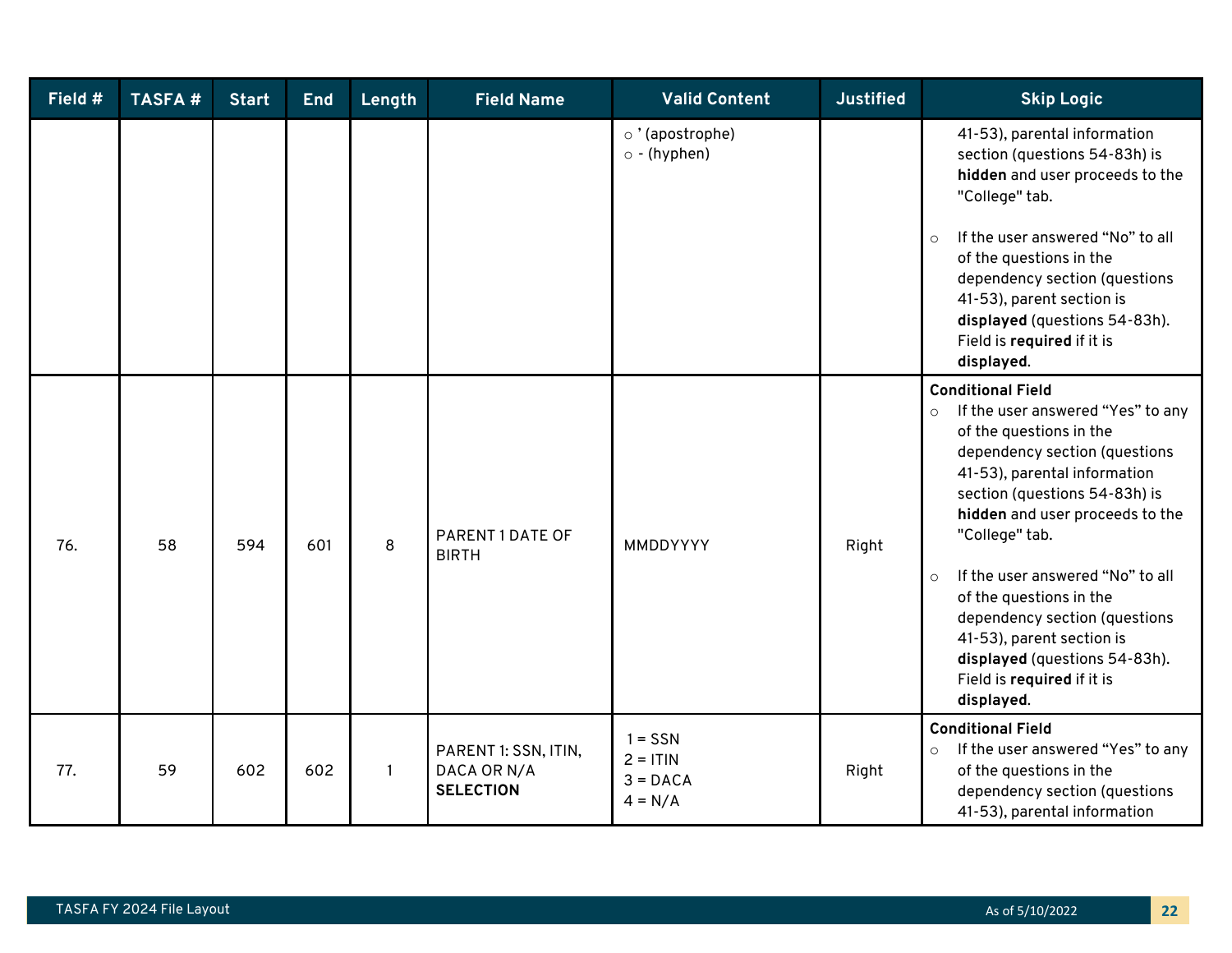| Field # | <b>TASFA#</b> | <b>Start</b> | <b>End</b> | Length | <b>Field Name</b>                                    | <b>Valid Content</b>                                    | <b>Justified</b> | <b>Skip Logic</b>                                                                                                                                                                                                                                                                                                                                                                                                                                                               |
|---------|---------------|--------------|------------|--------|------------------------------------------------------|---------------------------------------------------------|------------------|---------------------------------------------------------------------------------------------------------------------------------------------------------------------------------------------------------------------------------------------------------------------------------------------------------------------------------------------------------------------------------------------------------------------------------------------------------------------------------|
|         |               |              |            |        |                                                      |                                                         |                  | section (questions 54-83h) is<br>hidden and user proceeds to the<br>"College" tab.<br>If the user answered "No" to all<br>$\circ$<br>of the questions in the<br>dependency section (questions<br>41-53), parent section is<br>displayed (questions 54-83h).<br>Field is required if it is<br>displayed.                                                                                                                                                                         |
| 78.     | 59            | 603          | 611        | 9      | PARENT 1: SSN, ITIN,<br>DACA OR N/A<br><b>NUMBER</b> | $\circ$ 001010001 to<br>999999999; or<br>o Blank spaces | Right            | <b>Conditional Field</b><br>If the user answered "Yes" to any<br>$\circ$<br>of the questions in the<br>dependency section (questions<br>41-53), parental information<br>section (questions 54-83h) is<br>hidden and user proceeds to the<br>"College" tab.<br>If the user answered "No" to all<br>$\circ$<br>of the questions in the<br>dependency section (questions<br>41-53), parent section is<br>displayed (questions 54-83h).<br>Field is required if it is<br>displayed. |
| 79.     | 60            | 612          | 621        | 10     | PARENT 1 PHONE<br><b>NUMBER</b>                      | 0000000000 to<br>999999999                              | Right            | <b>Conditional Field</b><br>If the user answered "Yes" to any<br>$\circ$<br>of the questions in the<br>dependency section (questions<br>41-53), parental information<br>section (questions 54-83h) is                                                                                                                                                                                                                                                                           |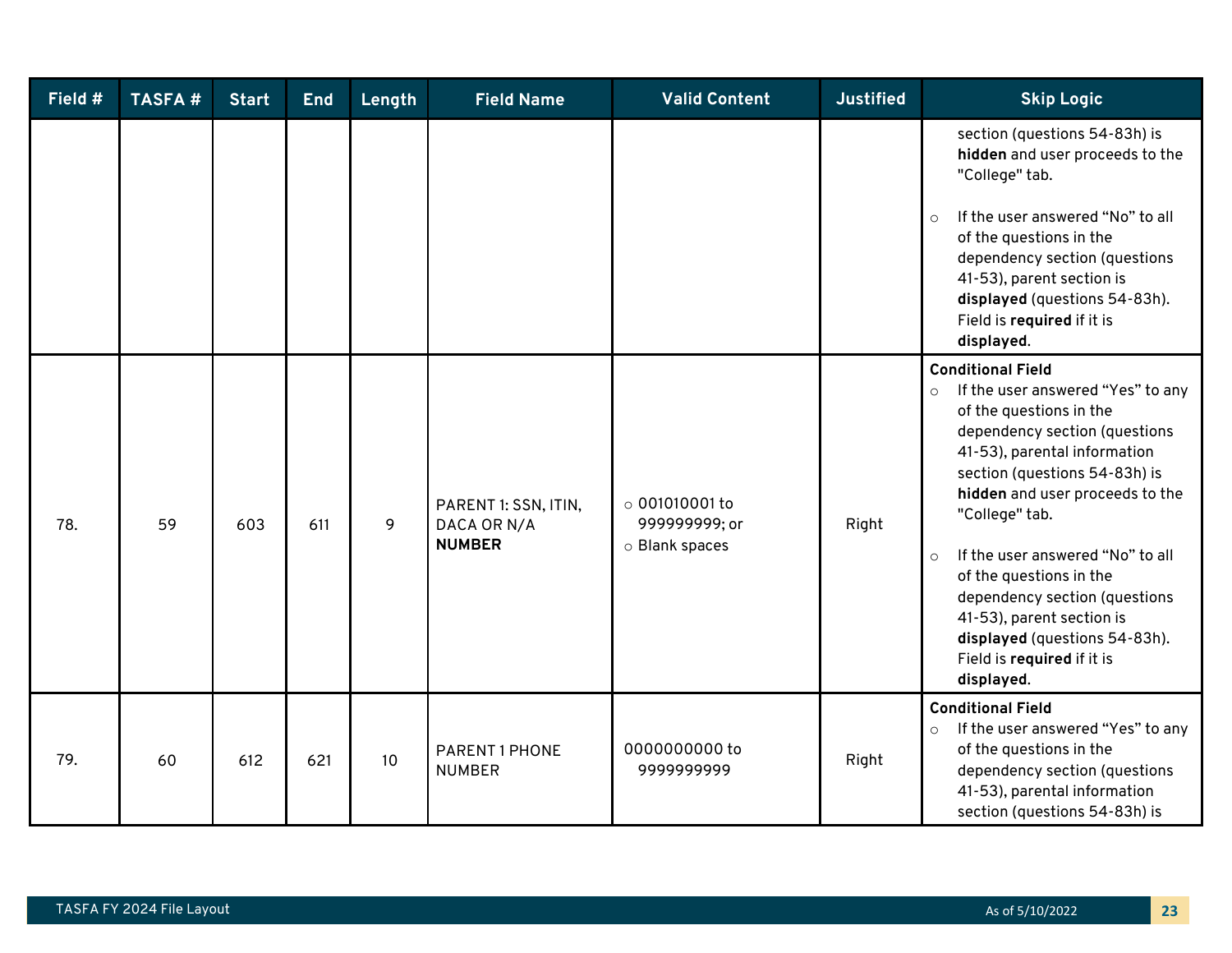| Field # | <b>TASFA#</b> | <b>Start</b> | <b>End</b> | Length | <b>Field Name</b>                | <b>Valid Content</b>                                                                                                                                                                                                                                                                                                                                                                                                                                                | <b>Justified</b> | <b>Skip Logic</b>                                                                                                                                                                                                                                                                                                                                                                                                                                                               |
|---------|---------------|--------------|------------|--------|----------------------------------|---------------------------------------------------------------------------------------------------------------------------------------------------------------------------------------------------------------------------------------------------------------------------------------------------------------------------------------------------------------------------------------------------------------------------------------------------------------------|------------------|---------------------------------------------------------------------------------------------------------------------------------------------------------------------------------------------------------------------------------------------------------------------------------------------------------------------------------------------------------------------------------------------------------------------------------------------------------------------------------|
|         |               |              |            |        |                                  |                                                                                                                                                                                                                                                                                                                                                                                                                                                                     |                  | hidden and user proceeds to the<br>"College" tab.<br>If the user answered "No" to all<br>$\circ$<br>of the questions in the<br>dependency section (questions<br>41-53), parent section is<br>displayed (questions 54-83h).<br>Field is required if it is<br>displayed.                                                                                                                                                                                                          |
| 80.     | 61            | 622          | 671        | 50     | PARENT 1 EMAIL<br><b>ADDRESS</b> | o Length cannot be<br>more than 50<br>characters.<br>o Email must have a<br>username followed by<br>$@$ (the at sign),<br>followed by the domain<br>name with a domain<br>suffix.<br>o There should only be<br>one @ sign.<br>$\circ$ First character must<br>not be a blank or a<br>space<br>o Hyphen, underscore,<br>and period cannot be<br>first, last, or adjacent<br>to a period.<br>o Period (.) cannot be<br>first, last, or adjacent<br>to another period. | Left             | <b>Conditional Field</b><br>If the user answered "Yes" to any<br>$\circ$<br>of the questions in the<br>dependency section (questions<br>41-53), parental information<br>section (questions 54-83h) is<br>hidden and user proceeds to the<br>"College" tab.<br>If the user answered "No" to all<br>$\circ$<br>of the questions in the<br>dependency section (questions<br>41-53), parent section is<br>displayed (questions 54-83h).<br>Field is required if it is<br>displayed. |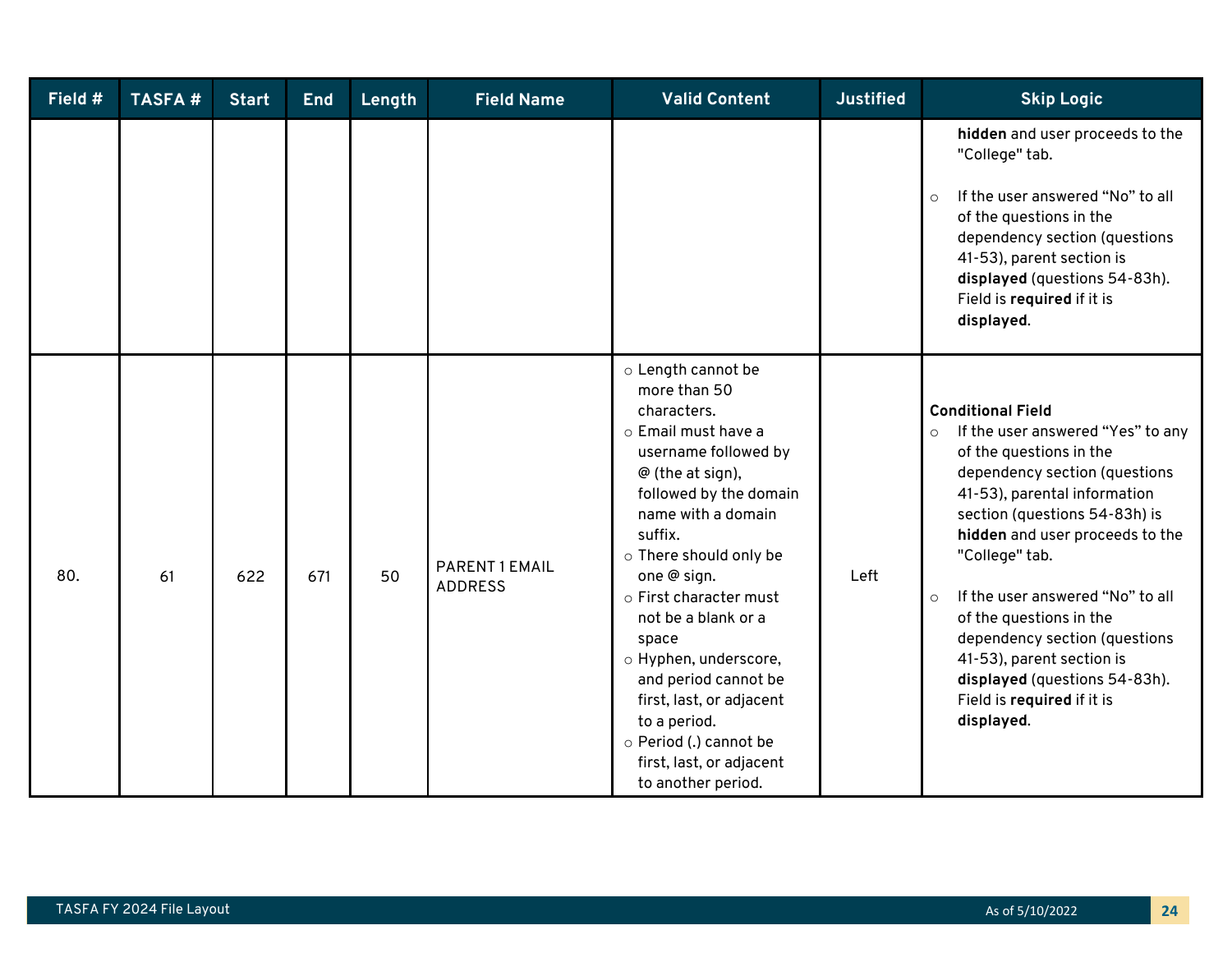| Field # | <b>TASFA#</b> | <b>Start</b> | <b>End</b> | Length       | <b>Field Name</b>                                          | <b>Valid Content</b>                                                                                                             | <b>Justified</b> | <b>Skip Logic</b>                                                                                                                                                                                                                                                                                                                                                                                                                                                               |
|---------|---------------|--------------|------------|--------------|------------------------------------------------------------|----------------------------------------------------------------------------------------------------------------------------------|------------------|---------------------------------------------------------------------------------------------------------------------------------------------------------------------------------------------------------------------------------------------------------------------------------------------------------------------------------------------------------------------------------------------------------------------------------------------------------------------------------|
| 81.     | 62            | 672          | 672        | $\mathbf{1}$ | PARENT 1 HIGHEST<br>LEVEL OF EDUCATION<br><b>COMPLETED</b> | 1 = Middle School/Jr. High<br>2 = High School<br>3 = College or beyond<br>4 = Other/unknown Blank                                | Right            | <b>Conditional Field</b><br>If the user answered "Yes" to any<br>$\circ$<br>of the questions in the<br>dependency section (questions<br>41-53), parental information<br>section (questions 54-83h) is<br>hidden and user proceeds to the<br>"College" tab.<br>If the user answered "No" to all<br>$\circ$<br>of the questions in the<br>dependency section (questions<br>41-53), parent section is<br>displayed (questions 54-83h).<br>Field is required if it is<br>displayed. |
| 82.     | 63            | 673          | 702        | 30           | <b>PARENT 2 LAST NAME</b>                                  | o Numbers 0 to 9<br>o Uppercase letters A to Z<br>$\circ$ Space(s)<br>$\circ$ . (period)<br>o'(apostrophe)<br>$\circ$ - (hyphen) | Left             | <b>Conditional Field</b><br>If the user answered "Yes" to any<br>$\circ$<br>of the questions in the<br>dependency section (questions<br>41-53), parental information<br>section (questions 54-83h) is<br>hidden and user proceeds to the<br>"College" tab.<br>If the user answered "No" to all<br>$\circ$<br>of the questions in the<br>dependency section (questions<br>41-53), parent section is<br>displayed (questions 54-83h).                                             |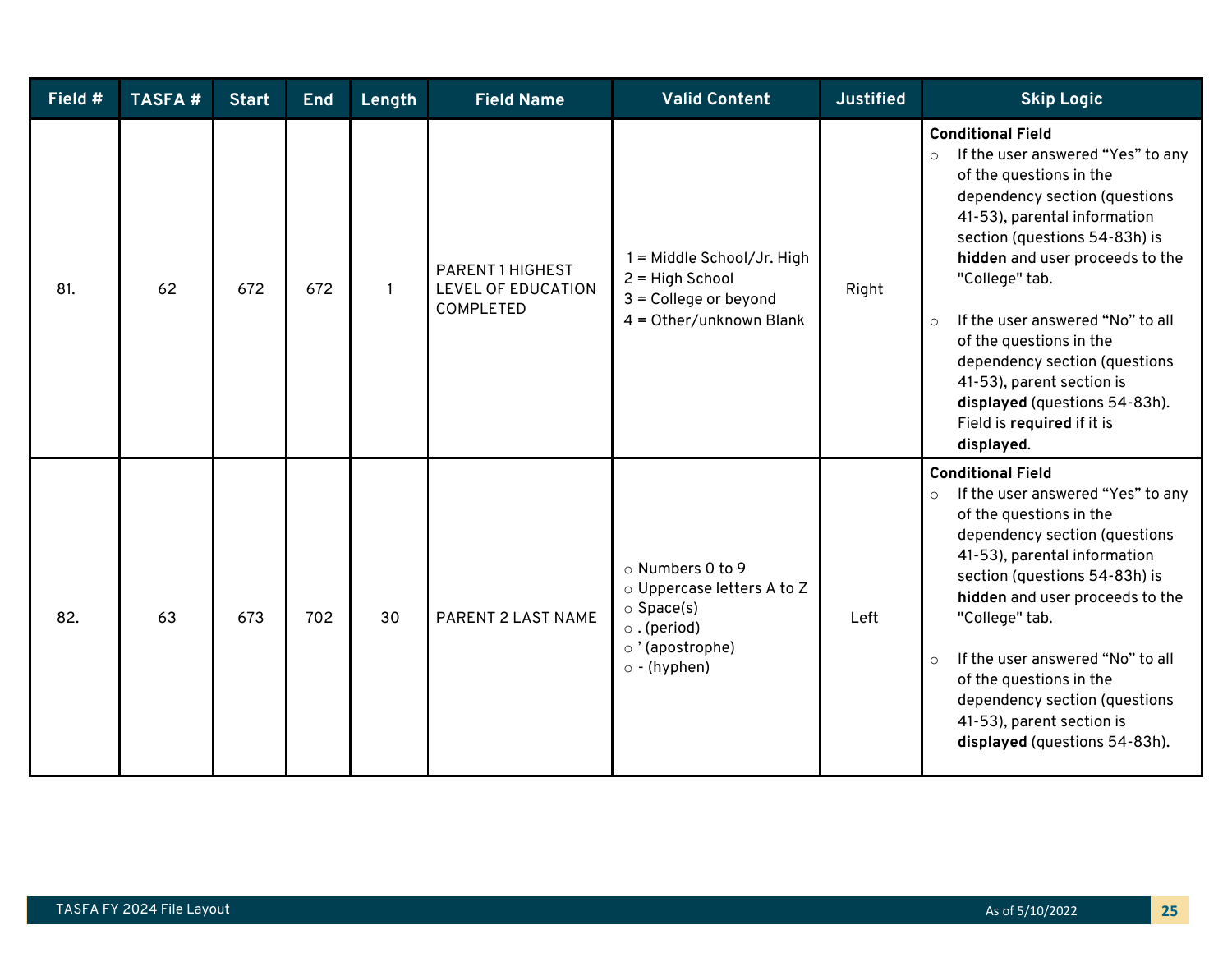| Field $#$ | <b>TASFA#</b> | <b>Start</b> | <b>End</b> | Length | <b>Field Name</b>   | <b>Valid Content</b>                                                                                                             | <b>Justified</b> | <b>Skip Logic</b>                                                                                                                                                                                                                                                                                                                                                                                                                      |
|-----------|---------------|--------------|------------|--------|---------------------|----------------------------------------------------------------------------------------------------------------------------------|------------------|----------------------------------------------------------------------------------------------------------------------------------------------------------------------------------------------------------------------------------------------------------------------------------------------------------------------------------------------------------------------------------------------------------------------------------------|
|           |               |              |            |        |                     |                                                                                                                                  |                  | Question displays depending on<br>$\circ$<br>Parent 1 answer to marital status<br>(Question 54):<br>If Parent 1 selects "Never<br>$\circ$<br>Married," or "Divorced" or<br>"Widowed" in question<br>54, then Parent 2 is<br>hidden and not<br>displayed.<br>If Parent 1 selects<br>$\circ$<br>"Married or remarried," or<br>"Unmarried but living<br>together" in question 54,<br>then Parent 2<br>information should be<br>displayed. |
| 83.       | 64            | 703          | 722        | 20     | PARENT 2 FIRST NAME | o Numbers 0 to 9<br>o Uppercase letters A to Z<br>$\circ$ Space(s)<br>$\circ$ . (period)<br>o'(apostrophe)<br>$\circ$ - (hyphen) | Left             | <b>Conditional Field</b><br>If the user answered "Yes" to any<br>$\circ$<br>of the questions in the<br>dependency section (questions<br>41-53), parental information<br>section (questions 54-83h) is<br>hidden and user proceeds to the<br>"College" tab.<br>If the user answered "No" to all<br>$\circ$<br>of the questions in the<br>dependency section (questions<br>41-53), parent section is<br>displayed (questions 54-83h).    |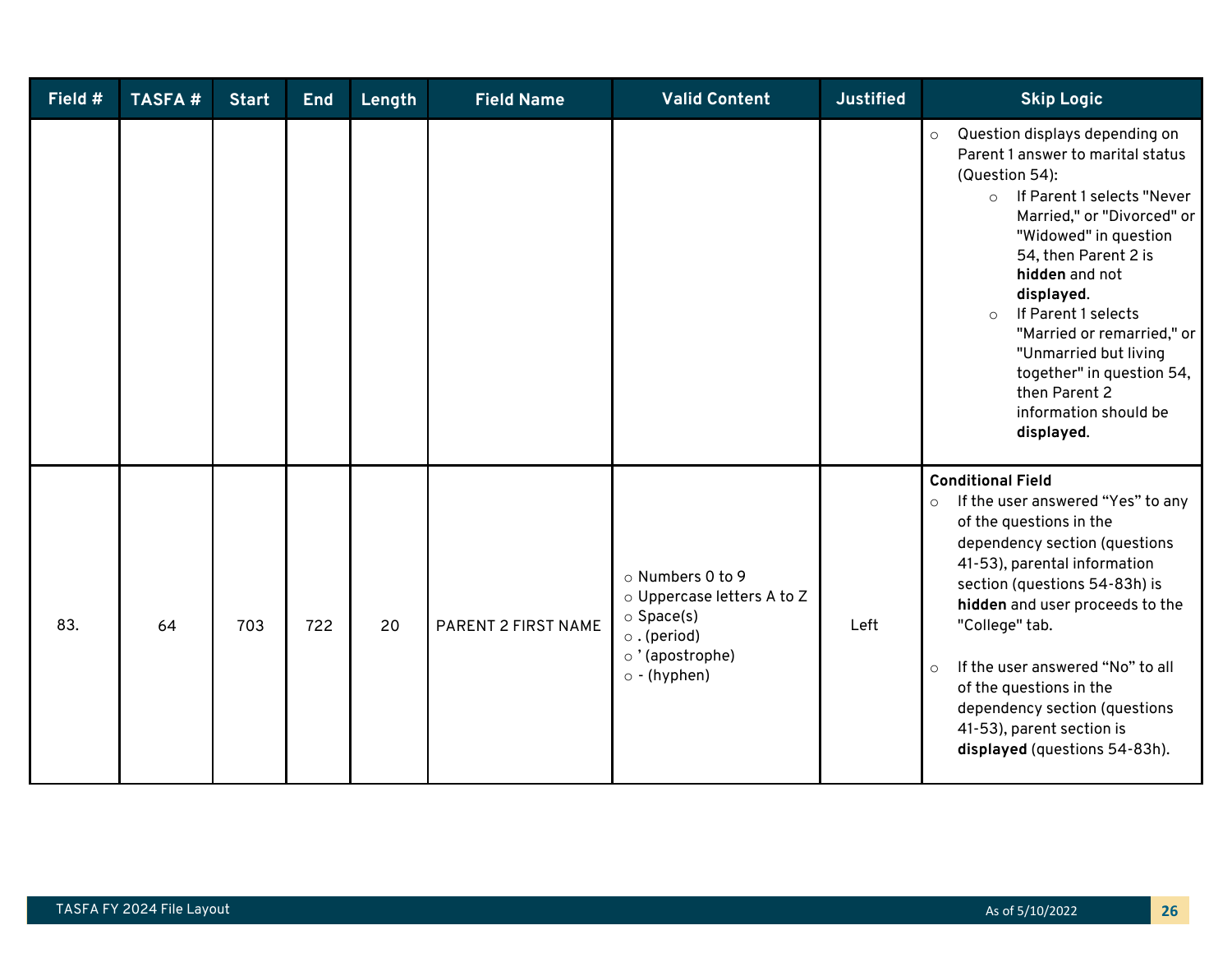| Field $#$ | <b>TASFA#</b> | <b>Start</b> | <b>End</b> | Length | <b>Field Name</b>                | <b>Valid Content</b> | <b>Justified</b> | <b>Skip Logic</b>                                                                                                                                                                                                                                                                                                                                                                                                                      |
|-----------|---------------|--------------|------------|--------|----------------------------------|----------------------|------------------|----------------------------------------------------------------------------------------------------------------------------------------------------------------------------------------------------------------------------------------------------------------------------------------------------------------------------------------------------------------------------------------------------------------------------------------|
|           |               |              |            |        |                                  |                      |                  | Question displays depending on<br>$\circ$<br>Parent 1 answer to marital status<br>(Question 54):<br>If Parent 1 selects "Never<br>$\circ$<br>Married," or "Divorced" or<br>"Widowed" in question<br>54, then Parent 2 is<br>hidden and not<br>displayed.<br>If Parent 1 selects<br>$\circ$<br>"Married or remarried," or<br>"Unmarried but living<br>together" in question 54,<br>then Parent 2<br>information should be<br>displayed. |
| 84.       | 65            | 723          | 730        | 8      | PARENT 2 DATE OF<br><b>BIRTH</b> | MMDDYYYY             | Right            | <b>Conditional Field</b><br>If the user answered "Yes" to any<br>$\circ$<br>of the questions in the<br>dependency section (questions<br>41-53), parental information<br>section (questions 54-83h) is<br>hidden and user proceeds to the<br>"College" tab.<br>If the user answered "No" to all<br>$\circ$<br>of the questions in the<br>dependency section (questions<br>41-53), parent section is<br>displayed (questions 54-83h).    |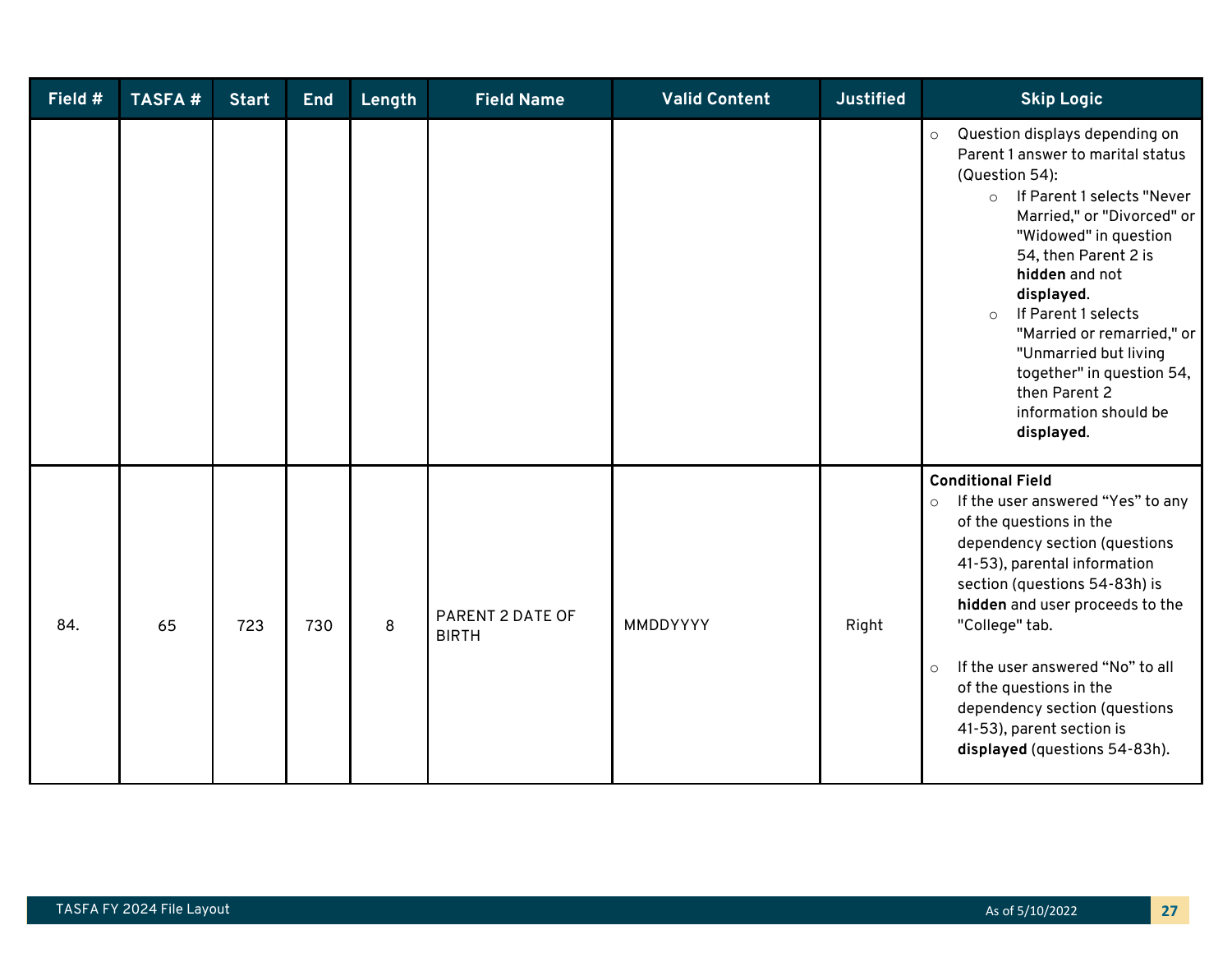| Field # | <b>TASFA#</b> | <b>Start</b> | <b>End</b> | Length       | <b>Field Name</b>                                       | <b>Valid Content</b>                               | <b>Justified</b> | <b>Skip Logic</b>                                                                                                                                                                                                                                                                                                                                                                                                                      |
|---------|---------------|--------------|------------|--------------|---------------------------------------------------------|----------------------------------------------------|------------------|----------------------------------------------------------------------------------------------------------------------------------------------------------------------------------------------------------------------------------------------------------------------------------------------------------------------------------------------------------------------------------------------------------------------------------------|
|         |               |              |            |              |                                                         |                                                    |                  | Question displays depending on<br>$\circ$<br>Parent 1 answer to marital status<br>(Question 54):<br>If Parent 1 selects "Never<br>$\circ$<br>Married," or "Divorced" or<br>"Widowed" in question<br>54, then Parent 2 is<br>hidden and not<br>displayed.<br>If Parent 1 selects<br>$\circ$<br>"Married or remarried," or<br>"Unmarried but living<br>together" in question 54,<br>then Parent 2<br>information should be<br>displayed. |
| 85.     | 66            | 731          | 731        | $\mathbf{1}$ | PARENT 2: SSN, ITIN,<br>DACA OR N/A<br><b>SELECTION</b> | $1 = SSN$<br>$2 = ITIN$<br>$3 = DACA$<br>$4 = N/A$ | Right            | <b>Conditional Field</b><br>If the user answered "Yes" to any<br>$\circ$<br>of the questions in the<br>dependency section (questions<br>41-53), parental information<br>section (questions 54-83h) is<br>hidden and user proceeds to the<br>"College" tab.<br>If the user answered "No" to all<br>$\circ$<br>of the questions in the<br>dependency section (questions<br>41-53), parent section is<br>displayed (questions 54-83h).    |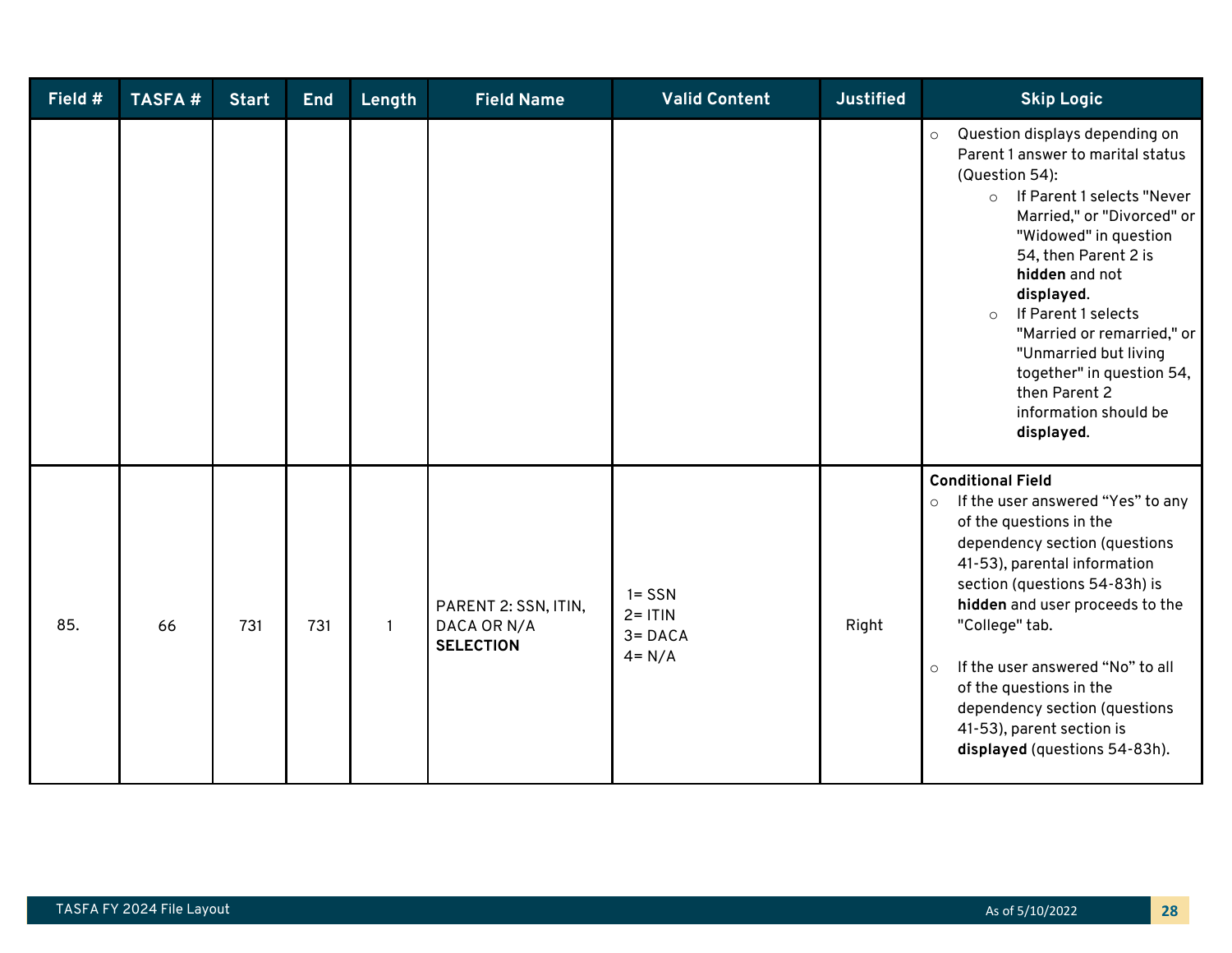| Field # | <b>TASFA#</b> | <b>Start</b> | <b>End</b> | Length | <b>Field Name</b>                                    | <b>Valid Content</b>                                    | <b>Justified</b> | <b>Skip Logic</b>                                                                                                                                                                                                                                                                                                                                                                                                                                                                                                                       |
|---------|---------------|--------------|------------|--------|------------------------------------------------------|---------------------------------------------------------|------------------|-----------------------------------------------------------------------------------------------------------------------------------------------------------------------------------------------------------------------------------------------------------------------------------------------------------------------------------------------------------------------------------------------------------------------------------------------------------------------------------------------------------------------------------------|
|         |               |              |            |        |                                                      |                                                         |                  | Question displays depending on<br>$\circ$<br>Parent 1 answer to marital status<br>(Question 54):<br>If Parent 1 selects "Never<br>$\circ$<br>Married," or "Divorced" or<br>"Widowed" in question<br>54, then Parent 2 is<br>hidden and not<br>displayed.<br>If Parent 1 selects<br>$\circ$<br>"Married or remarried," or<br>"Unmarried but living<br>together" in question 54,<br>then Parent 2<br>information should be<br>displayed.                                                                                                  |
| 86.     | 66            | 732          | 740        | 9      | PARENT 2: SSN, ITIN,<br>DACA OR N/A<br><b>NUMBER</b> | $\circ$ 001010001 to<br>999999999; or<br>o Blank spaces | Right            | <b>Conditional Field</b><br>If the user answered "Yes" to any<br>$\circ$<br>of the questions in the<br>dependency section (questions<br>41-53), parental information<br>section (questions 54-83h) is<br>hidden and user proceeds to the<br>"College" tab.<br>If the user answered "No" to all<br>$\circ$<br>of the questions in the<br>dependency section (questions<br>41-53), parent section is<br>displayed (questions 54-83h).<br>Question displays depending on<br>$\circ$<br>Parent 1 answer to marital status<br>(Question 54): |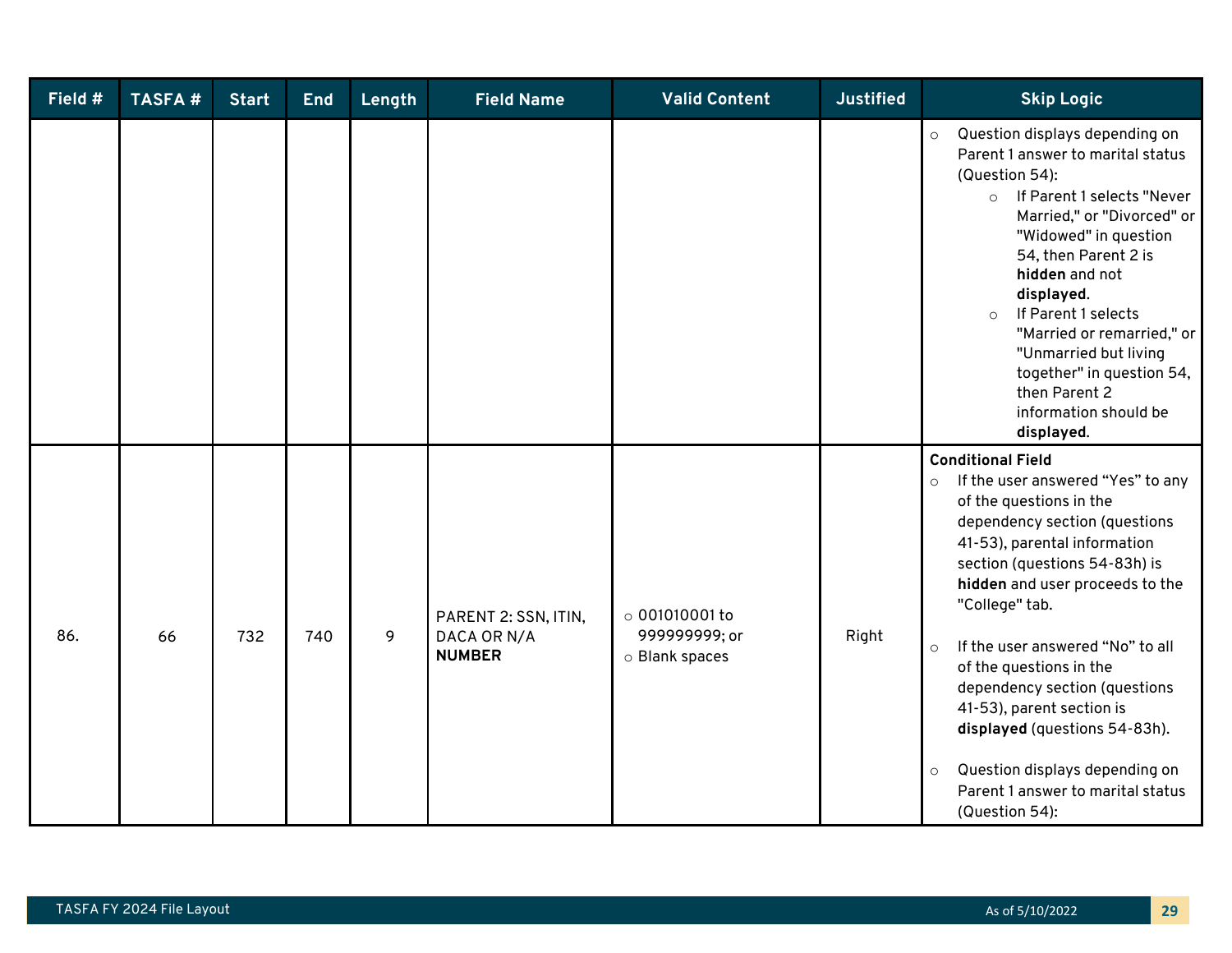| Field # | <b>TASFA#</b> | <b>Start</b> | <b>End</b> | Length          | <b>Field Name</b>               | <b>Valid Content</b>       | <b>Justified</b> | <b>Skip Logic</b>                                                                                                                                                                                                                                                                                                                                                                                                                                                                                                                                                                                                                                |
|---------|---------------|--------------|------------|-----------------|---------------------------------|----------------------------|------------------|--------------------------------------------------------------------------------------------------------------------------------------------------------------------------------------------------------------------------------------------------------------------------------------------------------------------------------------------------------------------------------------------------------------------------------------------------------------------------------------------------------------------------------------------------------------------------------------------------------------------------------------------------|
|         |               |              |            |                 |                                 |                            |                  | If Parent 1 selects "Never<br>$\circ$<br>Married," or "Divorced" or<br>"Widowed" in question<br>54, then Parent 2 is<br>hidden and not<br>displayed.<br>If Parent 1 selects<br>$\circ$<br>"Married or remarried," or<br>"Unmarried but living<br>together" in question 54,<br>then Parent 2<br>information should be<br>displayed.<br>If displayed, field is required, and<br>user must choose one of the four<br>radio options (SSN, ITIN, DACA or<br>$N/A$ )<br>If SSN, ITIN or DACA option is<br>chosen, user must enter exactly 9<br>digits, and it must be a value from<br>001010001 to 999999999.<br>Field is required if it is displayed. |
| 87.     | 67            | 741          | 750        | 10 <sup>°</sup> | PARENT 2 PHONE<br><b>NUMBER</b> | 0000000000 to<br>999999999 | Right            | <b>Conditional Field</b><br>If the user answered "Yes" to any<br>$\circ$<br>of the questions in the<br>dependency section (questions<br>41-53), parental information<br>section (questions 54-83h) is<br>hidden and user proceeds to the<br>"College" tab.                                                                                                                                                                                                                                                                                                                                                                                       |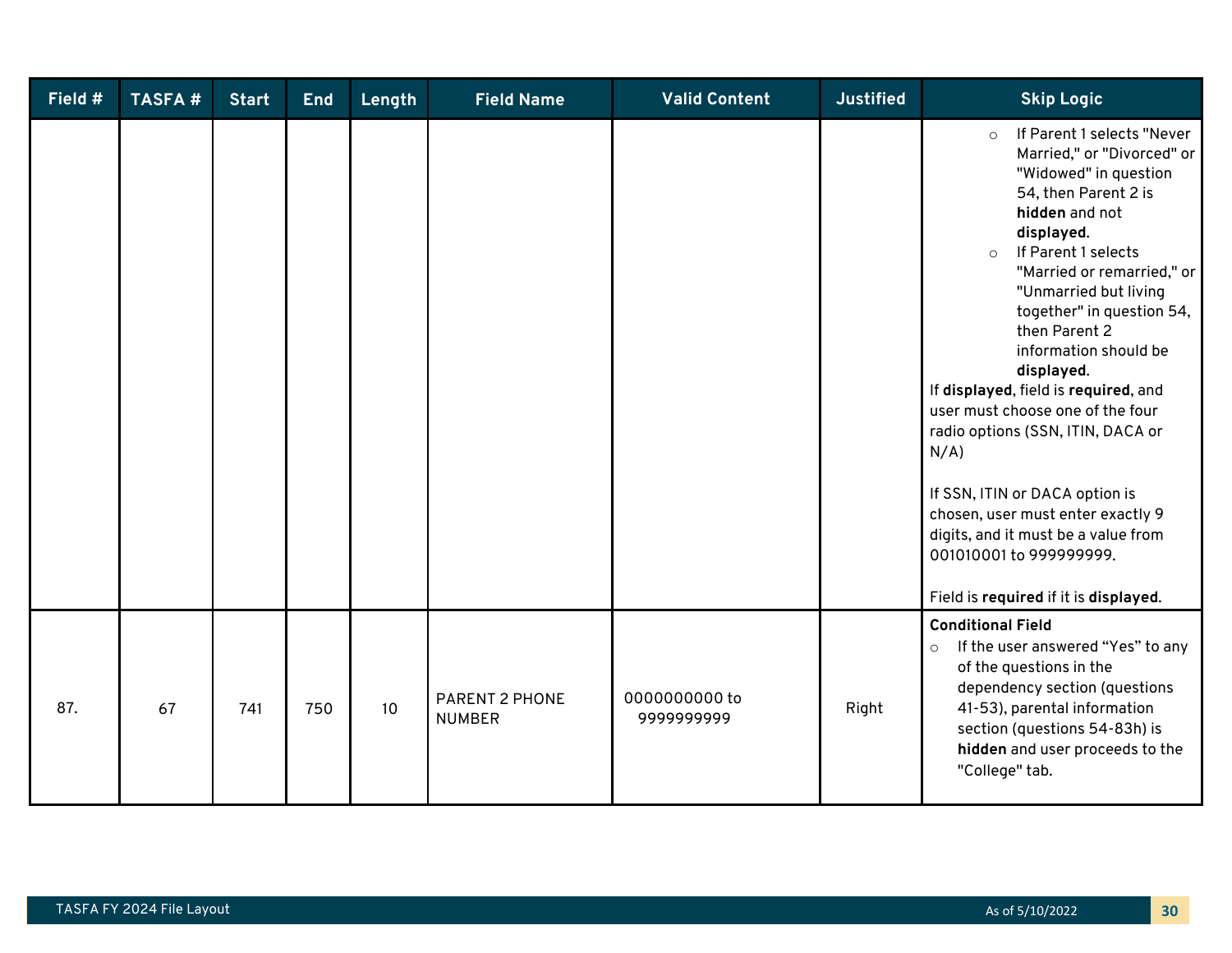| Field # | <b>TASFA#</b> | <b>Start</b> | <b>End</b> | Length | <b>Field Name</b>                | <b>Valid Content</b>                                                                                                                                                                                                       | <b>Justified</b> | <b>Skip Logic</b>                                                                                                                                                                                                                                                                                                                                                                                                                                                                                                                                                                                               |
|---------|---------------|--------------|------------|--------|----------------------------------|----------------------------------------------------------------------------------------------------------------------------------------------------------------------------------------------------------------------------|------------------|-----------------------------------------------------------------------------------------------------------------------------------------------------------------------------------------------------------------------------------------------------------------------------------------------------------------------------------------------------------------------------------------------------------------------------------------------------------------------------------------------------------------------------------------------------------------------------------------------------------------|
|         |               |              |            |        |                                  |                                                                                                                                                                                                                            |                  | If the user answered "No" to all of<br>$\circ$<br>the questions in the dependency<br>section (questions 41-53), parent<br>section is displayed (questions<br>54-83h).<br>Question displays depending on<br>$\circ$<br>Parent 1 answer to marital status<br>(Question 54):<br>If Parent 1 selects "Never<br>$\circ$<br>Married," or "Divorced" or<br>"Widowed" in question<br>54, then Parent 2 is<br>hidden and not<br>displayed.<br>If Parent 1 selects<br>$\circ$<br>"Married or remarried," or<br>"Unmarried but living<br>together" in question 54,<br>then Parent 2<br>information should be<br>displayed. |
| 88.     | 68            | 751          | 800        | 50     | PARENT 2 EMAIL<br><b>ADDRESS</b> | o Length cannot be<br>more than 50<br>characters.<br>o Email must have a<br>username followed by<br>$@$ (the at sign),<br>followed by the domain<br>name with a domain<br>suffix.<br>o There should only be<br>one @ sign. | Left             | <b>Conditional Field</b><br>If the user answered "Yes" to any<br>$\circ$<br>of the questions in the<br>dependency section (questions<br>41-53), parental information<br>section (questions 54-83h) is<br>hidden and user proceeds to the<br>"College" tab.<br>If the user answered "No" to all<br>$\circ$<br>of the questions in the                                                                                                                                                                                                                                                                            |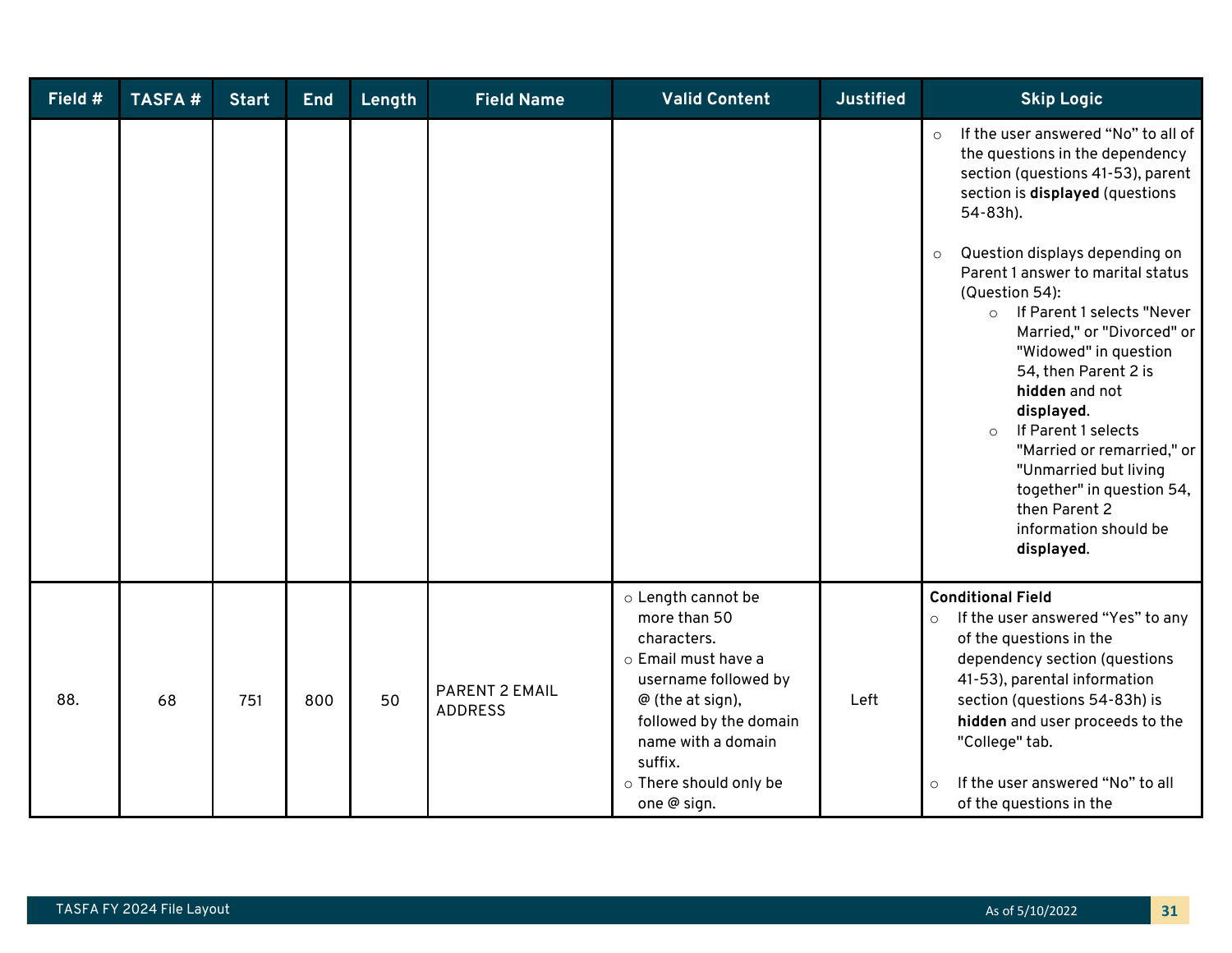| Field # | <b>TASFA#</b> | <b>Start</b> | <b>End</b> | Length | <b>Field Name</b>                                                 | <b>Valid Content</b>                                                                                                                                                                                                                  | <b>Justified</b> | <b>Skip Logic</b>                                                                                                                                                                                                                                                                                                                                                                                                                                                                                                                     |
|---------|---------------|--------------|------------|--------|-------------------------------------------------------------------|---------------------------------------------------------------------------------------------------------------------------------------------------------------------------------------------------------------------------------------|------------------|---------------------------------------------------------------------------------------------------------------------------------------------------------------------------------------------------------------------------------------------------------------------------------------------------------------------------------------------------------------------------------------------------------------------------------------------------------------------------------------------------------------------------------------|
|         |               |              |            |        |                                                                   | $\circ$ First character must<br>not be a blank or a<br>space<br>o Hyphen, underscore,<br>and period cannot be<br>first, last, or adjacent<br>to a period.<br>o Period (.) cannot be<br>first, last, or adjacent<br>to another period. |                  | dependency section (questions<br>41-53), parent section is<br>displayed (questions 54-83h).<br>Question displays depending on<br>$\circ$<br>Parent 1 answer to marital status<br>(Question 54):<br>If Parent 1 selects "Never<br>$\circ$<br>Married," or "Divorced" or<br>"Widowed" in question<br>54, then Parent 2 is<br>hidden and not<br>displayed.<br>If Parent 1 selects<br>$\circ$<br>"Married or remarried," or<br>"Unmarried but living<br>together" in question 54,<br>then Parent 2<br>information should be<br>displayed. |
| 89.     | 69            | 801          | 801        |        | <b>PARENT 2 HIGHEST</b><br>LEVEL OF EDUCATION<br><b>COMPLETED</b> | 1 = Middle School/Jr. High<br>$2 = High School$<br>$3$ = College or beyond<br>$4 = Other/unknown$                                                                                                                                     | Right            | <b>Conditional Field</b><br>If the user answered "Yes" to any<br>$\circ$<br>of the questions in the<br>dependency section (questions<br>41-53), parental information<br>section (questions 54-83h) is<br>hidden and user proceeds to the<br>"College" tab.<br>If the user answered "No" to all<br>$\circ$<br>of the questions in the<br>dependency section (questions<br>41-53), parent section is<br>displayed (questions 54-83h).                                                                                                   |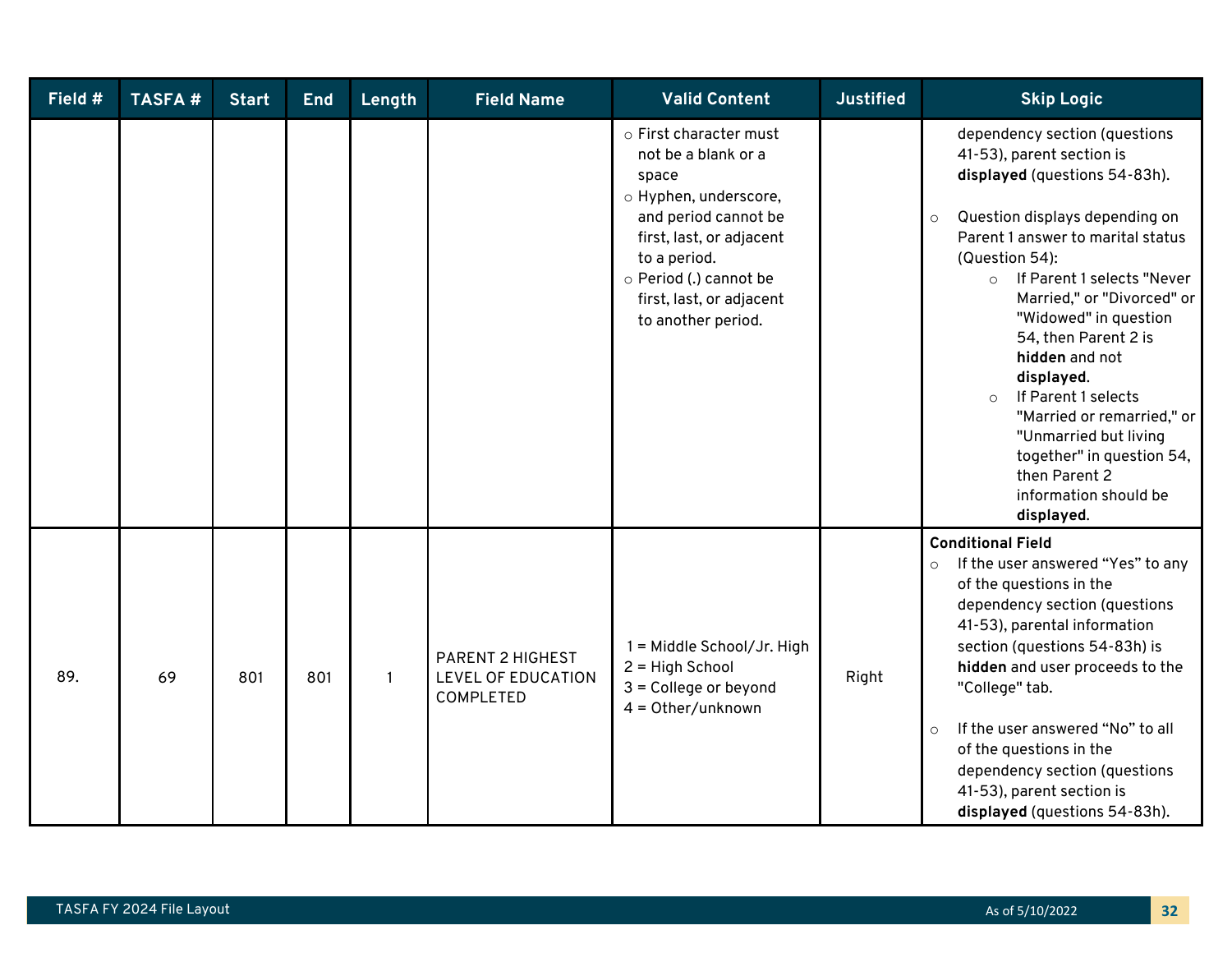| Field # | <b>TASFA#</b> | <b>Start</b> | <b>End</b> | Length         | <b>Field Name</b>         | <b>Valid Content</b> | <b>Justified</b> | <b>Skip Logic</b>                                                                                                                                                                                                                                                                                                                                                                                                                                                               |
|---------|---------------|--------------|------------|----------------|---------------------------|----------------------|------------------|---------------------------------------------------------------------------------------------------------------------------------------------------------------------------------------------------------------------------------------------------------------------------------------------------------------------------------------------------------------------------------------------------------------------------------------------------------------------------------|
|         |               |              |            |                |                           |                      |                  | Question displays depending on<br>$\circ$<br>Parent 1 answer to marital status<br>(Question 54):<br>If Parent 1 selects "Never<br>$\circ$<br>Married," or "Divorced" or<br>"Widowed" in question<br>54, then Parent 2 is<br>hidden and not<br>displayed.<br>If Parent 1 selects<br>$\circ$<br>"Married or remarried," or<br>"Unmarried but living<br>together" in question 54,<br>then Parent 2<br>information should be<br>displayed.                                          |
| 90.     | 70            | 802          | 808        | $\overline{7}$ | PARENT 1 EARNINGS<br>2021 | 0000000 to 9999999   | Right            | <b>Conditional Field</b><br>If the user answered "Yes" to any<br>$\circ$<br>of the questions in the<br>dependency section (questions<br>41-53), parental information<br>section (questions 54-83h) is<br>hidden and user proceeds to the<br>"College" tab.<br>If the user answered "No" to all<br>$\circ$<br>of the questions in the<br>dependency section (questions<br>41-53), parent section is<br>displayed (questions 54-83h).<br>Field is required if it is<br>displayed. |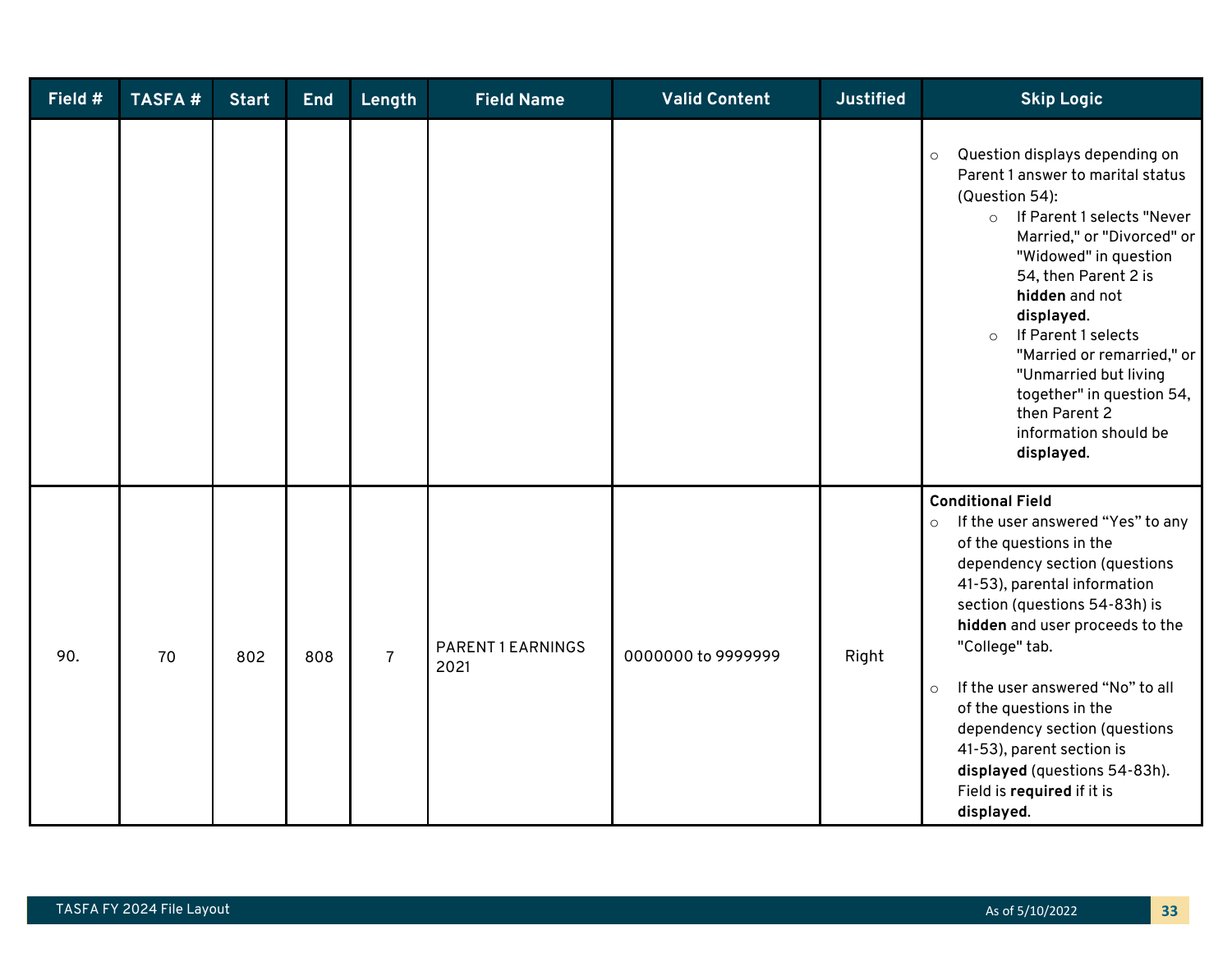| Field # | <b>TASFA#</b> | <b>Start</b> | <b>End</b> | Length         | <b>Field Name</b>                | <b>Valid Content</b> | <b>Justified</b> | <b>Skip Logic</b>                                                                                                                                                                                                                                                                                                                                                                                                                                                                                                                                                                                                                                                                                                                                                                                                                                                             |
|---------|---------------|--------------|------------|----------------|----------------------------------|----------------------|------------------|-------------------------------------------------------------------------------------------------------------------------------------------------------------------------------------------------------------------------------------------------------------------------------------------------------------------------------------------------------------------------------------------------------------------------------------------------------------------------------------------------------------------------------------------------------------------------------------------------------------------------------------------------------------------------------------------------------------------------------------------------------------------------------------------------------------------------------------------------------------------------------|
| 91.     | 71            | 809          | 815        | $\overline{7}$ | <b>PARENT 2 EARNINGS</b><br>2021 | 0000000 to 9999999   | Right            | <b>Conditional Field</b><br>If the user answered "Yes" to any<br>$\circ$<br>of the questions in the<br>dependency section (questions<br>41-53), parental information<br>section (questions 54-83h) is<br>hidden and user proceeds to the<br>"College" tab.<br>If the user answered "No" to all<br>$\circ$<br>of the questions in the<br>dependency section (questions<br>41-53), parent section is<br>displayed (questions 54-83h).<br>Question displays depending on<br>$\circ$<br>Parent 1 answer to marital status<br>(Question 54):<br>If Parent 1 selects "Never<br>$\circ$<br>Married," or "Divorced" or<br>"Widowed" in question<br>54, then Parent 2 is<br>hidden and not<br>displayed.<br>If Parent 1 selects<br>$\circ$<br>"Married or remarried," or<br>"Unmarried but living<br>together" in question 54,<br>then Parent 2<br>information should be<br>displayed. |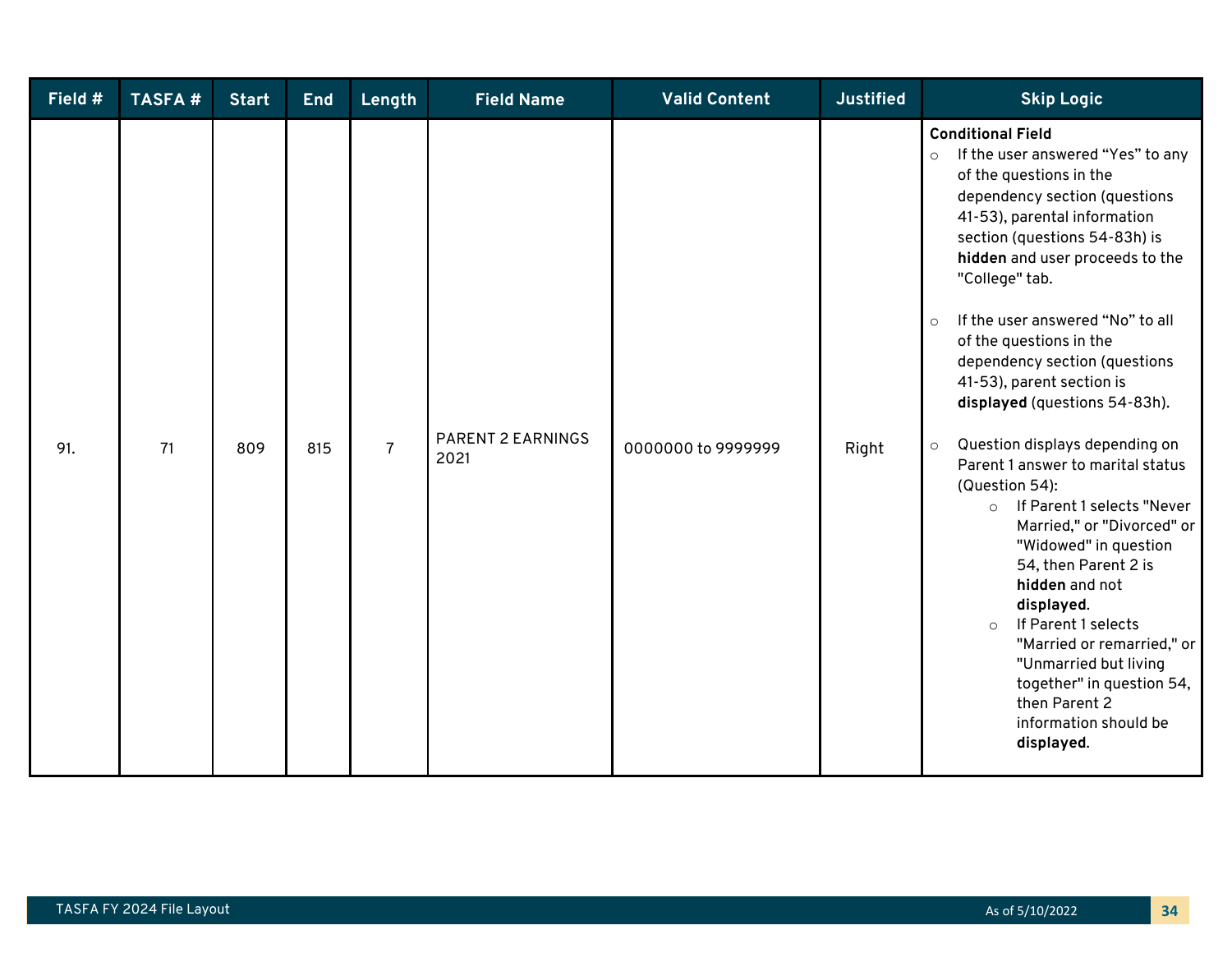| Field # | <b>TASFA#</b> | <b>Start</b> | <b>End</b> | Length | <b>Field Name</b>                                                  | <b>Valid Content</b>                                                                                                                                                                 | <b>Justified</b> | <b>Skip Logic</b>                                                                                                                                                                                                                                                                                                                                                                                                                                                                                                                                                                                                                                                                                                           |
|---------|---------------|--------------|------------|--------|--------------------------------------------------------------------|--------------------------------------------------------------------------------------------------------------------------------------------------------------------------------------|------------------|-----------------------------------------------------------------------------------------------------------------------------------------------------------------------------------------------------------------------------------------------------------------------------------------------------------------------------------------------------------------------------------------------------------------------------------------------------------------------------------------------------------------------------------------------------------------------------------------------------------------------------------------------------------------------------------------------------------------------------|
| 92.     | 72            | 816          | 816        | 1      | PARENTS COMPLETED<br>AN IRS INCOME OR<br><b>ANOTHER TAX RETURN</b> | $1 =$ Already completed<br>$2 =$ Will file<br>$3 = Not$ going to file                                                                                                                | Right            | <b>Conditional Field</b><br>If the user answered "Yes" to any<br>$\circ$<br>of the questions in the<br>dependency section (questions<br>41-53), parental information<br>section (questions 54-83h) is<br>hidden and user proceeds to the<br>"College" tab.<br>If the user answered "No" to all<br>$\circ$<br>of the questions in the<br>dependency section (questions<br>41-53), parent section is<br>displayed (questions 54-83h).<br>If option "Already completed" or<br>$\circ$<br>"Will file" is selected for question<br>72, questions 73 - 77 are<br>displayed. Field is required if it<br>is displayed.<br>If option "Not going to file" is<br>$\circ$<br>selected for question 72,<br>questions 73 - 77 are hidden. |
| 93.     | 73            | 817          | 817        | 1      | <b>WHAT INCOME TAX</b><br>RETURN DID PARENTS<br><b>FILE</b>        | $1 = IRS 1040$<br>2 = Foreign tax return,<br>IRS 1040NR or 1040NR-<br><b>EZ</b><br>$3 = A$ tax return from<br>Puerto Rico, a U.S.<br>territory, or Freely<br><b>Associated State</b> | Right            | <b>Conditional Field</b><br>If the user answered "Yes" to any<br>$\circ$<br>of the questions in the<br>dependency section (questions<br>41-53), parental information<br>section (questions 53-81n) is<br>hidden and user proceeds to the<br>"College" tab.                                                                                                                                                                                                                                                                                                                                                                                                                                                                  |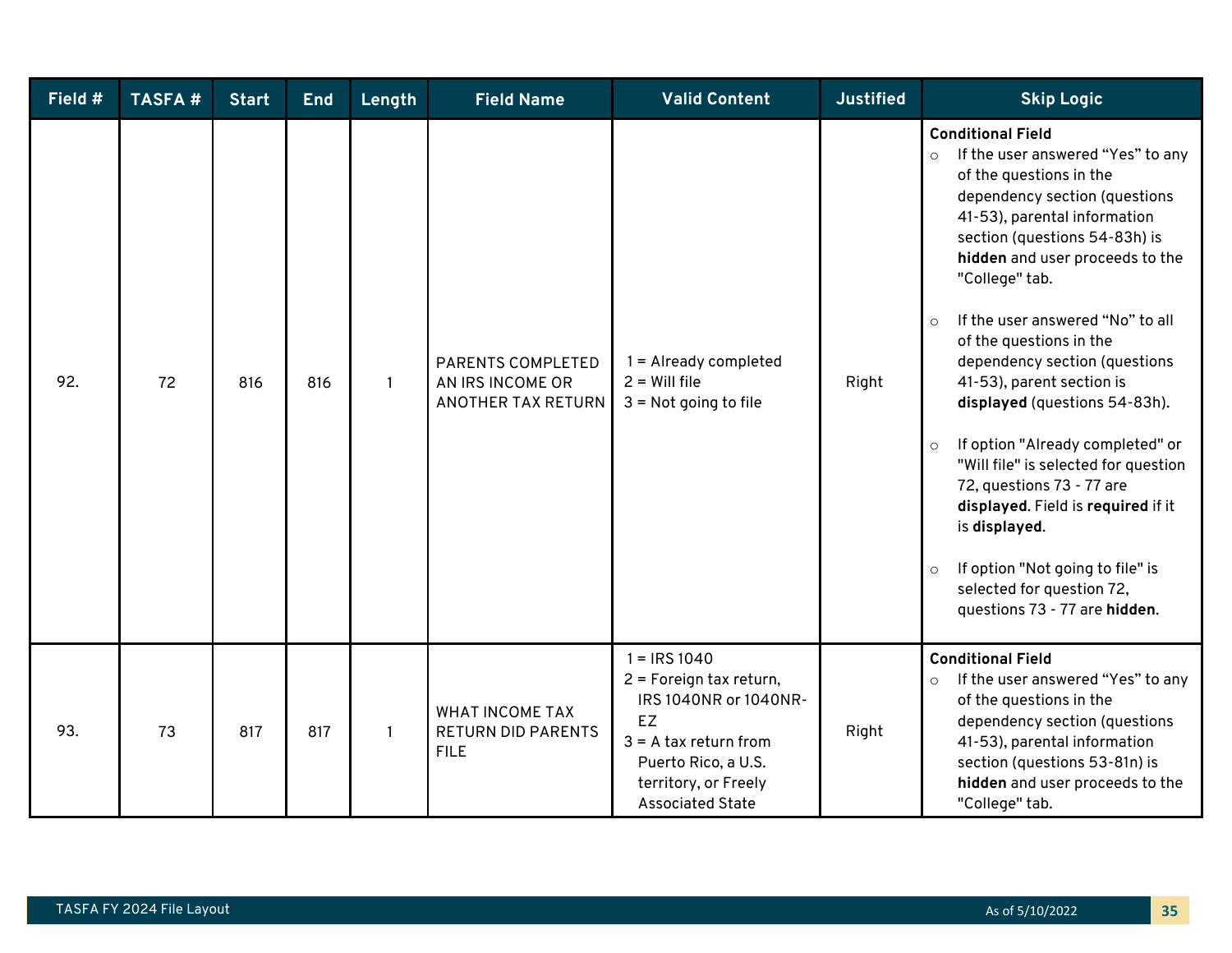| Field # | <b>TASFA#</b> | <b>Start</b> | <b>End</b> | Length       | <b>Field Name</b>                            | <b>Valid Content</b>                                                                                                                                                           | <b>Justified</b> | <b>Skip Logic</b>                                                                                                                                                                                                                                                                                                                                                                                                                                                                                    |
|---------|---------------|--------------|------------|--------------|----------------------------------------------|--------------------------------------------------------------------------------------------------------------------------------------------------------------------------------|------------------|------------------------------------------------------------------------------------------------------------------------------------------------------------------------------------------------------------------------------------------------------------------------------------------------------------------------------------------------------------------------------------------------------------------------------------------------------------------------------------------------------|
|         |               |              |            |              |                                              |                                                                                                                                                                                |                  | If the user answered "No" to all<br>$\circ$<br>of the questions in the<br>dependency section (questions<br>41-53), parent section is<br>displayed (questions 53-81n).<br>If in question 72, the user selects<br>$\circ$<br>If option "Already completed" or<br>"Will file" is selected for question<br>72, questions 73 - 77 are<br>displayed. Field is required if it<br>is displayed.<br>If option "Not going to file" is<br>$\circ$<br>selected for question 72,<br>questions 73 - 77 are hidden. |
| 94.     | 74            | 818          | 818        | $\mathbf{1}$ | <b>PARENTS TAX FILING</b><br>STATUS FOR 2021 | $1 =$ Single<br>$2 =$ Head of household<br>$3$ = Married - filed joint<br>return<br>$4$ = Married - filed<br>separate return<br>$5 =$ Qualifying widow(er)<br>$6 = Don't know$ | Right            | <b>Conditional Field</b><br>If the user answered "Yes" to any<br>$\circ$<br>of the questions in the<br>dependency section (questions<br>41-53), parental information<br>section (questions 53-81n) is<br>hidden and user proceeds to the<br>"College" tab.<br>If the user answered "No" to all<br>$\circ$<br>of the questions in the<br>dependency section (questions<br>41-53), parent section is<br>displayed (questions 53-81n).                                                                  |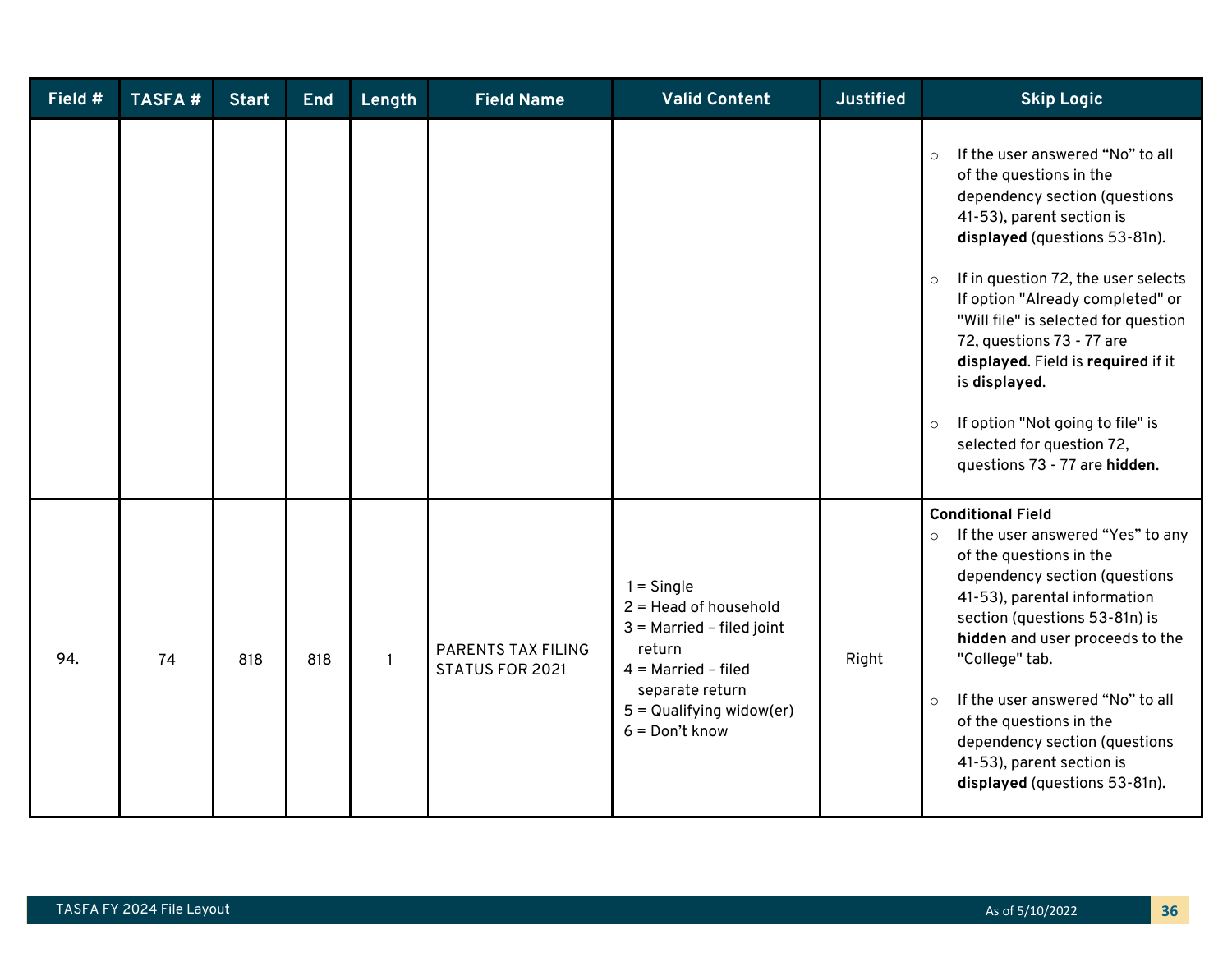| Field # | <b>TASFA#</b> | <b>Start</b> | <b>End</b> | Length       | <b>Field Name</b>                          | <b>Valid Content</b>                      | <b>Justified</b> | <b>Skip Logic</b>                                                                                                                                                                                                                                                                                                                                                                                                                                                                                                                                                                                              |
|---------|---------------|--------------|------------|--------------|--------------------------------------------|-------------------------------------------|------------------|----------------------------------------------------------------------------------------------------------------------------------------------------------------------------------------------------------------------------------------------------------------------------------------------------------------------------------------------------------------------------------------------------------------------------------------------------------------------------------------------------------------------------------------------------------------------------------------------------------------|
|         |               |              |            |              |                                            |                                           |                  | If option "Already completed" or<br>$\circ$<br>"Will file" is selected for question<br>72, questions 73 - 77 are<br>displayed. Field is required if it<br>is displayed.<br>If option "Not going to file" is<br>$\circ$<br>selected for question 72,<br>questions 73 - 77 are hidden.                                                                                                                                                                                                                                                                                                                           |
| 95.     | 75            | 819          | 819        | $\mathbf{1}$ | <b>PARENTS FILE A</b><br><b>SCHEDULE 1</b> | $1 = Yes$<br>$2 = No$<br>$3 = Don't know$ | Right            | <b>Conditional Field</b><br>If the user answered "Yes" to any<br>$\circ$<br>of the questions in the<br>dependency section (questions<br>41-53), parental information<br>section (questions 54-83h) is<br>hidden and user proceeds to the<br>"College" tab.<br>If the user answered "No" to all<br>$\circ$<br>of the questions in the<br>dependency section (questions<br>41-53), parent section is<br>displayed (questions 54-83h).<br>If option "Already completed" or<br>$\circ$<br>"Will file" is selected for question<br>72, questions 73 - 77 are<br>displayed. Field is required if it<br>is displayed. |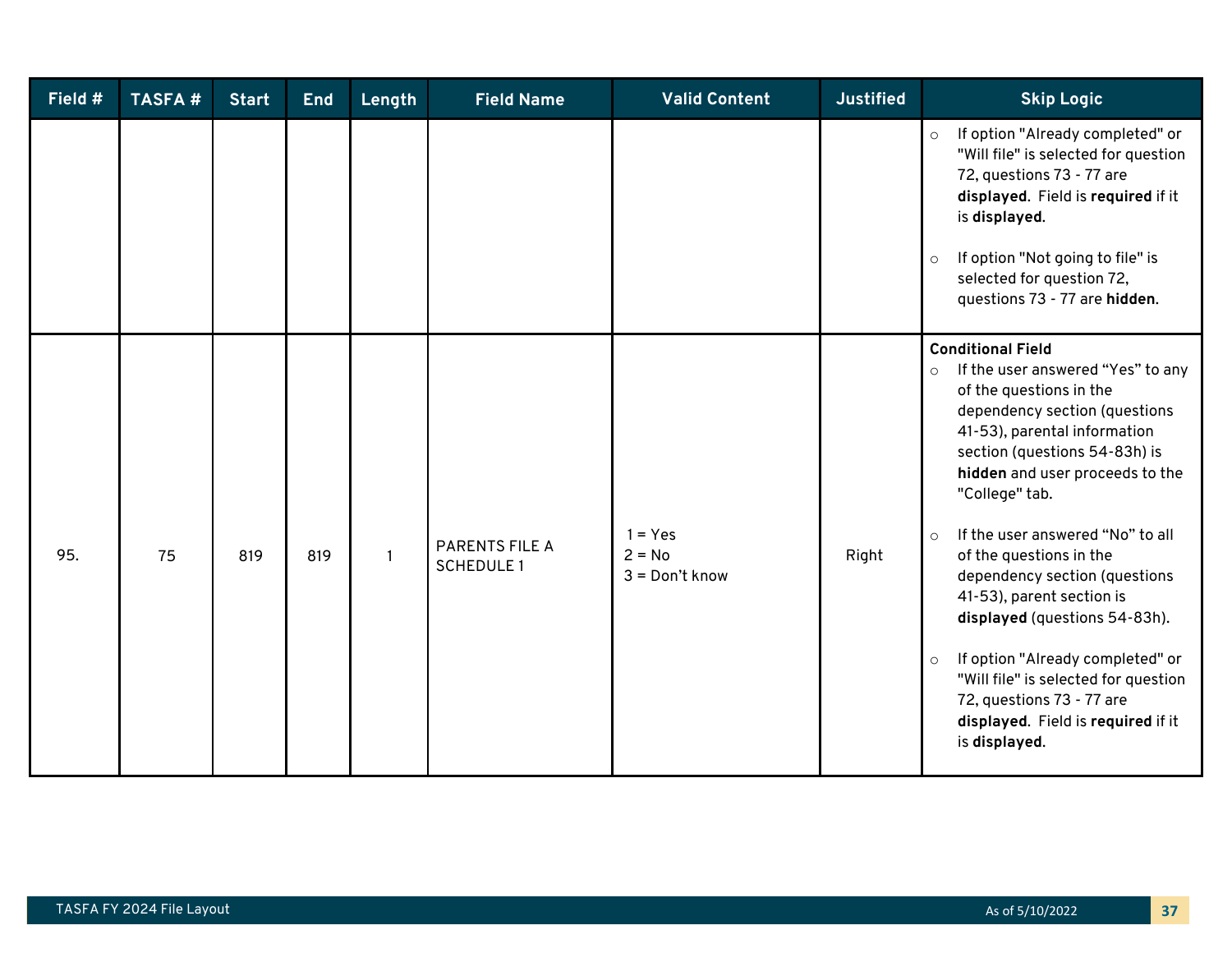| Field # | <b>TASFA#</b> | <b>Start</b> | <b>End</b> | Length         | <b>Field Name</b>                              | <b>Valid Content</b> | <b>Justified</b> | <b>Skip Logic</b>                                                                                                                                                                                                                                                                                                                                                                                                                                                                                                                                                                                                                                                                                                           |
|---------|---------------|--------------|------------|----------------|------------------------------------------------|----------------------|------------------|-----------------------------------------------------------------------------------------------------------------------------------------------------------------------------------------------------------------------------------------------------------------------------------------------------------------------------------------------------------------------------------------------------------------------------------------------------------------------------------------------------------------------------------------------------------------------------------------------------------------------------------------------------------------------------------------------------------------------------|
|         |               |              |            |                |                                                |                      |                  | If option "Not going to file" is<br>$\circ$<br>selected for question 72,<br>questions 73 - 77 are hidden.                                                                                                                                                                                                                                                                                                                                                                                                                                                                                                                                                                                                                   |
| 96.     | 76            | 820          | 826        | $\overline{7}$ | <b>PARENTS ADJUSTED</b><br><b>GROSS INCOME</b> | -9999999 to 9999999  | Right            | <b>Conditional Field</b><br>If the user answered "Yes" to any<br>$\circ$<br>of the questions in the<br>dependency section (questions<br>41-53), parental information<br>section (questions 54-83h) is<br>hidden and user proceeds to the<br>"College" tab.<br>If the user answered "No" to all<br>$\circ$<br>of the questions in the<br>dependency section (questions<br>41-53), parent section is<br>displayed (questions 54-83h).<br>If option "Already completed" or<br>$\circ$<br>"Will file" is selected for question<br>72, questions 73 - 77 are<br>displayed. Field is required if it<br>is displayed.<br>If option "Not going to file" is<br>$\circ$<br>selected for question 72,<br>questions 73 - 77 are hidden. |
| 97.     | 77            | 827          | 833        | $\overline{7}$ | PARENTS INCOME TAX<br>FROM IRS FORM 1040       | 0000000 to 9999999   | Right            | <b>Conditional Field</b><br>If the user answered "Yes" to<br>$\circ$<br>any of the questions in the<br>dependency section (questions                                                                                                                                                                                                                                                                                                                                                                                                                                                                                                                                                                                        |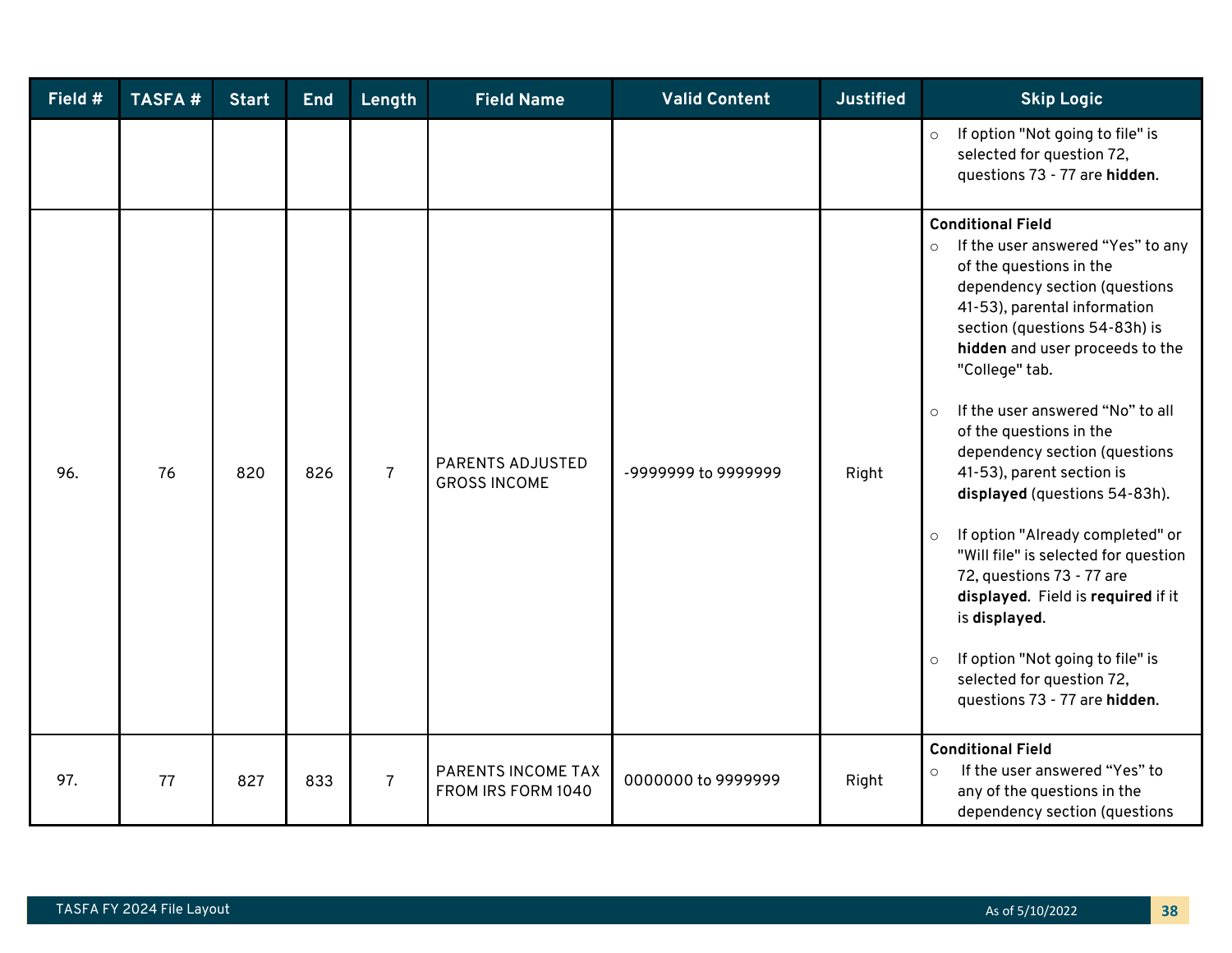| Field # | <b>TASFA#</b> | <b>Start</b> | <b>End</b> | Length         | <b>Field Name</b>                                                                                   | <b>Valid Content</b> | <b>Justified</b> | <b>Skip Logic</b>                                                                                                                                                                                                                                                                                                                                                                                                                                                                                                                                                                   |
|---------|---------------|--------------|------------|----------------|-----------------------------------------------------------------------------------------------------|----------------------|------------------|-------------------------------------------------------------------------------------------------------------------------------------------------------------------------------------------------------------------------------------------------------------------------------------------------------------------------------------------------------------------------------------------------------------------------------------------------------------------------------------------------------------------------------------------------------------------------------------|
|         |               |              |            |                |                                                                                                     |                      |                  | 41-53), parental information<br>section (questions 54-83h) is<br>hidden and user proceeds to the<br>"College" tab.<br>If the user answered "No" to all<br>$\circ$<br>of the questions in the<br>dependency section (questions<br>41-53), parent section is<br>displayed (questions 54-83h).<br>If option "Already completed" or<br>$\circ$<br>"Will file" is selected for question<br>72, questions 73 - 77 are<br>displayed. Field is required if it<br>is displayed.<br>If option "Not going to file" is<br>$\circ$<br>selected for question 72,<br>questions 73 - 77 are hidden. |
| 98.     | 78            | 834          | 840        | $\overline{7}$ | <b>PARENTS TOTAL</b><br><b>CURRENT BALANCE OF</b><br>CASH, SAVINGS, AND<br><b>CHECKING ACCOUNTS</b> | 0000000 to 9999999   | Right            | <b>Conditional Field</b><br>If the user answered "Yes" to any<br>$\circ$<br>of the questions in the<br>dependency section (questions<br>41-53), parental information<br>section (questions 54-83h) is<br>hidden and user proceeds to the<br>"College" tab.<br>If the user answered "No" to all<br>$\circ$<br>of the questions in the<br>dependency section (questions                                                                                                                                                                                                               |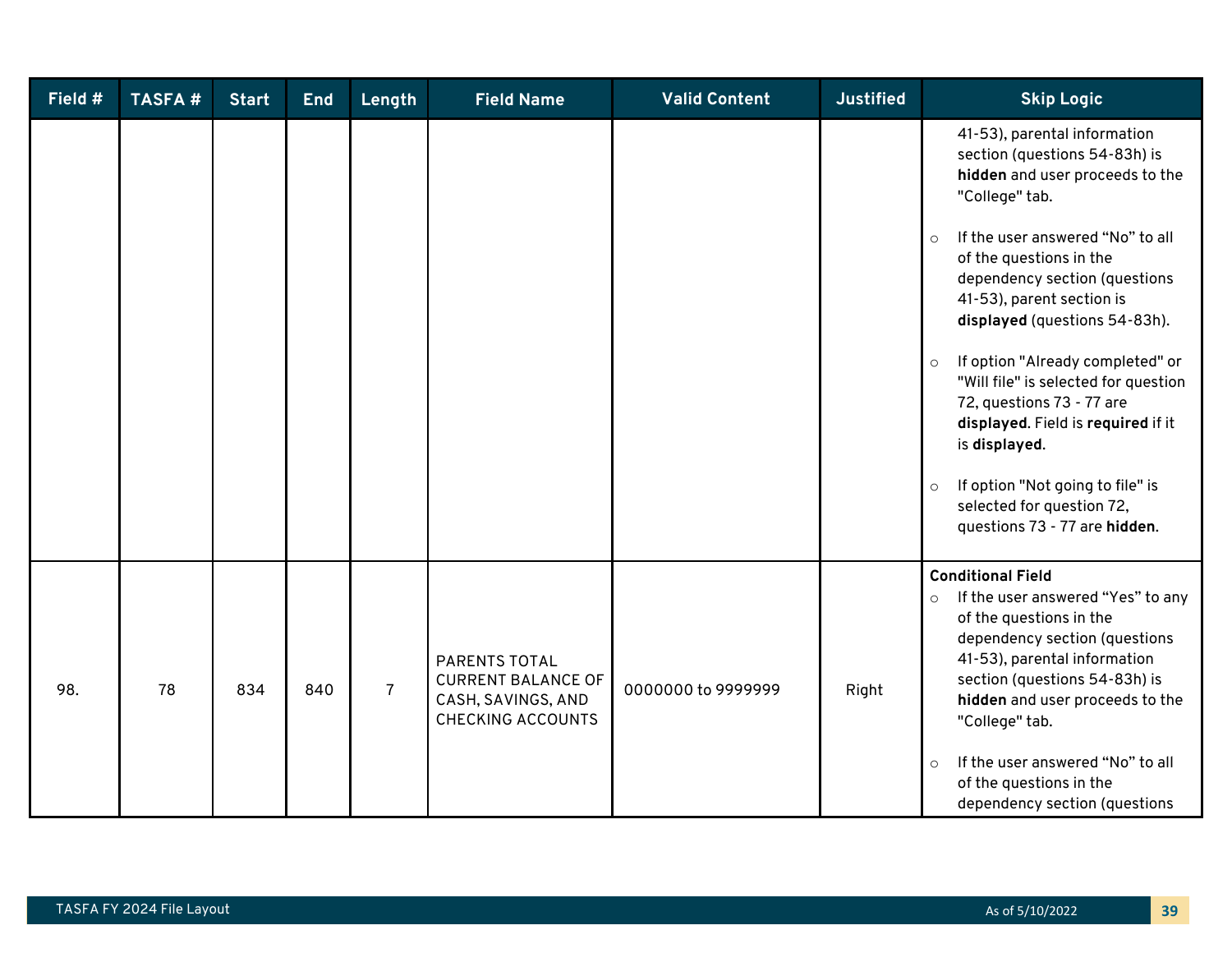| Field # | <b>TASFA#</b> | <b>Start</b> | <b>End</b> | Length         | <b>Field Name</b>                                                             | <b>Valid Content</b> | <b>Justified</b> | <b>Skip Logic</b>                                                                                                                                                                                                                                                                                                                                                                                                                                                               |
|---------|---------------|--------------|------------|----------------|-------------------------------------------------------------------------------|----------------------|------------------|---------------------------------------------------------------------------------------------------------------------------------------------------------------------------------------------------------------------------------------------------------------------------------------------------------------------------------------------------------------------------------------------------------------------------------------------------------------------------------|
|         |               |              |            |                |                                                                               |                      |                  | 41-53), parent section is<br>displayed (questions 54-83h).<br>Field is required if it is<br>displayed.                                                                                                                                                                                                                                                                                                                                                                          |
| 99.     | 79            | 841          | 847        | $\overline{7}$ | <b>PARENTS</b><br>INVESTMENTS,<br><b>INCLUDING REAL</b><br><b>ESTATE</b>      | 0000000 to 9999999   | Right            | <b>Conditional Field</b><br>If the user answered "Yes" to any<br>$\circ$<br>of the questions in the<br>dependency section (questions<br>41-53), parental information<br>section (questions 54-83h) is<br>hidden and user proceeds to the<br>"College" tab.<br>If the user answered "No" to all<br>$\circ$<br>of the questions in the<br>dependency section (questions<br>41-53), parent section is<br>displayed (questions 54-83h).<br>Field is required if it is<br>displayed. |
| 100.    | 80            | 848          | 854        | $\overline{7}$ | <b>PARENTS CURRENT</b><br><b>BUSINESSES AND/OR</b><br><b>INVESTMENT FARMS</b> | 0000000 to 9999999   | Right            | <b>Conditional Field</b><br>If the user answered "Yes" to any<br>$\circ$<br>of the questions in the<br>dependency section (questions<br>41-53), parental information<br>section (questions 54-83h) is<br>hidden and user proceeds to the<br>"College" tab.<br>If the user answered "No" to all<br>$\circ$<br>of the questions in the<br>dependency section (questions<br>41-53), parent section is                                                                              |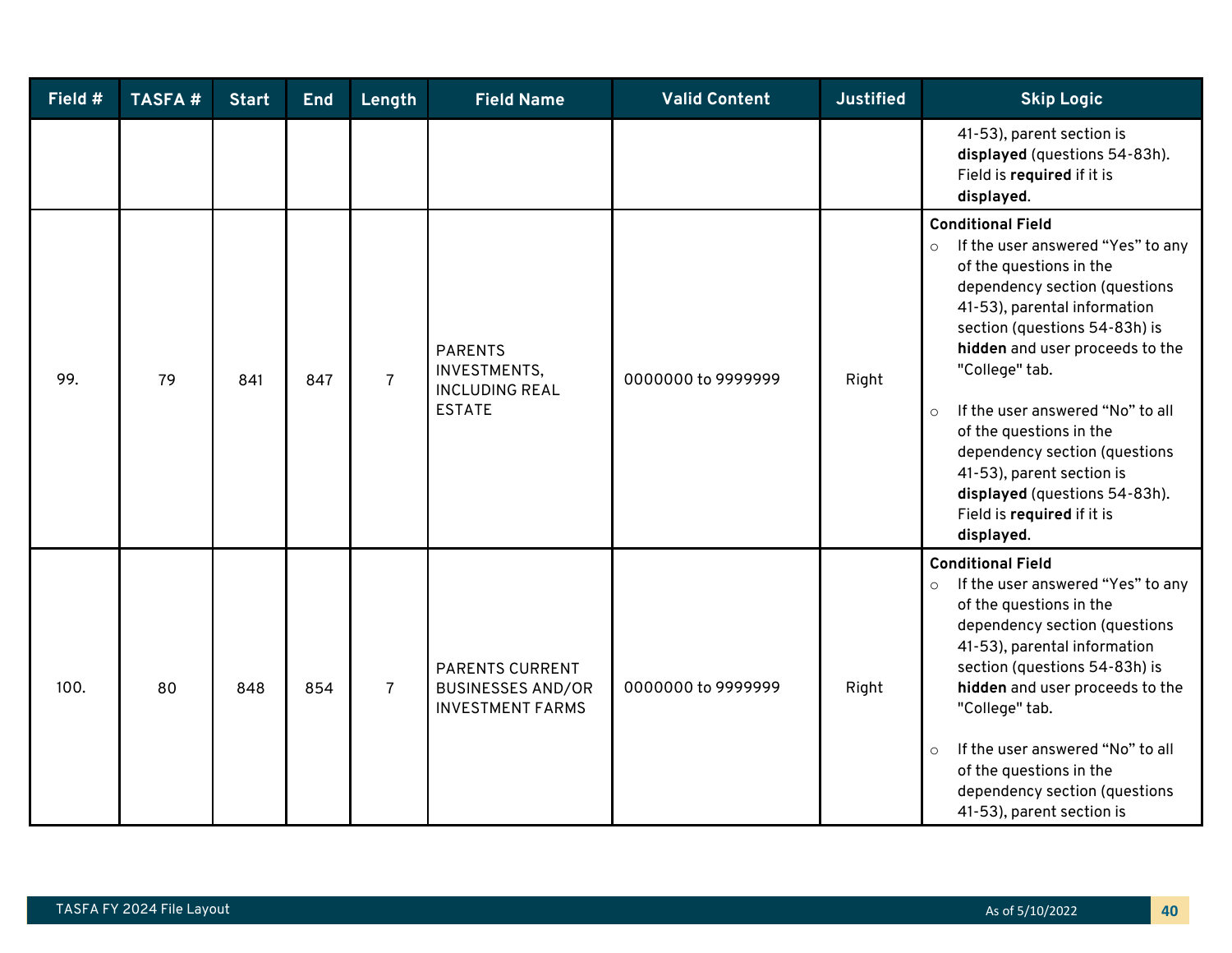| Field # | <b>TASFA#</b> | <b>Start</b> | <b>End</b> | Length         | <b>Field Name</b>                                                                                                               | <b>Valid Content</b>                      | <b>Justified</b> | <b>Skip Logic</b>                                                                                                                                                                                                                                                                                                                                                                                                                                                               |
|---------|---------------|--------------|------------|----------------|---------------------------------------------------------------------------------------------------------------------------------|-------------------------------------------|------------------|---------------------------------------------------------------------------------------------------------------------------------------------------------------------------------------------------------------------------------------------------------------------------------------------------------------------------------------------------------------------------------------------------------------------------------------------------------------------------------|
|         |               |              |            |                |                                                                                                                                 |                                           |                  | displayed (questions 54-83h).<br>Field is required if it is<br>displayed.                                                                                                                                                                                                                                                                                                                                                                                                       |
| 101.    | 81            | 855          | 855        | $\mathbf{1}$   | <b>EITHER PARENT A</b><br><b>DISLOCATED WORKER</b><br>(CURRENTLY<br>UNEMPLOYED)                                                 | $1 = Yes$<br>$2 = No$<br>$3 = Don't know$ | Right            | <b>Conditional Field</b><br>If the user answered "Yes" to any<br>$\circ$<br>of the questions in the<br>dependency section (questions<br>41-53), parental information<br>section (questions 54-83h) is<br>hidden and user proceeds to the<br>"College" tab.<br>If the user answered "No" to all<br>$\circ$<br>of the questions in the<br>dependency section (questions<br>41-53), parent section is<br>displayed (questions 54-83h).<br>Field is required if it is<br>displayed. |
| 102.    | 82a           | 856          | 862        | $\overline{7}$ | <b>EDUCATION CREDITS</b><br>(AMERICAN<br><b>OPPORTUNITY TAX</b><br><b>CREDIT AND LIFETIME</b><br><b>LEARNING TAX</b><br>CREDIT) | 0000000 to 9999999                        | Right            | <b>Conditional Field</b><br>If the user answered "Yes" to any<br>$\circ$<br>of the questions in the<br>dependency section (questions<br>41-53), parental information<br>section (questions 54-83h) is<br>hidden and user proceeds to the<br>"College" tab.<br>If the user answered "No" to all<br>$\circ$<br>of the questions in the<br>dependency section (questions<br>41-53), parent section is<br>displayed (questions 54-83h).                                             |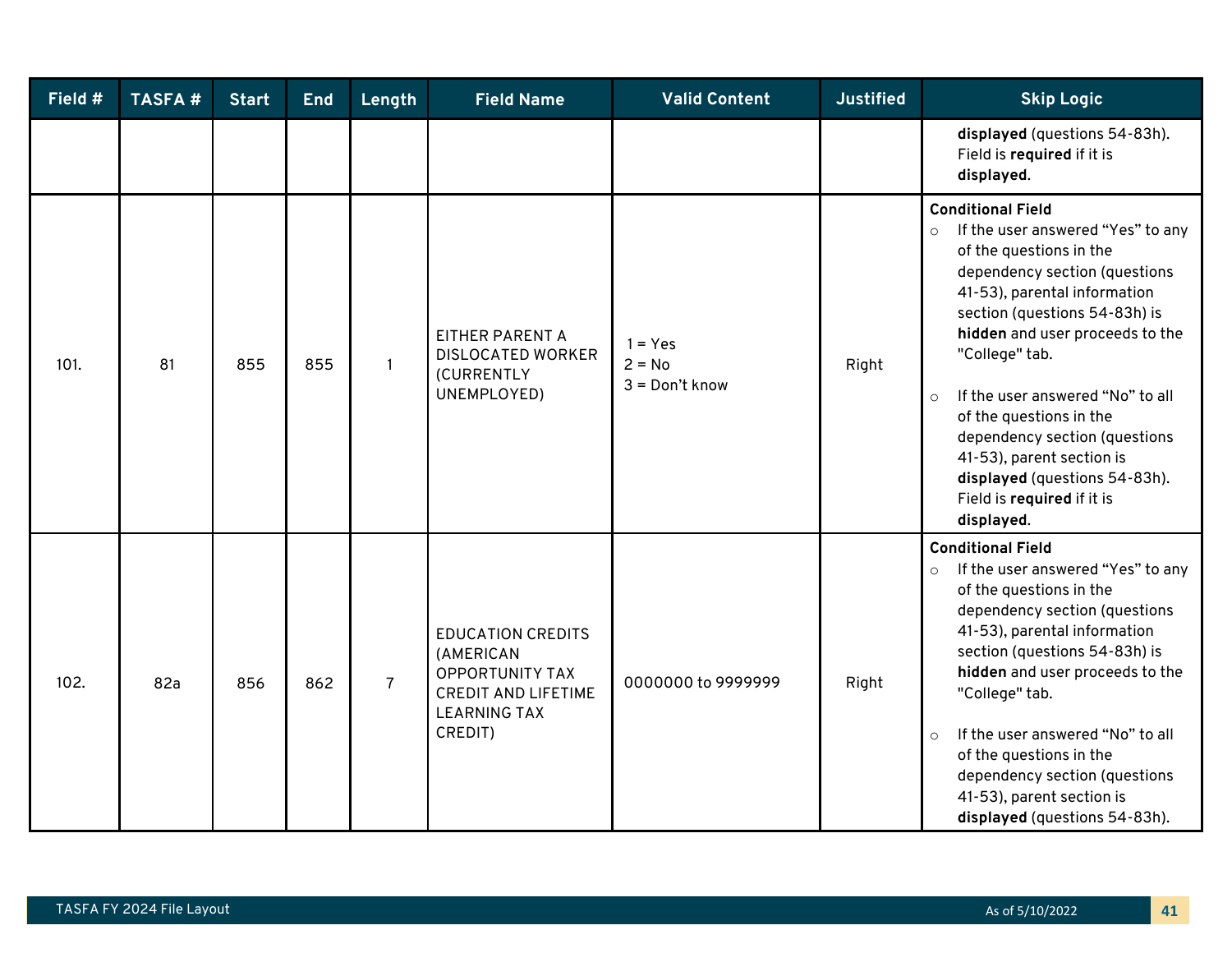| Field # | <b>TASFA#</b> | <b>Start</b> | <b>End</b> | Length         | <b>Field Name</b>                                                                                                                                                                                                                              | <b>Valid Content</b> | <b>Justified</b> | <b>Skip Logic</b>                                                                                                                                                                                                                                                                                                                                                                                                                                                               |
|---------|---------------|--------------|------------|----------------|------------------------------------------------------------------------------------------------------------------------------------------------------------------------------------------------------------------------------------------------|----------------------|------------------|---------------------------------------------------------------------------------------------------------------------------------------------------------------------------------------------------------------------------------------------------------------------------------------------------------------------------------------------------------------------------------------------------------------------------------------------------------------------------------|
|         |               |              |            |                |                                                                                                                                                                                                                                                |                      |                  | Field is required if it is<br>displayed.                                                                                                                                                                                                                                                                                                                                                                                                                                        |
| 103.    | 82b           | 863          | 869        | $\overline{7}$ | CHILD SUPPORT PAID<br><b>BECAUSE OF DIVORCE</b><br>OR SEPARATION OR AS<br>A RESULT OF A LEGAL<br><b>REQUIREMENT</b>                                                                                                                            | 0000000 to 9999999   | Right            | <b>Conditional Field</b><br>If the user answered "Yes" to any<br>$\circ$<br>of the questions in the<br>dependency section (questions<br>41-53), parental information<br>section (questions 54-83h) is<br>hidden and user proceeds to the<br>"College" tab.<br>If the user answered "No" to all<br>$\circ$<br>of the questions in the<br>dependency section (questions<br>41-53), parent section is<br>displayed (questions 54-83h).<br>Field is required if it is<br>displayed. |
| 104.    | 82c           | 870          | 876        | $\overline{7}$ | <b>PARENTS TAXABLE</b><br><b>EARNINGS FROM</b><br>NEED-BASED<br><b>EMPLOYMENT</b><br>PROGRAMS, SUCH AS<br>FEDERAL WORK-<br><b>STUDY AND NEED-</b><br><b>BASED EMPLOYMENT</b><br>PORTIONS OF<br><b>FELLOWSHIPS AND</b><br><b>ASSISTANTSHIPS</b> | 0000000 to 9999999   | Right            | <b>Conditional Field</b><br>If the user answered "Yes" to any<br>$\circ$<br>of the questions in the<br>dependency section (questions<br>41-53), parental information<br>section (questions 54-83h) is<br>hidden and user proceeds to the<br>"College" tab.<br>If the user answered "No" to all<br>$\circ$<br>of the questions in the<br>dependency section (questions<br>41-53), parent section is<br>displayed (questions 54-83h).                                             |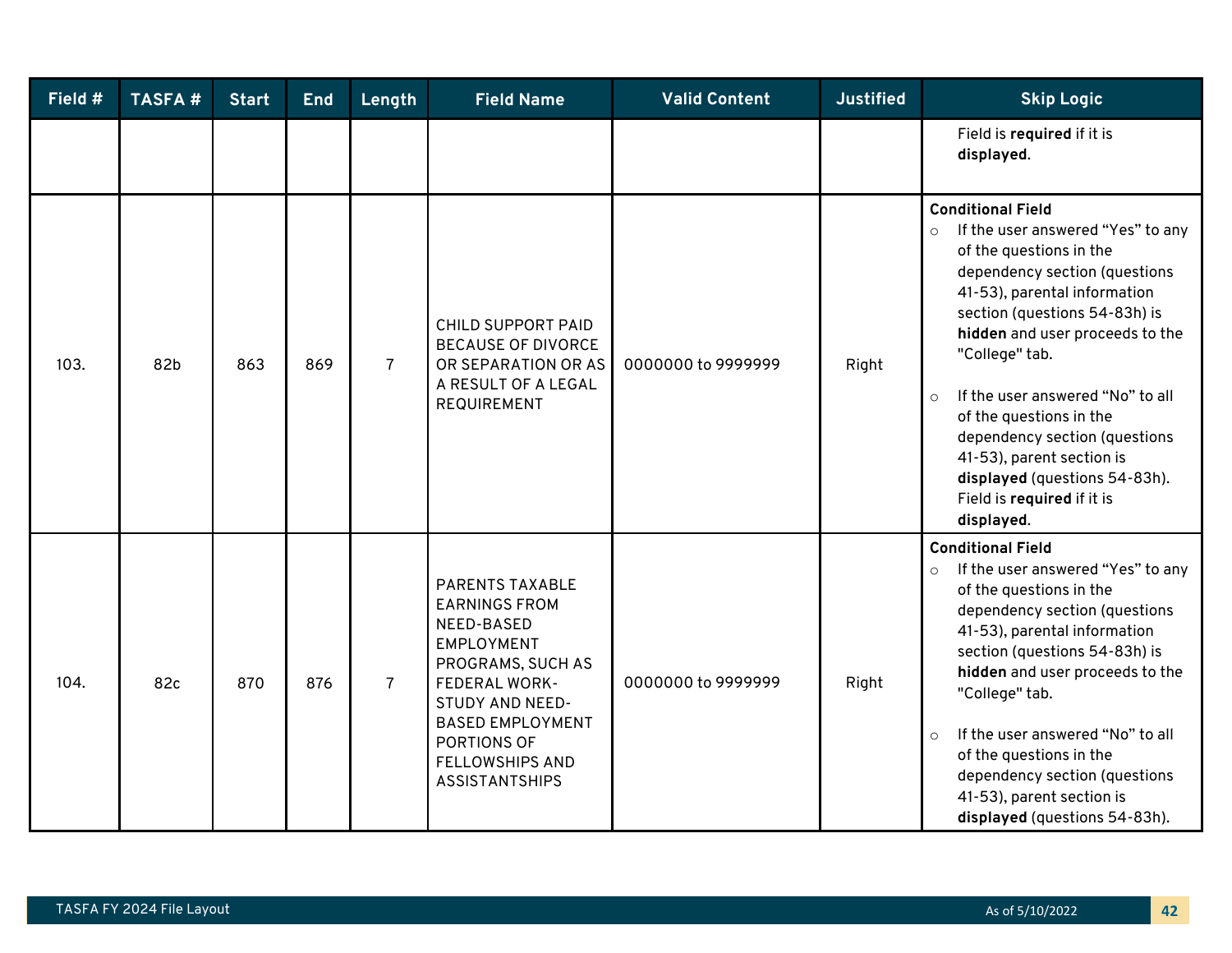| Field # | <b>TASFA#</b> | <b>Start</b> | <b>End</b> | Length         | <b>Field Name</b>                                                                                                                                                                                                                                                                                                                                             | <b>Valid Content</b> | <b>Justified</b> | <b>Skip Logic</b>                                                                                                                                                                                                                                                                                                                                                                                                                                                                |
|---------|---------------|--------------|------------|----------------|---------------------------------------------------------------------------------------------------------------------------------------------------------------------------------------------------------------------------------------------------------------------------------------------------------------------------------------------------------------|----------------------|------------------|----------------------------------------------------------------------------------------------------------------------------------------------------------------------------------------------------------------------------------------------------------------------------------------------------------------------------------------------------------------------------------------------------------------------------------------------------------------------------------|
|         |               |              |            |                |                                                                                                                                                                                                                                                                                                                                                               |                      |                  | Field is required if it is<br>displayed.                                                                                                                                                                                                                                                                                                                                                                                                                                         |
| 105.    | 82d           | 877          | 883        | $\overline{7}$ | <b>PARENTS TAXABLE</b><br><b>COLLEGE GRANT AND</b><br><b>SCHOLARSHIP AID</b><br>REPORTED TO THE IRS<br>AS INCOME. INCLUDES<br><b>AMERICORPS</b><br><b>BENEFITS (AWARDS,</b><br>LIVING ALLOWANCES<br><b>AND INTEREST</b><br>ACCRUAL PAYMENTS),<br>AS WELL AS GRANT<br><b>AND SCHOLARSHIP</b><br>PORTIONS OF<br><b>FELLOWSHIPS AND</b><br><b>ASSISTANTSHIPS</b> | 0000000 to 9999999   | Right            | <b>Conditional Field</b><br>If the user answered "Yes" to any<br>$\circ$<br>of the questions in the<br>dependency section (questions<br>41-53), parental information<br>section (questions 54-83h) is<br>hidden and user proceeds to the<br>"College" tab.<br>If the user answered "No" to all<br>$\Omega$<br>of the questions in the<br>dependency section (questions<br>41-53), parent section is<br>displayed (questions 54-83h).<br>Field is required if it is<br>displayed. |
| 106.    | 82e           | 884          | 890        | $\overline{7}$ | <b>COMBAT PAY OR</b><br>SPECIAL COMBAT PAY                                                                                                                                                                                                                                                                                                                    | 0000000 to 9999999   | Right            | <b>Conditional Field</b><br>If the user answered "Yes" to any<br>of the questions in the<br>dependency section (questions<br>41-53), parental information<br>section (questions 54-83h) is<br>hidden and user proceeds to the<br>"College" tab.<br>If the user answered "No" to all<br>$\circ$<br>of the questions in the<br>dependency section (questions<br>41-53), parent section is<br>displayed (questions 54-83h).                                                         |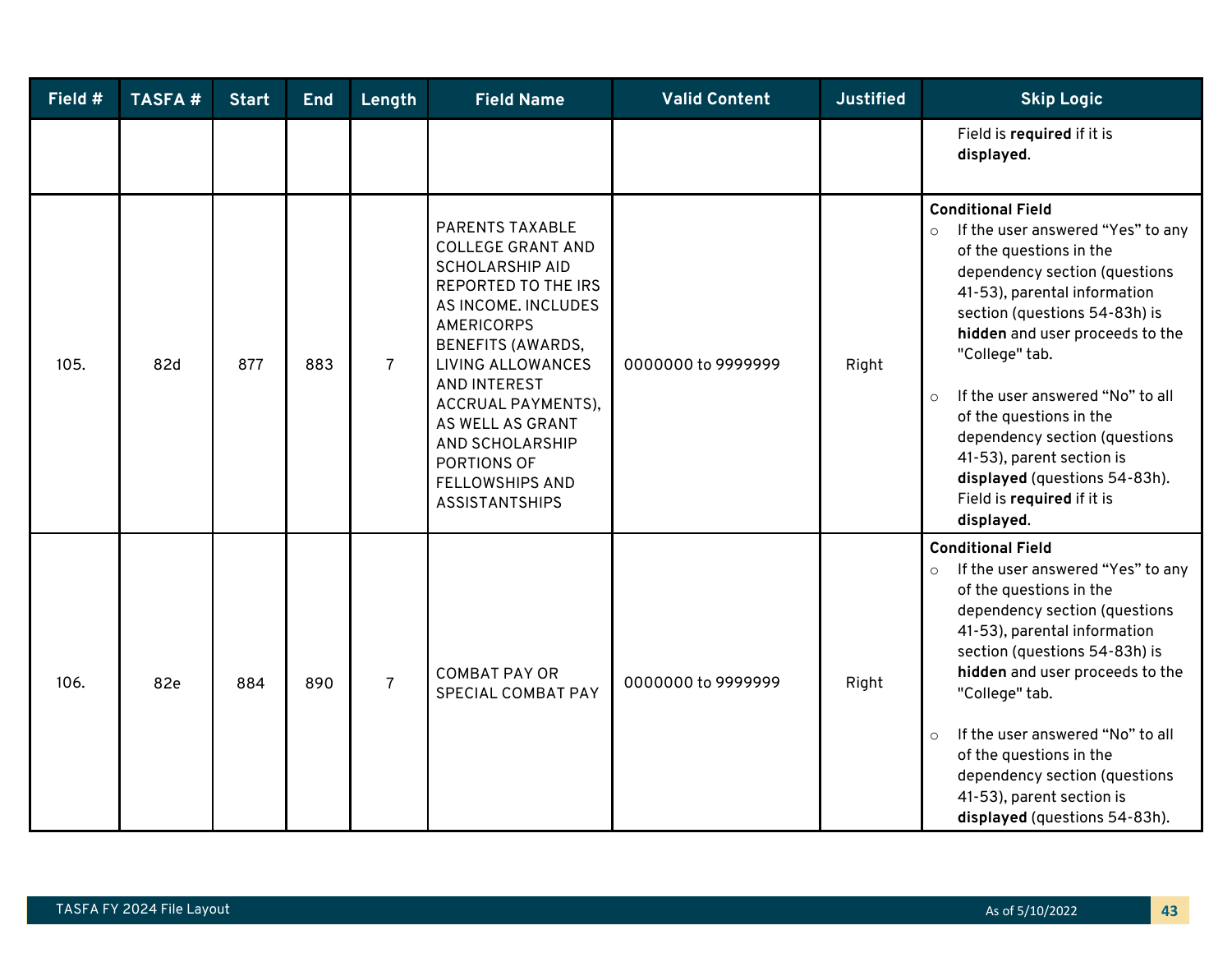| Field # | <b>TASFA#</b> | <b>Start</b> | <b>End</b> | Length         | <b>Field Name</b>                                                                                                                                             | <b>Valid Content</b> | <b>Justified</b> | <b>Skip Logic</b>                                                                                                                                                                                                                                                                                                                                                                                                                                                               |
|---------|---------------|--------------|------------|----------------|---------------------------------------------------------------------------------------------------------------------------------------------------------------|----------------------|------------------|---------------------------------------------------------------------------------------------------------------------------------------------------------------------------------------------------------------------------------------------------------------------------------------------------------------------------------------------------------------------------------------------------------------------------------------------------------------------------------|
|         |               |              |            |                |                                                                                                                                                               |                      |                  | Field is required if it is<br>displayed.                                                                                                                                                                                                                                                                                                                                                                                                                                        |
| 107.    | 82f           | 891          | 897        | $\overline{7}$ | <b>EARNINGS FROM</b><br><b>WORK UNDER A</b><br>COOPERATIVE<br><b>EDUCATION PROGRAM</b><br>OFFERED BY A<br>COLLEGE                                             | 0000000 to 9999999   | Right            | <b>Conditional Field</b><br>If the user answered "Yes" to any<br>$\circ$<br>of the questions in the<br>dependency section (questions<br>41-53), parental information<br>section (questions 54-83h) is<br>hidden and user proceeds to the<br>"College" tab.<br>If the user answered "No" to all<br>$\circ$<br>of the questions in the<br>dependency section (questions<br>41-53), parent section is<br>displayed (questions 54-83h).<br>Field is required if it is<br>displayed. |
| 108.    | 83a           | 898          | 904        | $\overline{7}$ | <b>PAYMENTS TO TAX-</b><br><b>DEFERRED PENSION</b><br>AND RETIREMENT<br><b>SAVINGS PLANS (PAID</b><br><b>DIRECTLY OR</b><br><b>WITHHELD FROM</b><br>EARNINGS) | 0000000 to 9999999   | Right            | <b>Conditional Field</b><br>If the user answered "Yes" to any<br>$\circ$<br>of the questions in the<br>dependency section (questions<br>41-53), parental information<br>section (questions 54-83h) is<br>hidden and user proceeds to the<br>"College" tab.<br>If the user answered "No" to all<br>$\circ$<br>of the questions in the<br>dependency section (questions<br>41-53), parent section is<br>displayed (questions 54-83h).                                             |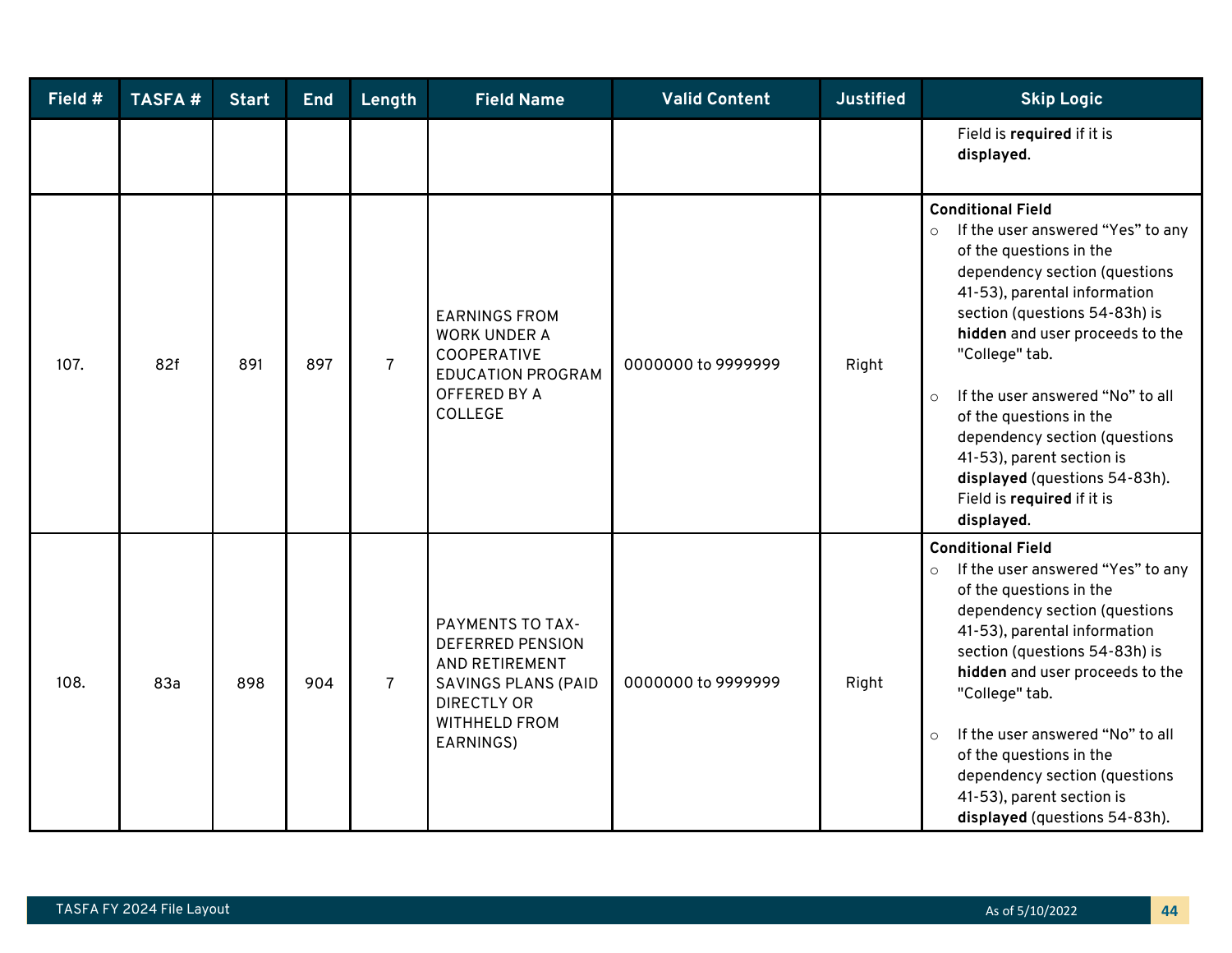| Field # | <b>TASFA#</b> | <b>Start</b> | <b>End</b> | Length         | <b>Field Name</b>                                                                                                                                                                             | <b>Valid Content</b> | <b>Justified</b> | <b>Skip Logic</b>                                                                                                                                                                                                                                                                                                                                                                                                                                                               |
|---------|---------------|--------------|------------|----------------|-----------------------------------------------------------------------------------------------------------------------------------------------------------------------------------------------|----------------------|------------------|---------------------------------------------------------------------------------------------------------------------------------------------------------------------------------------------------------------------------------------------------------------------------------------------------------------------------------------------------------------------------------------------------------------------------------------------------------------------------------|
|         |               |              |            |                |                                                                                                                                                                                               |                      |                  | Field is required if it is<br>displayed.                                                                                                                                                                                                                                                                                                                                                                                                                                        |
| 109.    | 83b           | 905          | 911        | $\overline{7}$ | <b>IRA DEDUCTIONS AND</b><br><b>PAYMENTS TO SELF-</b><br>EMPLOYED SEP,<br>SIMPLE, KEOGH AND<br><b>OTHER QUALIFIED</b><br>PLANS FROM IRS FORM<br>1040 SCHEDULE 1-<br>TOTAL OF LINES 16 +<br>20 | 0000000 to 9999999   | Right            | <b>Conditional Field</b><br>If the user answered "Yes" to any<br>$\circ$<br>of the questions in the<br>dependency section (questions<br>41-53), parental information<br>section (questions 54-83h) is<br>hidden and user proceeds to the<br>"College" tab.<br>If the user answered "No" to all<br>$\circ$<br>of the questions in the<br>dependency section (questions<br>41-53), parent section is<br>displayed (questions 54-83h).<br>Field is required if it is<br>displayed. |
| 110.    | 83c           | 912          | 918        | $\overline{7}$ | <b>CHILD SUPPORT</b><br><b>RECEIVED FOR</b><br><b>PARENTS CHILDREN</b>                                                                                                                        | 0000000 to 9999999   | Right            | <b>Conditional Field</b><br>If the user answered "Yes" to any<br>of the questions in the<br>dependency section (questions<br>41-53), parental information<br>section (questions 54-83h) is<br>hidden and user proceeds to the<br>"College" tab.<br>If the user answered "No" to all<br>$\circ$<br>of the questions in the<br>dependency section (questions<br>41-53), parent section is<br>displayed (questions 54-83h).                                                        |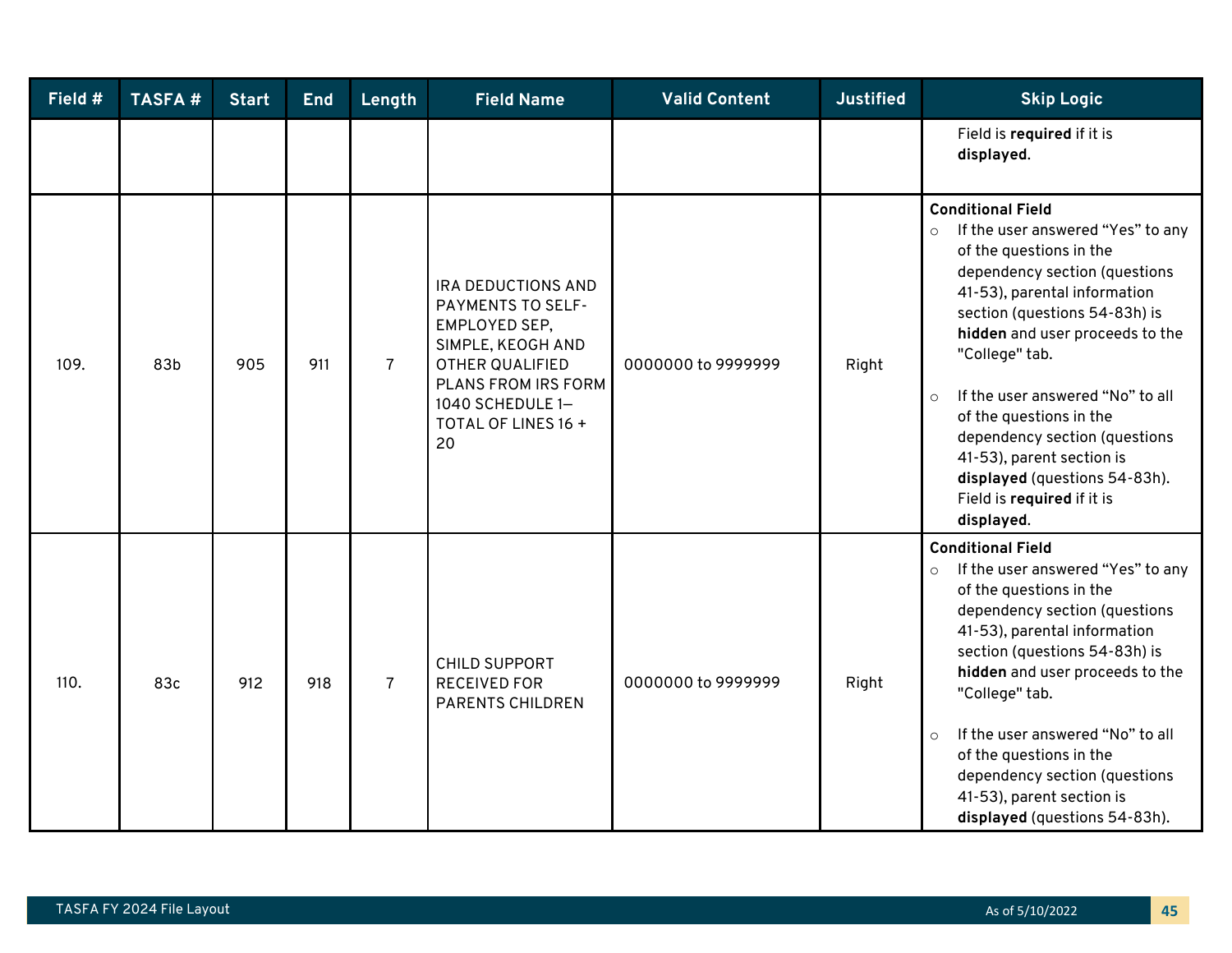| Field # | <b>TASFA#</b> | <b>Start</b> | <b>End</b> | Length         | <b>Field Name</b>                                                                                                                           | <b>Valid Content</b> | <b>Justified</b> | <b>Skip Logic</b>                                                                                                                                                                                                                                                                                                                                                                                                                                                               |
|---------|---------------|--------------|------------|----------------|---------------------------------------------------------------------------------------------------------------------------------------------|----------------------|------------------|---------------------------------------------------------------------------------------------------------------------------------------------------------------------------------------------------------------------------------------------------------------------------------------------------------------------------------------------------------------------------------------------------------------------------------------------------------------------------------|
|         |               |              |            |                |                                                                                                                                             |                      |                  | Field is required if it is<br>displayed.                                                                                                                                                                                                                                                                                                                                                                                                                                        |
| 111.    | 83d           | 919          | 925        | $\overline{7}$ | TAX EXEMPT INTEREST<br><b>INCOME FROM IRS</b><br>FORM 1040-LINE 2A                                                                          | 0000000 to 9999999   | Right            | <b>Conditional Field</b><br>If the user answered "Yes" to any<br>$\circ$<br>of the questions in the<br>dependency section (questions<br>41-53), parental information<br>section (questions 54-83h) is<br>hidden and user proceeds to the<br>"College" tab.<br>If the user answered "No" to all<br>$\circ$<br>of the questions in the<br>dependency section (questions<br>41-53), parent section is<br>displayed (questions 54-83h).<br>Field is required if it is<br>displayed. |
| 112.    | 83e           | 926          | 932        | $\overline{7}$ | <b>UNTAXED PORTIONS</b><br>OF IRA DISTRIBUTIONS<br><b>AND PENSIONS</b><br>FROM IRS FORM 1040-<br>(LINES 4A + 5A) MINUS<br>$(LINES AB + 5B)$ | 0000000 to 9999999   | Right            | <b>Conditional Field</b><br>If the user answered "Yes" to any<br>$\circ$<br>of the questions in the<br>dependency section (questions<br>41-53), parental information<br>section (questions 54-83h) is<br>hidden and user proceeds to the<br>"College" tab.<br>If the user answered "No" to all<br>$\circ$<br>of the questions in the<br>dependency section (questions<br>41-53), parent section is<br>displayed (questions 54-83h).                                             |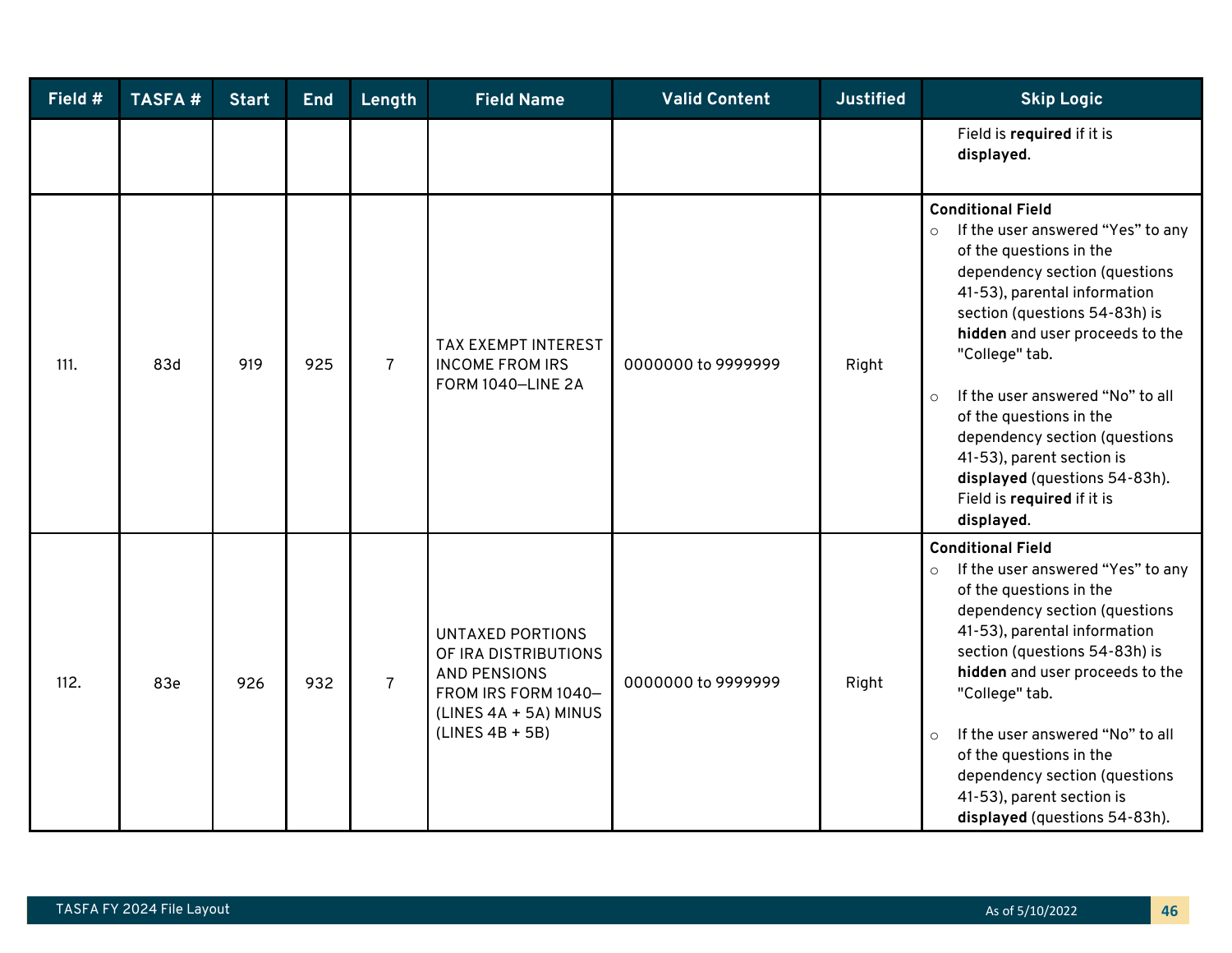| Field # | <b>TASFA#</b> | <b>Start</b> | <b>End</b> | Length         | <b>Field Name</b>                                                                                                                                                                                                                        | <b>Valid Content</b> | <b>Justified</b> | <b>Skip Logic</b>                                                                                                                                                                                                                                                                                                                                                                                                                                                               |
|---------|---------------|--------------|------------|----------------|------------------------------------------------------------------------------------------------------------------------------------------------------------------------------------------------------------------------------------------|----------------------|------------------|---------------------------------------------------------------------------------------------------------------------------------------------------------------------------------------------------------------------------------------------------------------------------------------------------------------------------------------------------------------------------------------------------------------------------------------------------------------------------------|
|         |               |              |            |                |                                                                                                                                                                                                                                          |                      |                  | Field is required if it is<br>displayed.                                                                                                                                                                                                                                                                                                                                                                                                                                        |
| 113.    | 83f           | 933          | 939        | $\overline{7}$ | HOUSING, FOOD AND<br><b>OTHER LIVING</b><br><b>ALLOWANCES PAID TO</b><br><b>MEMBERS OF THE</b><br>MILITARY, CLERGY<br><b>AND OTHERS</b><br>(INCLUDING CASH<br>PAYMENTS AND CASH<br><b>VALUE OF BENEFITS)</b>                             | 0000000 to 9999999   | Right            | <b>Conditional Field</b><br>If the user answered "Yes" to any<br>$\circ$<br>of the questions in the<br>dependency section (questions<br>41-53), parental information<br>section (questions 54-83h) is<br>hidden and user proceeds to the<br>"College" tab.<br>If the user answered "No" to all<br>$\circ$<br>of the questions in the<br>dependency section (questions<br>41-53), parent section is<br>displayed (questions 54-83h).<br>Field is required if it is<br>displayed. |
| 114.    | 83q           | 940          | 946        | $\overline{7}$ | <b>VETERANS</b><br>NONEDUCATION<br>BENEFITS, SUCH AS<br>DISABILITY, DEATH<br>PENSION, OR<br><b>DEPENDENCY &amp;</b><br><b>INDEMNITY</b><br><b>COMPENSATION (DIC)</b><br>AND/OR VA<br><b>EDUCATIONAL WORK-</b><br><b>STUDY ALLOWANCES</b> | 0000000 to 9999999   | Right            | <b>Conditional Field</b><br>If the user answered "Yes" to any<br>$\circ$<br>of the questions in the<br>dependency section (questions<br>41-53), parental information<br>section (questions 54-83h) is<br>hidden and user proceeds to the<br>"College" tab.<br>If the user answered "No" to all<br>$\circ$<br>of the questions in the<br>dependency section (questions<br>41-53), parent section is<br>displayed (questions 54-83h).                                             |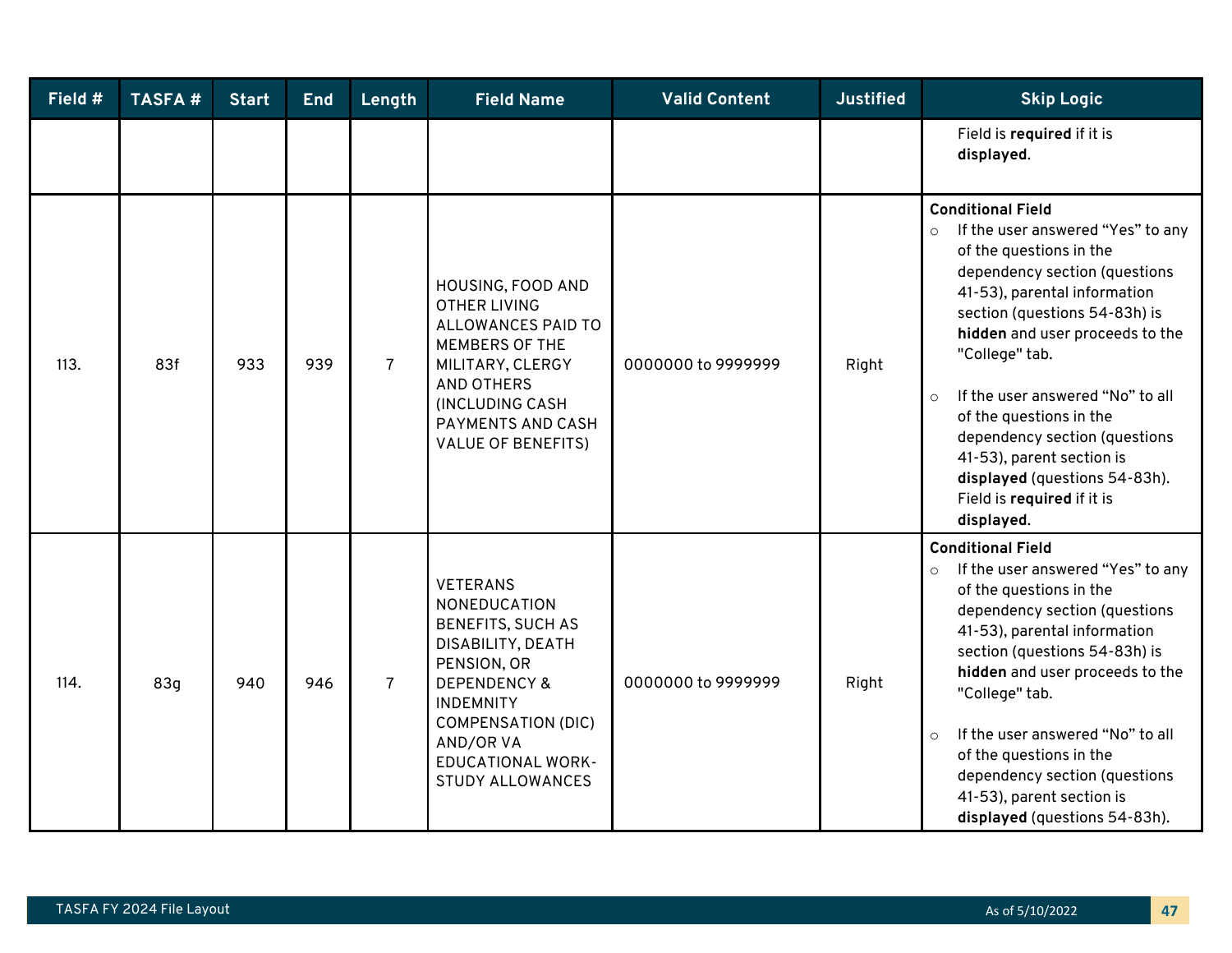| Field # | <b>TASFA#</b> | <b>Start</b> | <b>End</b> | Length         | <b>Field Name</b>                                                                                                                                                    | <b>Valid Content</b>                                                                                                                   | <b>Justified</b> | <b>Skip Logic</b>                                                                                                                                                                                                                                                                                                                                                                                                                                                               |
|---------|---------------|--------------|------------|----------------|----------------------------------------------------------------------------------------------------------------------------------------------------------------------|----------------------------------------------------------------------------------------------------------------------------------------|------------------|---------------------------------------------------------------------------------------------------------------------------------------------------------------------------------------------------------------------------------------------------------------------------------------------------------------------------------------------------------------------------------------------------------------------------------------------------------------------------------|
|         |               |              |            |                |                                                                                                                                                                      |                                                                                                                                        |                  | Field is required if it is<br>displayed.                                                                                                                                                                                                                                                                                                                                                                                                                                        |
| 115.    | 83h           | 947          | 953        | $\overline{7}$ | <b>OTHER UNTAXED</b><br><b>INCOME NOT</b><br>REPORTED, SUCH AS<br>WORKERS'<br>COMPENSATION,<br><b>DISABILITY BENEFITS,</b><br><b>UNTAXED FOREIGN</b><br>INCOME, ETC. | 0000000 to 9999999                                                                                                                     | Right            | <b>Conditional Field</b><br>If the user answered "Yes" to any<br>$\circ$<br>of the questions in the<br>dependency section (questions<br>41-53), parental information<br>section (questions 54-83h) is<br>hidden and user proceeds to the<br>"College" tab.<br>If the user answered "No" to all<br>$\circ$<br>of the questions in the<br>dependency section (questions<br>41-53), parent section is<br>displayed (questions 54-83h).<br>Field is required if it is<br>displayed. |
| 116.    | 84a           | 954          | 959        | 6              | <b>INSTITUTION FICE</b><br>CODE                                                                                                                                      | $\circ$ 000000 to 099999                                                                                                               | Right            | At least one school required.<br>Institutions will only view their own<br>school and not other schools the<br>user may have selected.                                                                                                                                                                                                                                                                                                                                           |
| 117.    | 84b           | 960          | 968        | 9              | <b>COLLEGE STUDENT ID #</b>                                                                                                                                          | o Valid characters include<br>0-9 or A-Z in any<br>position or blank spaces.<br>o First position must be an<br>alphanumeric character. | Left             | Optional                                                                                                                                                                                                                                                                                                                                                                                                                                                                        |
| 118.    | 84c           | 969          | 969        | $\mathbf{1}$   | <b>HOUSING PLAN</b>                                                                                                                                                  | $1 =$ On campus<br>$2 =$ Off campus<br>$3 = With parent$                                                                               | Right            | Required                                                                                                                                                                                                                                                                                                                                                                                                                                                                        |